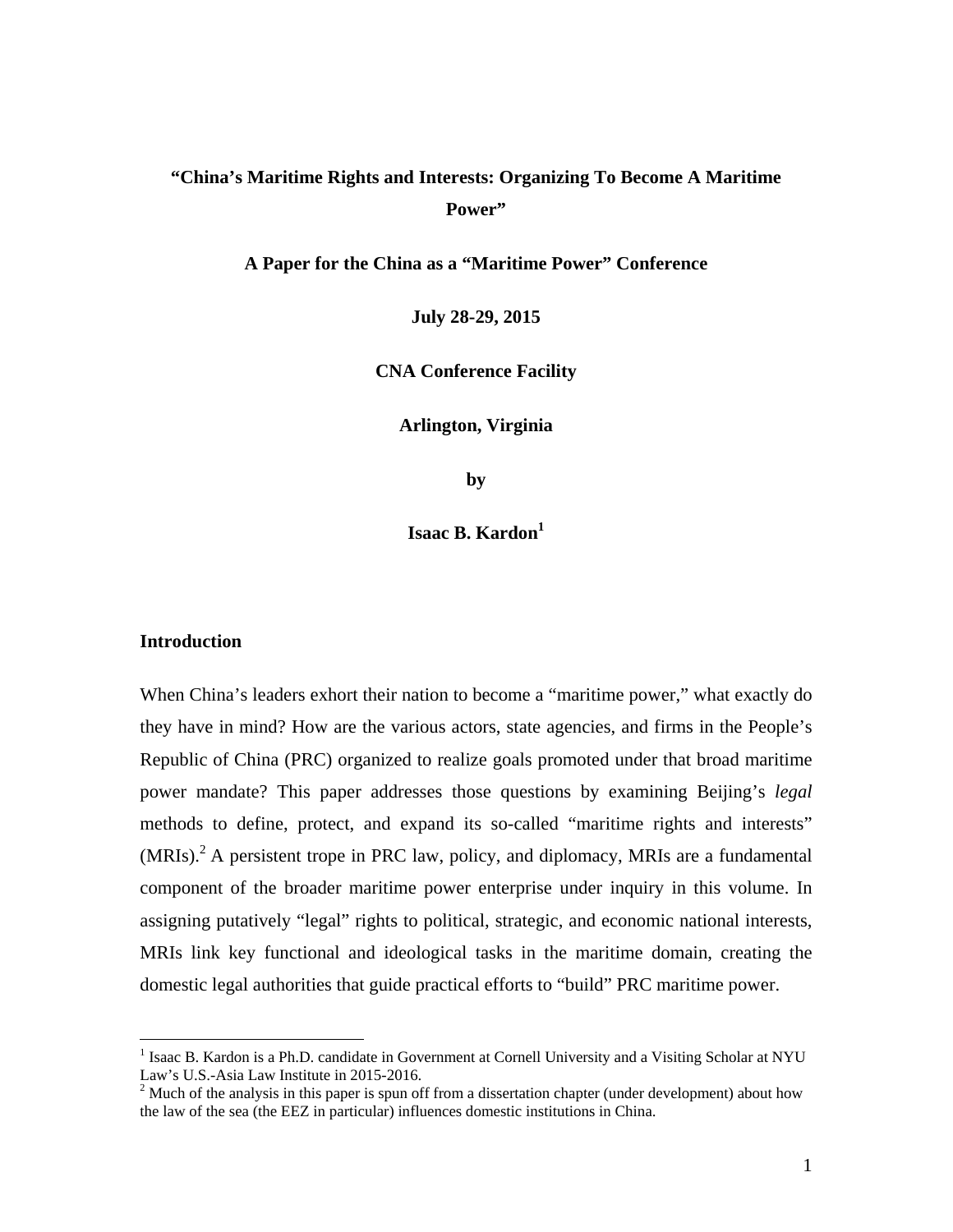Because certain of the PRC's claimed maritime rights depart in significant ways from those prescribed under the UN Convention on the Law of the Sea (UNCLOS), MRIs are centrally implicated in the roiling regional disputes over maritime jurisdiction<sup>3</sup> in the South and East China Seas (SCS and ECS). Prominent among these disputes is the diplomatic and operational contestation between China and the United States over exclusive economic zone (EEZ) access for foreign military vessels and aircraft. The evolution of MRIs in PRC law over the past two decades provides insights into how Beijing prosecutes its disputed claims: by converting its growing geopolitical interests in the Asian littoral into cognizable and potentially enforceable legal rights. In representing their claims in terms of capital-L "Law," PRC leaders aim to extract maximum legitimacy for Chinese claims – all without actually submitting to the legal restraints that would in fact make their actions lawful and legitimate.

The PRC's varied legal representations of its maritime rights and interests offer a privileged glimpse into Beijing's maritime playbook. While these legal instruments do not necessarily constrain PRC freedom of action, attention to MRIs as the pseudo-legal domestic basis for a variety of "assertive" PRC behaviors furnishes the analyst with substantial material to use in understanding and anticipating PRC behavior. To that end, the paper proceeds by:

- (I) Introducing the distinctive political and legal landscape in which to analyze China's maritime rights and interests;
- (II) Unpacking basic attributes of the "maritime rights and interests" concept and relating them to the maritime power objectives of the Xi Jinping administration;
- (III) Specifying the limited but politically salient role of law especially the law of the sea – in the Chinese political-legal system;
- (IV) Analyzing selected rules that define, protect, and expand PRC maritime rights and interests, with particular attention to the ongoing reorganization of the PRC maritime bureaucracy; and

<sup>&</sup>lt;sup>3</sup> Disputes over island *sovereignty* are practically linked to but analytically separate from disputes over jurisdiction. Their relationship is addressed in depth below.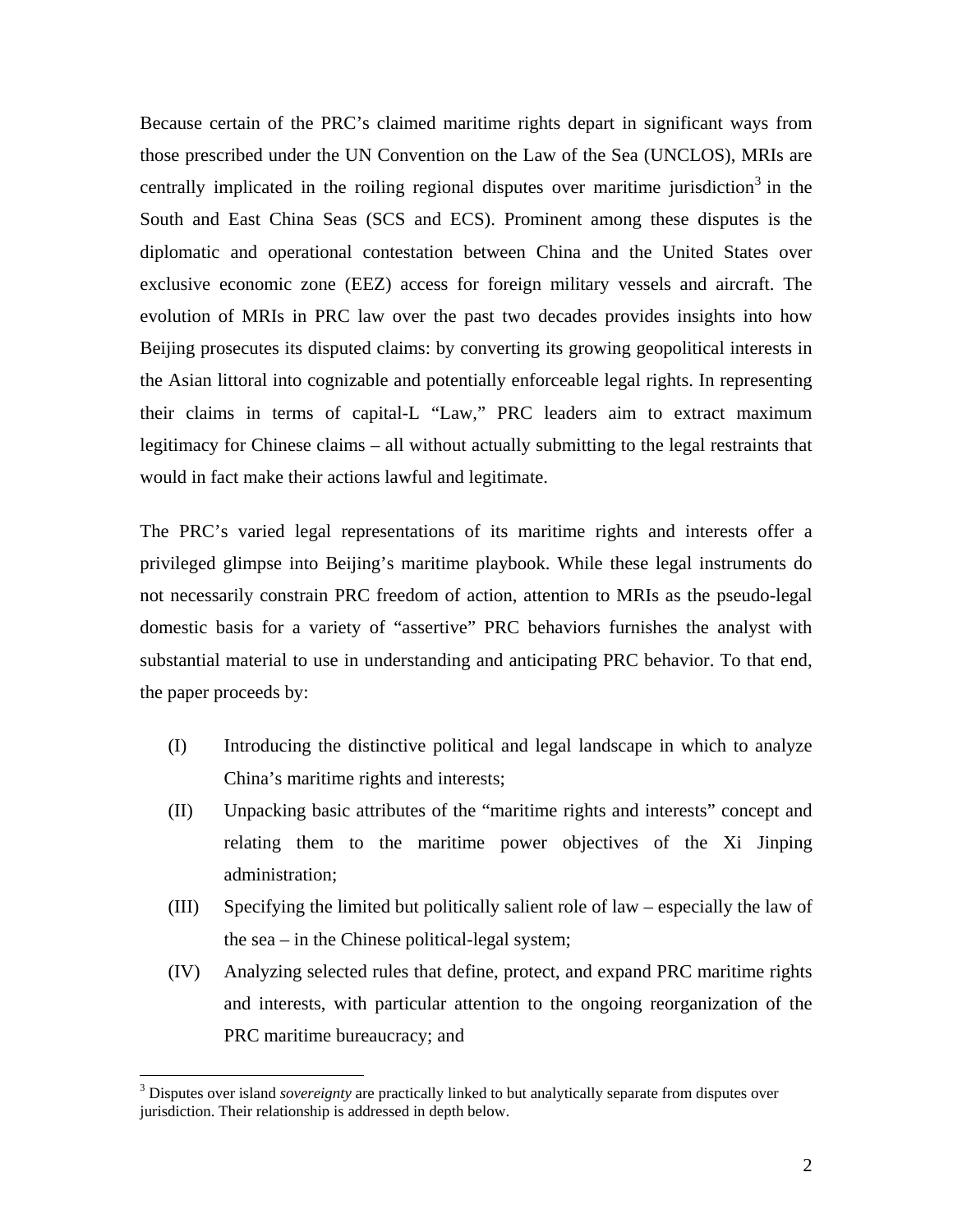(V) Exploring a banner case in which laws protecting MRIs advance maritime power goals – namely, PRC efforts to prohibit or complicate foreign military operations in China's claimed EEZ (i.e., the freedom of navigation controversy).

A brief conclusion then summarizes the findings and suggests three ways these formal (if ambiguous and mutable) signals can be profitably utilized by U.S. policymakers: (1) MRIs describe the scope and content of PRC maritime claims – including those it presently lacks sufficient capacity to assert – and thus can be used to anticipate future behaviors; and (2) with growing PRC capacity to enforce its claimed jurisdiction in maritime space described (vaguely) under domestic law, Chinese practices in international and disputed waters will influence regional and global maritime rules and norms. The United States is uniquely positioned to shape that process.

#### **I. Political and Legal Context for Analysis of PRC Maritime Rights and Interests**

Promotion of maritime rights and interests is a facet of Beijing's accelerating drive to economically develop, legally regulate, and effectively control ocean areas under its claimed jurisdiction. For specialized PRC officials and legal experts, pursuing these goals entails ongoing efforts to "perfect" [完善] China's maritime legal, regulatory, and administrative framework. This framework, or "maritime legal scheme," can be considered a formal script for putting China's maritime power theory into practice. Various legal documents name the organizations and actors responsible for each of the moving parts in the maritime power enterprise explored in this volume; they detail their legal authorities, and provide some clear guidelines (and many murkier signals) for actors at central, provincial, and local levels to take deliberate steps toward "safeguarding Chinese maritime rights and interests" [维护国家海洋权益] from foreign predation.

*The sources.* Abundant evidence of official thinking about what is necessary to achieve the PRC's maritime power goals is available in the form of laws that define tasks and help mobilize resources for effective management of China's vast maritime apparatus.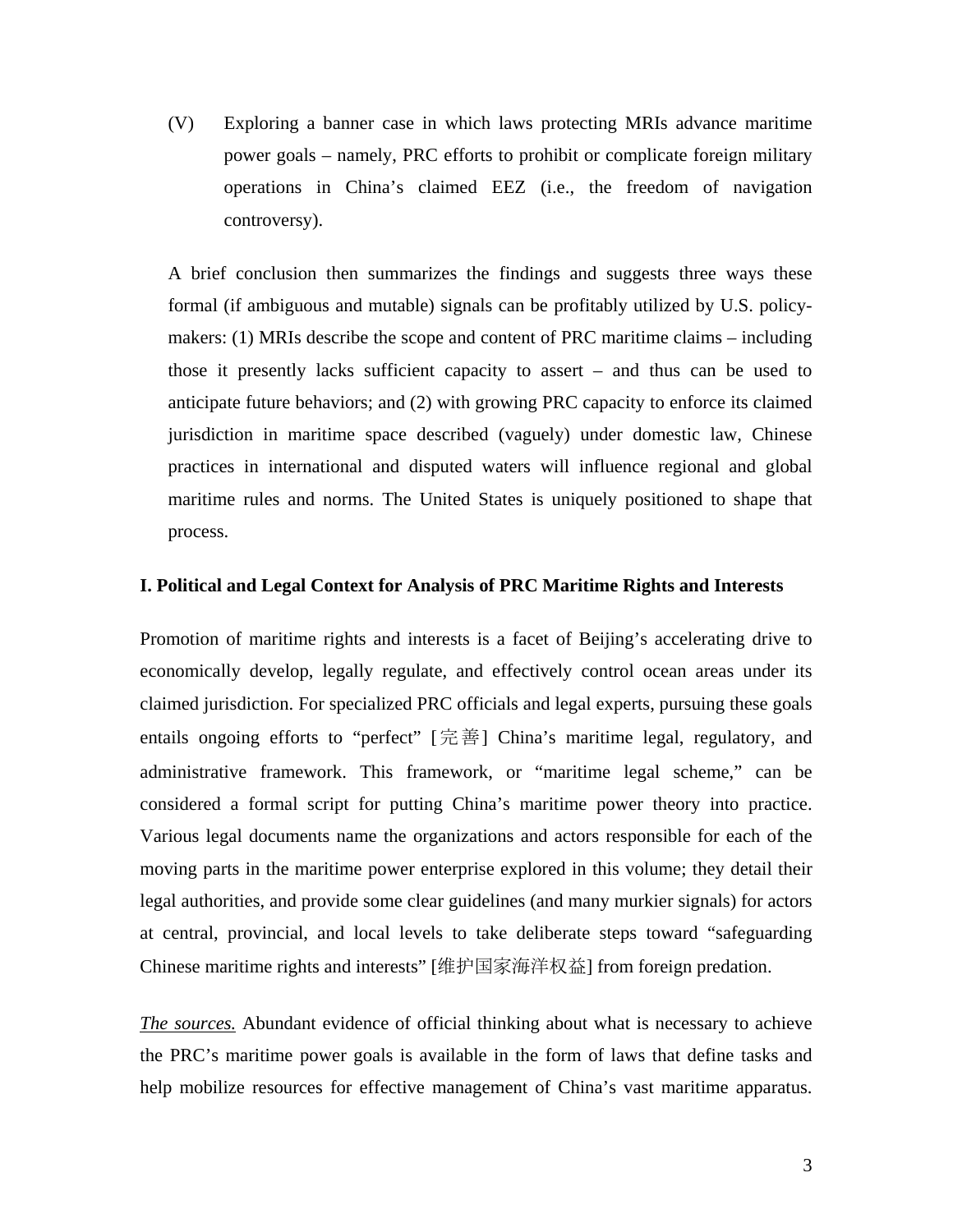Such laws are produced and enacted in the form of national legislation, administrative regulation, and departmental rules<sup>4</sup> that loosely cite MRIs as the source and justification for various maritime legal authorities – many of which exceed those prescribed for maritime zones under international law. These often-imprecise legal instruments provide the primary empirical fodder for this paper, and inform analytical efforts to connect China's legally defined rights to its politically motivated actions.

*The perfectly incoherent PRC political-legal system.* The PRC's legal institutions are indeed "imperfect" and "engaged in what is perhaps the most rapid development of any legal system in the history of the world;<sup>15</sup> thus, to evaluate the role and scope of maritime law in China, it is necessary to appreciate that legal processes remain profoundly compromised by political forces. Politics (and its vanguard, Party officials influencing state functions) penetrates everything from the assignment of judicial personnel to law enforcement to the (highly circumscribed) powers of regulatory agencies. Lacking even formal independence from political institutions, the Chinese political-legal system $6$  gives ample play to formal legal instruments in multifarious roles. Maritime laws, for example*,*  serve to articulate specific jurisdictional competencies and delegate them to administrative agencies, in order to promote and regulate the development of the "blue economy" (principally oil and gas, and fishing industries), to expand and intensify the enforcement of domestic maritime laws, to supervise marine scientific research and

1

<sup>&</sup>lt;sup>4</sup> These are listed in order of their formal authority. National legislation is below only the Constitution in the hierarchy, followed by administrative regulations for implementing legislation formulated by the State Council, and then rules promulgated by departments. Various other legal instruments can be created at local levels within the legal authorities granted at the national level. See Guifang Xue, *China and International Fisheries Law and Policy* (Leiden: Martinus Nijhoff Publishers, 2005), p. 79, for a helpful chart and primer on the Chinese legal system, especially as it pertains to maritime laws and regulations.

<sup>5</sup> Benjamin L. Liebman, "Assessing China's Legal Reforms," *Columbia Journal of Asian Law,* Vol. 23 (2009-2010), p. 18.

 $6$  Many students of Chinese law resist the term "system" because it lacks the coherence and comprehensiveness that the term implies (e.g., Stanley B. Lubman, Bird in a Cage: Legal Reform in China After Mao (Stanford University Press, 1999), p. 297; Keith A. Hand, "Understanding China's System for Addressing Legislative Conflicts: Capacity Challenges and the Search for Legislative Harmony," *Columbia Journal of Asian Law,* Vol. 26 (2013), pp. 142-250. This paper follows Jerry Cohen, law professor at NYU Law and foremost western scholar of PRC law, in by using the modified term "political-legal system" to indicate that politics continues to systematically dominate legal processes in contemporary China.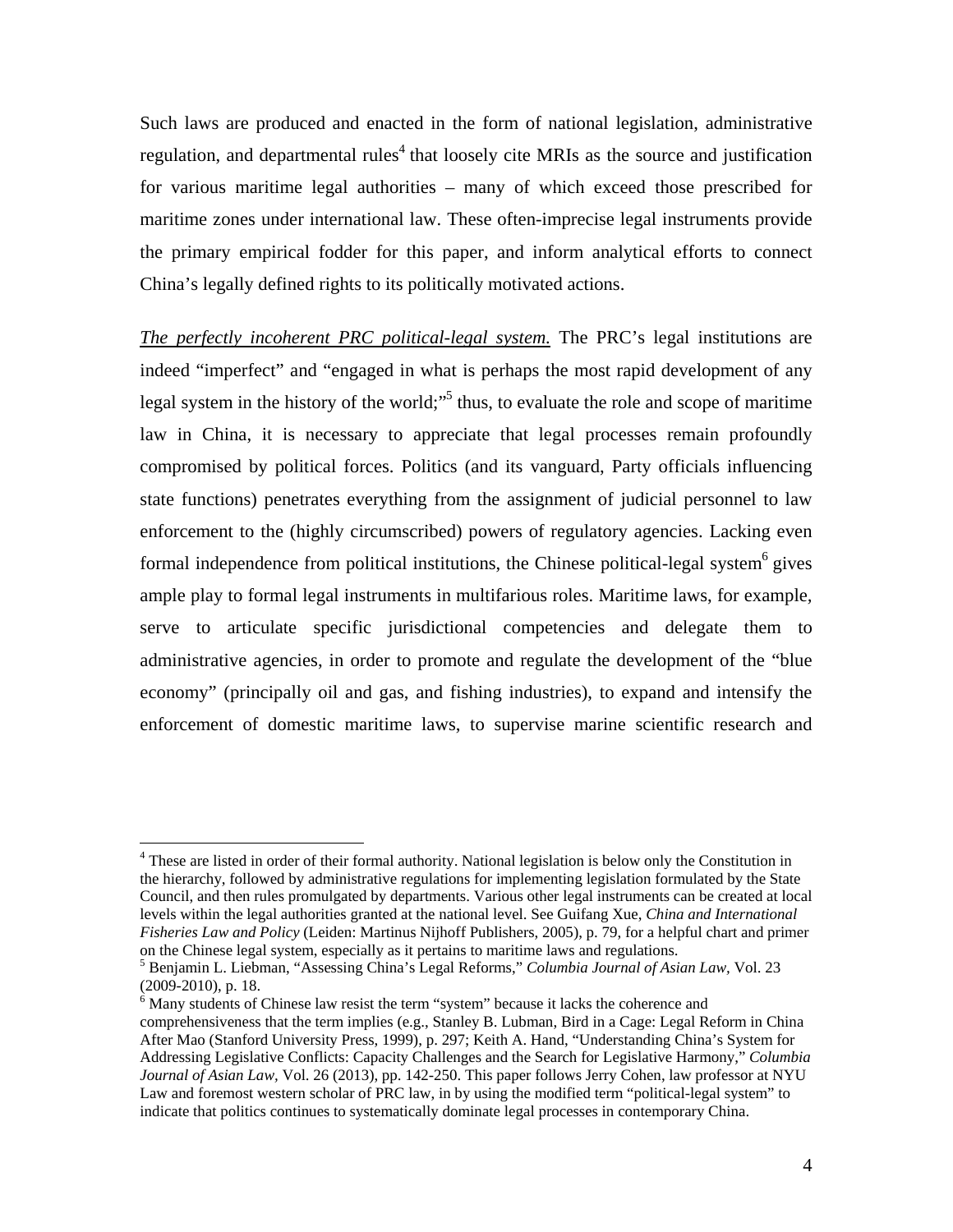surveillance, to protect the marine environment, and, practiced at sufficient scale, to influence the decisions of other potential users of Chinese-claimed maritime space.<sup>7</sup>

Affected users include the littoral states of Asia (especially those who have overlapping claims to maritime rights and jurisdiction), the United States, and other maritime powers (e.g., Japan, India) with rights to and interests in operating in the Western Pacific. The wide berth for political discretion in PRC legal affairs makes their maritime laws versatile instruments to direct China's practical efforts to "build maritime power." The incoherence in certain of its rules and practices is a function of its nebulous MRIs, which help produce what seems to be a *deliberately* incoherent set of maritime claims. Indeed, the PRC has still failed to clarify its claimed maritime boundaries and has scrupulously avoided specifying the substantive rights it seeks to exercise within that undefined maritime space.

*Externalizing domestic maritime laws.* Beyond playing a vital organizing role, these domestic efforts are externalized in China's international behavior, and may come to influence regional and global legal norms. The wave of Chinese "assertiveness" (or "aggressiveness" or "coercion") in the maritime domain is, in part, the product of a series of internal legal-bureaucratic steps to promote extravagant PRC maritime claims. These steps might be rendered as a corresponding *legal* assertiveness*.* Whereas domestically the PRC's maritime legal scheme serves to license certain enterprising behaviors by China's many maritime stakeholders,<sup>8</sup> those behaviors are necessarily projected internationally because China's maritime jurisdictional claims overlap with those of neighbors and other users. When Chinese actors operate in disputed zones and enforce PRC domestic law against foreign vessels and individuals, it amounts to a bid to change commonly accepted norms governing the scope and content of coastal state authority in maritime zones (i.e., the "maritime rule-set"). While other East Asian claimants also formulate and enforce

<sup>&</sup>lt;sup>7</sup> CIMA, 中国海洋发展报告 [China's Ocean Development Report] (海洋出版社: 北京, 2014), written by the staff at the PRC State Oceanic Department's China Institute for Marine Affairs [海洋发展战略研究所] (or CIMA), is the principal reference used in this study to describe the various legal and administrative functions, supplemented where necessary by earlier volumes and supplementary sources. Henceforth referred to as "ODP."

<sup>8</sup> Linda Jakobson, *China's Unpredictable Maritime Security Actors,* Lowy Institute for International Policy Report (December 2014), http://www.lowyinstitute.org/files/chinas-unpredictable-maritime-securityactors 3.pdf.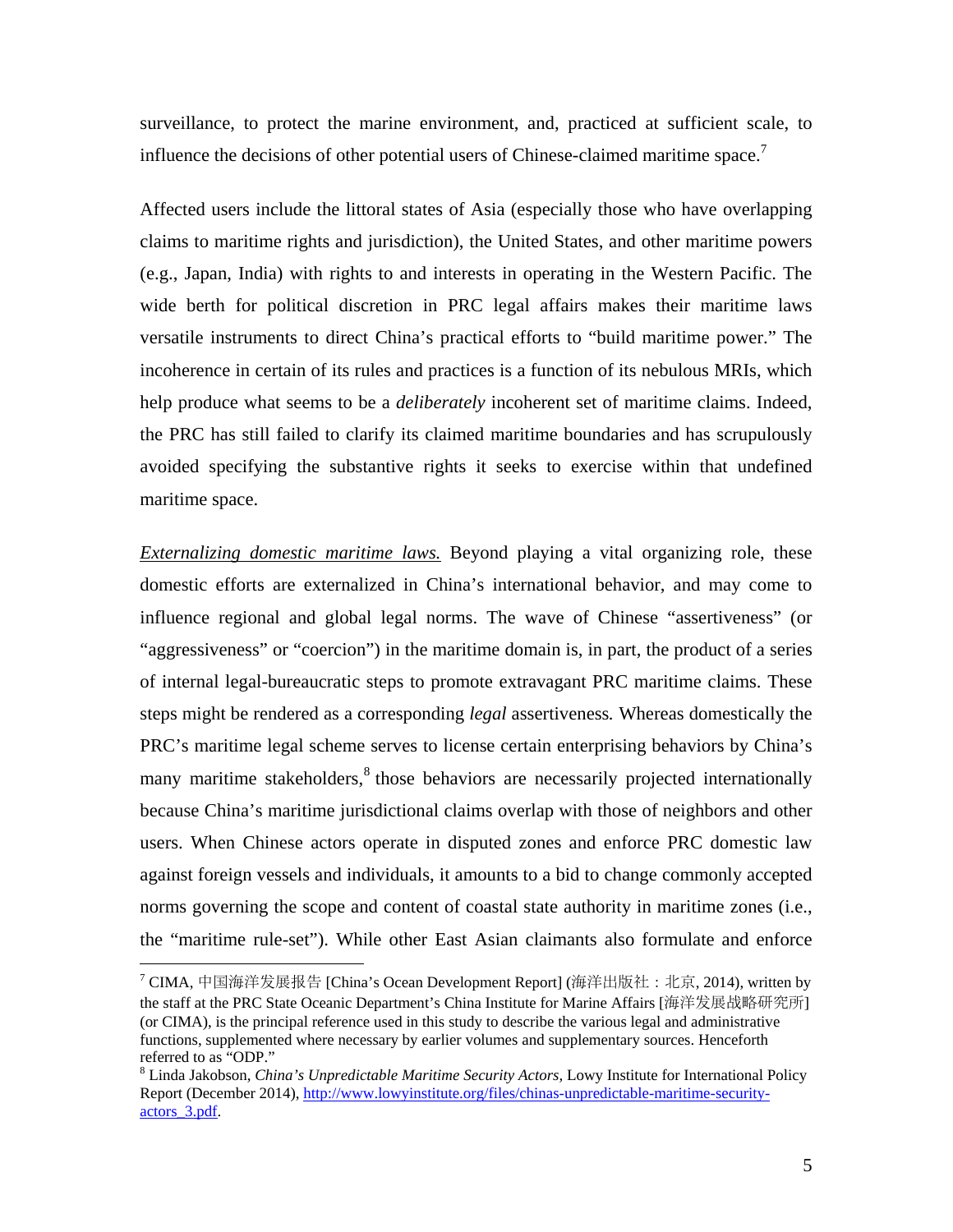their domestic laws in disputed zones (as PRC Ministry of Foreign Affairs (MFA) officials are fond of shrilly reminding us), the incapacity of these weaker states to do so at sufficient scale to change normal patterns of maritime practice makes the better resourced, more strategic Chinese efforts far more consequential.

Central guidance for those efforts can be read off of PRC domestic maritime laws and regulations. Sorting through the legal evidence affords insight into how various elements of maritime power come together as Chinese policy. Greater awareness of how this process is playing out will enhance our ability to anticipate how China's state maritime apparatus will evolve, and therefore how its many maritime stakeholders are likely to behave, enabling the U.S. government to craft policy accordingly. *So what are China's maritime rights and interests, and how do they relate to becoming a maritime power? What has been done domestically to further that goal, and how do those domestic processes influence Chinese behavior in the maritime domain?*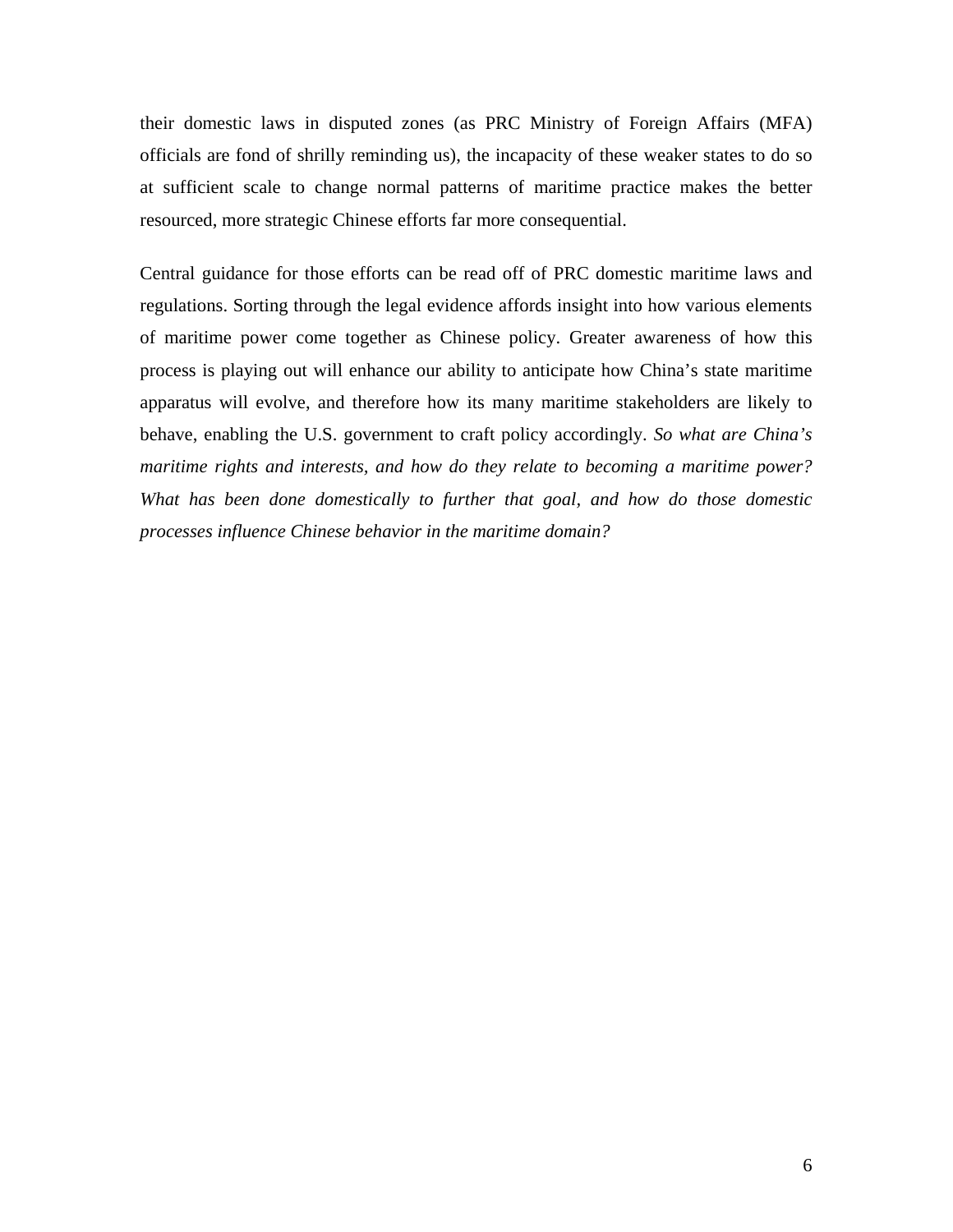#### **II. China's Maritime Rights and Interests in the Struggle for Maritime Power**

What, specifically, are China's maritime rights and interests? How do they bear on the wider maritime power enterprise? Nearly every public recital in the PRC about maritime power invokes China's maritime rights and interests. Then president Hu Jintao officially linked the concepts when he enshrined maritime power as a Chinese Communist Party  $(CCP)$  priority at the 18<sup>th</sup> National Party Congress, calling on cadres to "resolutely" safeguard maritime rights and interests and build China into a maritime power."<sup>9</sup> Current president Xi Jinping has reiterated and intensified his predecessor's call for building maritime power and, to that end, has mobilized the state to take active "countermeasures to safeguard our nation's maritime rights and interests."<sup>10</sup>

This cue from China's highest authority signals the formal end of a period of relative "restraint" [克制] and an acceleration of the move to deploy new maritime capabilities to realize MRIs that now dominate the maritime policy agenda. Since at least 1992, maritime rights and interests have played a prominent role in PRC maritime conduct, but they have emerged only over the last five years or so as a front-line political struggle.<sup>11</sup> In fall 2013, the director of the East Sea Branch of the PRC's main maritime agency, the State Oceanic Administration (SOA), reiterated their high degree of salience in the current political environment: "The most important prerequisite for the building of a maritime power is to…protect the nation's maritime rights and interests from being violated. If our nation's core maritime interests and the basic maritime rights and interests cannot be effectively protected, there is no way to talk about building a maritime power."<sup>12</sup>

<sup>&</sup>lt;sup>9</sup> "Full text of Hu Jintao's Report at the  $18<sup>th</sup>$  Party Congress," Xinhua, 17 November 2012, http://news.xinhuanet.com/english/special/18cpcnc/2012-11/17/c\_131981259.htm. 10 "Xi Jinping at the 8<sup>th</sup> Study Session of the Central Committee Political Bureau emphasized unceasingly

making new achievements towards cultivating greater maritime consciousness and strategic management of the seas, and pushing through the construction of maritime power," *Renmin Ribao* (August 1, 2013), http://paper.people.com.cn/rmrb/html/2013-08/01/nw.D110000renmrb 20130801 2-01.htm.

 $\frac{1}{11}$  For a clear analysis of these developments and their initial associations with maritime power, see Thomas J. Bickford, Heidi A. Holz, and Frederic Vellucci, *Uncertain Waters: Thinking About China's Emergence as a Maritime Power*, CNA Research Memorandum D0025813.A1, September 2011, 23-27.<br><sup>12</sup> Liu Kefu, "以三重保护力度推进海洋强国建设" [Push Forward the Construction of Maritime Power

with Threefold Efforts], *Zhongguo Haiyangbao,* 17 September 2013: 1.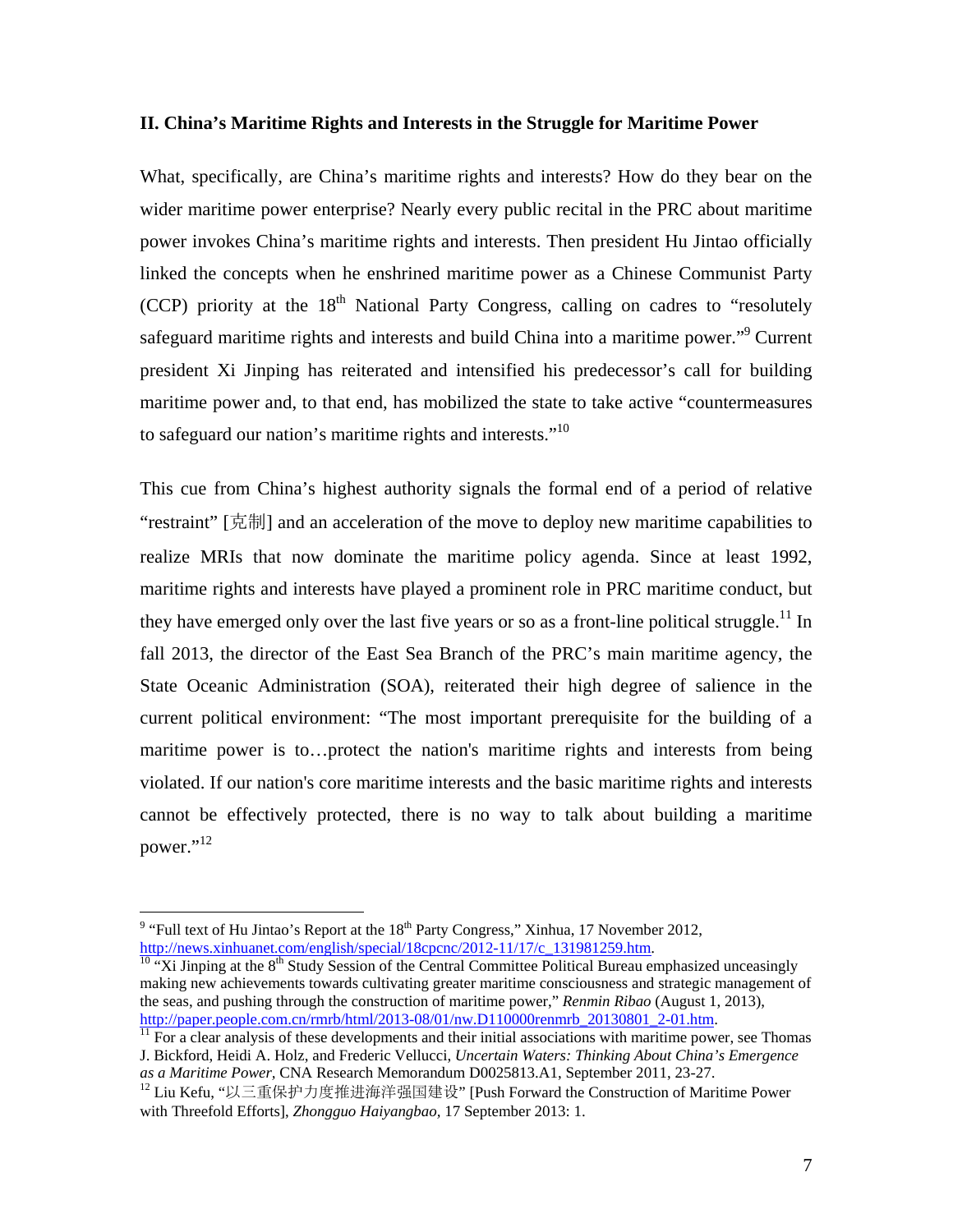These and other authoritative formulations indicate that Chinese leaders treat the protection of MRIs as a *necessary condition* for their maritime power project. Without unpacking the concept by specifying which legal rights they mean and how those rights are connected to political interests, Chinese officials, experts, media, and semi-informed citizens routinely cite MRIs as the key component of maritime power. Defense intellectuals, such as Zhang Shiping of the Academy of Military Science, have written extensively on the connections between rights and power in the maritime domain. Yet those intellectuals resist efforts to coherently define the concept, instead wielding it as a blunt rhetorical instrument that serves more to stifle questions than to answer them. For example, Zhang alleges, "Without maritime rights, there would have been no industrial revolution,"<sup>13</sup> but then he goes on to make the logically circular claim that "China needs" maritime rights for safeguarding its maritime sovereignty [sic], rights and interests."<sup>14</sup>

The combination of very broad definitional scope and imprecision make it difficult to disentangle statements of MRIs conceptually from the maritime power goal. They serve simultaneously as a justification for behavior and a goal to be realized. MRIs are never expressly defined – even in specialized official publications that expressly purport to do so, such as the SOA's annual *Ocean Development Report*  $(DDP)^{15}$  – and encompass a highly disparate array of goals and activities. Even the composition of the phrase itself offers some insight into this analytical problem. The Chinese expression for "rights and interests" is "权益," a compound word that integrates *rights* (权利) and *interests* (利益) into one catch-all term. This integration of the legal concept of rights with the political concept of interests is not accidental, and invites the conflation of two distinct concepts: the former creates property rights and jurisdictional competence for the state, while the latter announces goals to be achieved. This lax usage tracks the prevailing CCP doctrine of law as a political instrument, and signals a tight connection between the defined rights

<sup>&</sup>lt;sup>13</sup> Zhang Shiping, 中国海权 [*China's Sea Power*], (China: People's Daily Press, 2009), p. 293.<br><sup>14</sup> Ibid., p. 302. "Maritime sovereignty" or 海洋主权 is not uncommon in Chinese journals and newspapers, though under the law of the sea, full maritime "sovereignty" is limited to internal waters; the state's sovereign powers attenuate with each progressive maritime zone (i.e., territorial seas, contiguous zone, exclusive economic zone, continental shelf, and high seas, in order of most to least coastal state rights).

<sup>&</sup>lt;sup>15</sup> The 2014 ODP has an entire section (VI) entitled "Safeguarding National Maritime Rights and Interests" (pp. 259-315) that does not precisely define their scope or content, despite extensive discussion of the concept.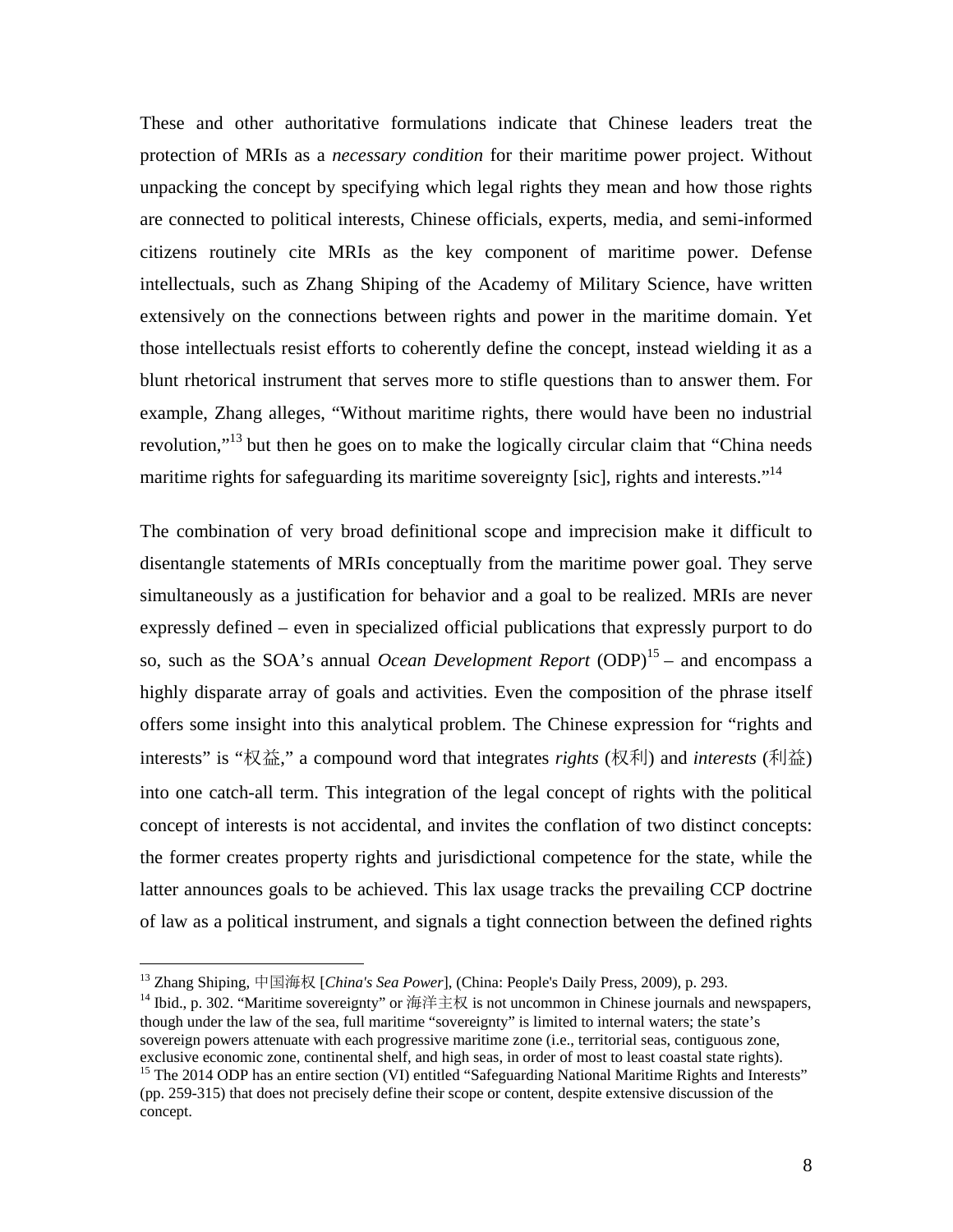under international law that China uncontroversially possesses at present, and those rights it would like to enjoy in the future.

In fact, the vague usage of the term in official discourse makes it nearly impossible to say what *does not count* as a maritime right or interest. The 1982 Constitution makes some 11 references to various rights and interests enjoyed by citizens and firms, but never defines them as a term of art.<sup>16</sup> MRIs may comprise notions as grand as the geographic integrity of China's claimed "blue-colored territory"  $[\mathbb{H} \oplus \pm \mathfrak{W}]^{17}$  and as obscure as China's specific jurisdiction over pollution by foreign-flagged vessels in its contiguous zone. The defense of MRIs is a patriotic duty for everyone, from fishermen plying their trade around the disputed Spratly islands, to marine scientists conducting research in the Arctic, to commercial cartographers mapping the Chinese mainland's coast. Muddying the conceptual waters still further, everyone in China – from fishermen, to netizens, to women's groups<sup>18</sup> – appears to have their own "rights and interests" to defend. Certain inferences can nevertheless be drawn from the way that MRIs appear in legal documents and other official pronouncements. The following section identifies certain distinct characteristics of MRIs, and connects them conceptually to the wider maritime power enterprise under inquiry.

## *Generic Characteristics of MRIs*

 $\overline{a}$ 

Generally speaking, MRIs are the nexus of legal, political, strategic, and economic elements of China's maritime ambitions. Their principal legal basis lies in international maritime law, especially UNCLOS, and a host of customary rules about ocean conduct

<sup>&</sup>lt;sup>16</sup> Constitution of the People's Republic of China (adopted December 4, 1982), available in English at: http://en.people.cn/constitution/constitution.html.<br><sup>17</sup> This is a common descriptor for the supposedly 3 million square kilometers of maritime space included

under China's jurisdiction. For an especially curious account of the "territorial" qualities of these maritime zones, see 陈彩云, "蓝色国土的呼唤:当前我国维护海洋权益的必要性和意义分析" [A Shout Out to Blue-Colored National Territory: Analysis of the Necessity of Maritime Rights Protection and its Meaning], 改革与开发 10 (2009).<br><sup>18</sup> Indeed, the "rights and interests" formulation is frequently used generically with regard to "national

rights and interests" as well as in a variety of more specialized contexts, e.g., "fishery workers' lawful rights and interests" (2004 PRC Law on Fisheries), "women's rights and interests,"

<sup>(</sup>http://www.womenofchina.cn/html/womenofchina/folder/84-1.htm), and "netizens' rights and interests" (http://news.xinhuanet.com/politics/2014-11/27/c\_127258016.htm).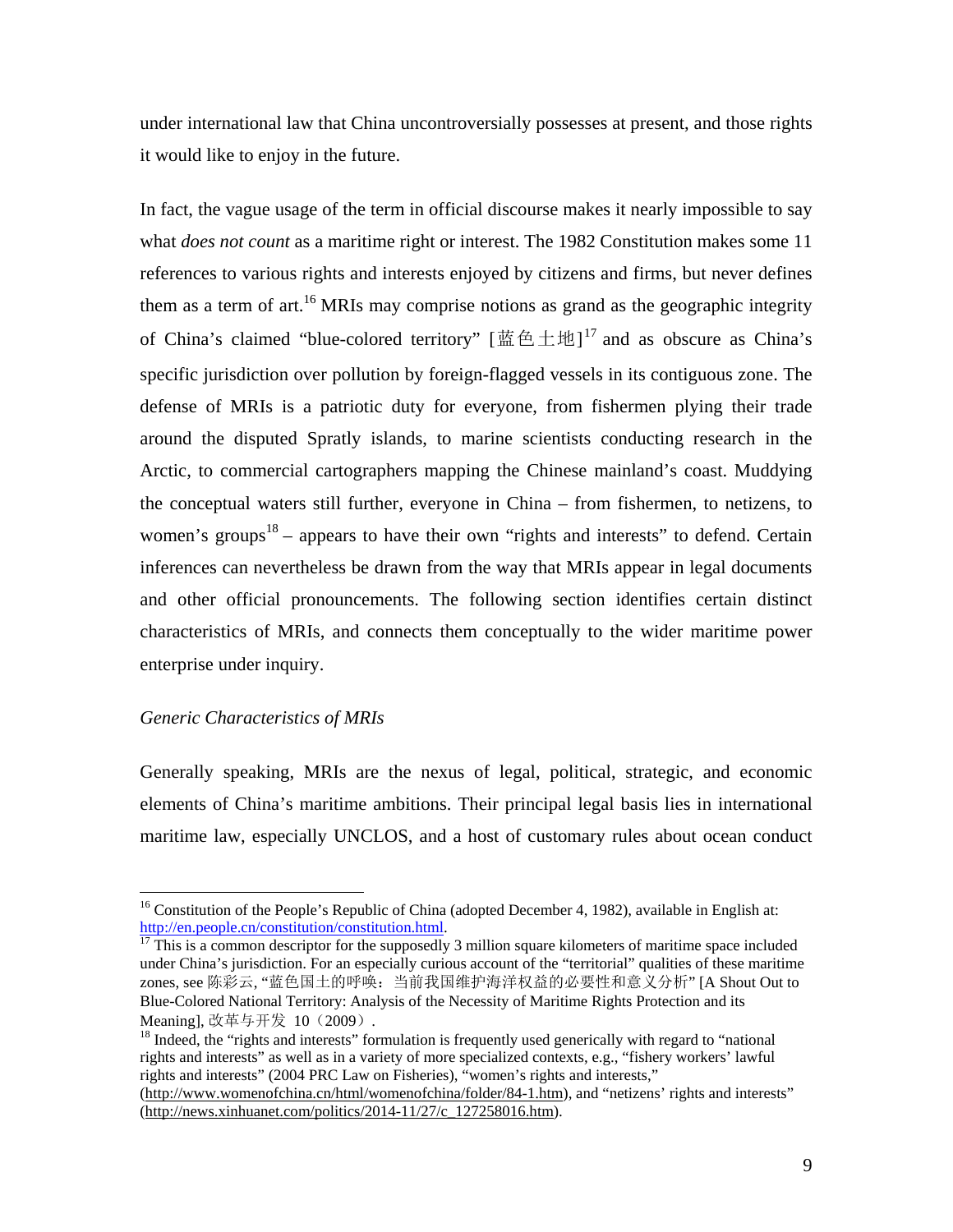(collectively, the "law of the sea regime").<sup>19</sup> Yet as PRC maritime ambitions and capacity (i.e., interests) grow, so do Chinese estimates of the scope and content of those rights. In general, MRIs "are expanding to include legal rights and privileges related to the economic exploitation of the oceans and their use for navigation in support of trade.<sup> $22$ </sup> Granting that the concept does not have defined boundaries, we can nonetheless identify certain enduring characteristics or features of MRIs as framed by Chinese authorities: (1) they are *legitimate* (a broader category than strictly "lawful"); (2) they are *under threat* from internal and external sources; (3) they are *exclusive* of other states' maritime rights and interests; and (4) they are *evolving and expanding* along with the international maritime legal regime and growing Chinese maritime capabilities.

*(1) MRIs are legitimate.* Legitimacy is the most important characteristic that Chinese leaders and laws attribute to MRIs. It underpins the PRC's insistence that other states must respect Chinese claims and behaviors in the maritime domain on the basis of their putative legal, historical, and geographic validity. MFA officials routinely announce that these various sources of legitimacy are "indisputable"  $[\n \pm \pi \oplus \frac{4}{3}$  |, yet refuse to recognize that these sources of validity are, in fact, in dispute. In a sense, this move amounts to demanding foreign deference to China's maritime ambitions – regardless of what they are. Domestically, their sloppy conflation with territorial integrity, core interests, and other priorities empowers bureaucratic and administrative actors to aggressively pursue goals that can be construed as protecting MRIs, secure in the knowledge that they cannot be faulted for overzealous protection of so legitimate a cause.

Indeed, MRIs seem to be a nebulous and evolving concept by design: sufficiently precise to capture the whole gamut of maritime rights derived from international law, yet vague enough for Beijing to calibrate them to whatever present political circumstances demand. On one hand, their relationship to the law is quite direct: maritime "rights" include all of

 $19$  For a reasonably clear statement by a Chinese law of the sea expert on the international legal origins of Chinese maritime rights, see: Liu Nanlai,"We need a global vision for protection of maritime rights and interests" [维护海洋权益要有全球视野], *China Ocean News* [中国海洋报], (14 November 2013): A1.

<sup>&</sup>lt;sup>20</sup> The citation is from an informal memorandum written by RADM (ret) Michael McDevitt in the author's possession. The memorandum addressed how MRIs have become an important rhetorical formulation in the definition of China's interests at sea since the passage of China's 1992 "PRC Territorial and Contiguous Zone Law."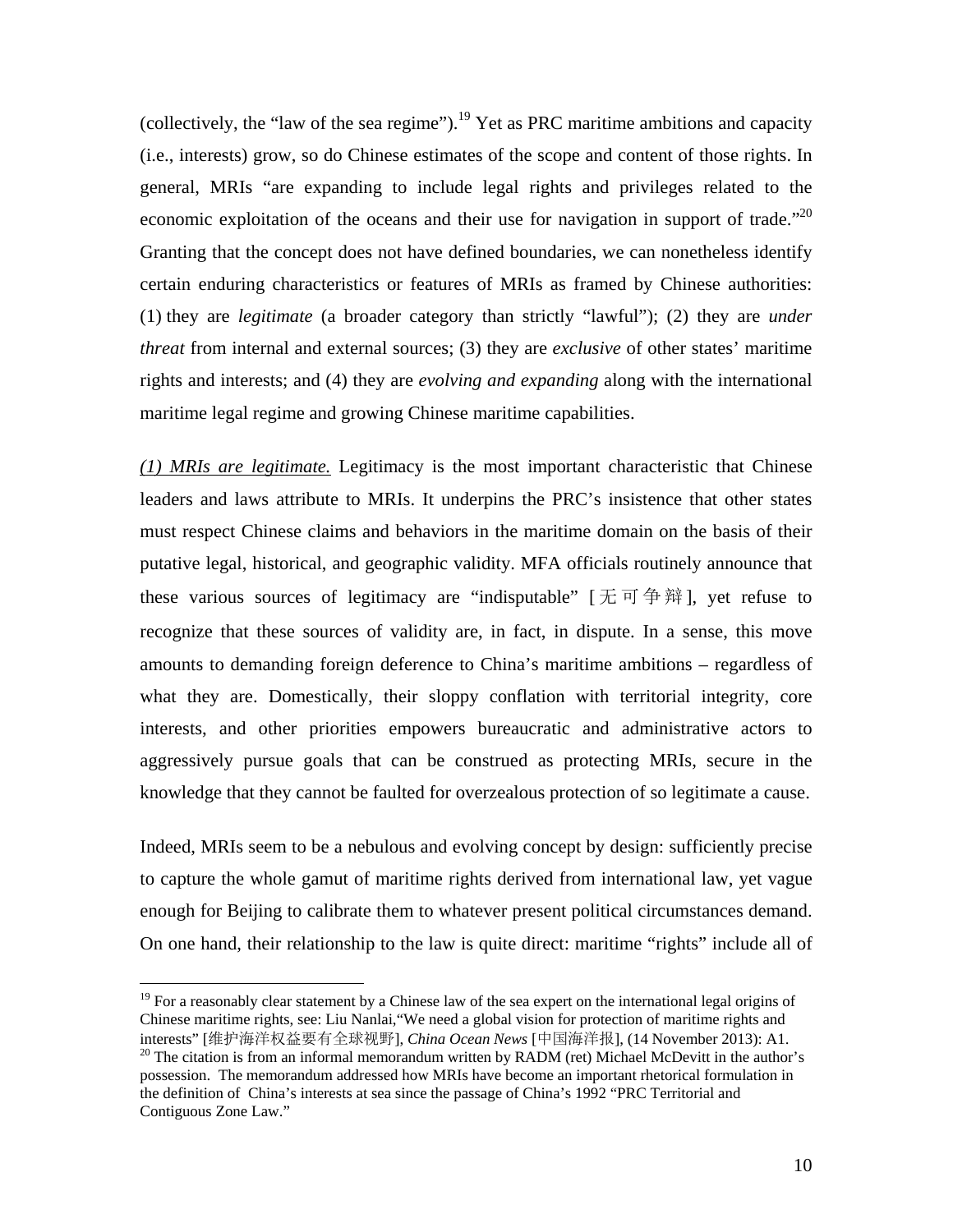China's jurisdictional competence and sovereign rights in UNCLOS-designated zones.<sup>21</sup> On the other hand, maritime law is sometimes lamented as an unwelcome constraint on MRIs.<sup>22</sup> Chinese legal scholars familiar with the constraints on coastal state rights codified under UNCLOS cannot help but recognize that certain MRIs are not justified under the law as it is now (*lex lata),* but assert that they will be justified under desired future developments in law (*lex ferenda*).<sup>23</sup> The routine, practical assertion of the desired rights, set in motion by domestic laws, is the way this legitimacy is to be secured. Such practices are sometimes described as "lawfare,"<sup>24</sup> but whatever the terminology, they reflect a Chinese view of international law as fluid and capable of changing – or at least accommodating – the legitimacy of China's MRIs.

There is also a strong and quite central historical component to this claim to legitimacy, a direct connection to China's revanchist aims to restore the territory "taken by violence and greed"<sup>25</sup> by Japan and Western powers throughout China's long "century of humiliation." To Chinese observers, such unjust historical circumstances confer blanket legitimacy to China's present campaign to "restore" lost territories – more legitimate, even, than any legal code, ratified or not. References to the sanctioned history of China's maritime humiliation appear in every official, scholarly, and popular treatment of China's maritime concerns. This attempt to propagate historical legitimacy for MRIs underpins China's invocation of undefined "historical rights" in its infamous U-shaped-line map<sup>26</sup> and its domestic legislation.<sup>27</sup> Even Chinese law of the sea scholars make it clear that China's rich "history" trumps any contemporary legal strictures and confers independent, historical legitimacy on China's maritime rights and interests. In short, law is only one of

 $^{21}$  ODP (2014).

 $22$  To be addressed in the concluding section.

 $^{23}$  Author interviews with Chinese international law specialists, Hainan, Beijing, and Taipei, April 2014 – March 2015.

<sup>&</sup>lt;sup>24</sup> Timothy Walton, *China's Three Warfares*, Delex Systems, Inc., Special Report (January 2012).<br><sup>25</sup> Cairo Declaration, 1943.

<sup>&</sup>lt;sup>26</sup> Jia Bing Bing and Gao Zhiguo, "The Nine-dash Line in the South China Sea: History, Status and Implications," *American Journal of International Law*, vol. 107 (January 2013): 98-124. 27 Article 14 of the 1998 PRC Law on the Exclusive Economic Zone and Continental Shelf refers to 历史性

权利; that is, China claims unspecified historical rights – without using the term of art from international maritime law corresponding to a recognized "historic rights" regime, which is significantly less permissive than the claims presumed to accompany the U-shaped line map. See Department of State Office of the Geographer, *Limits in the Seas,* no. 143 (December 2014) for further analysis of the historic rights regime.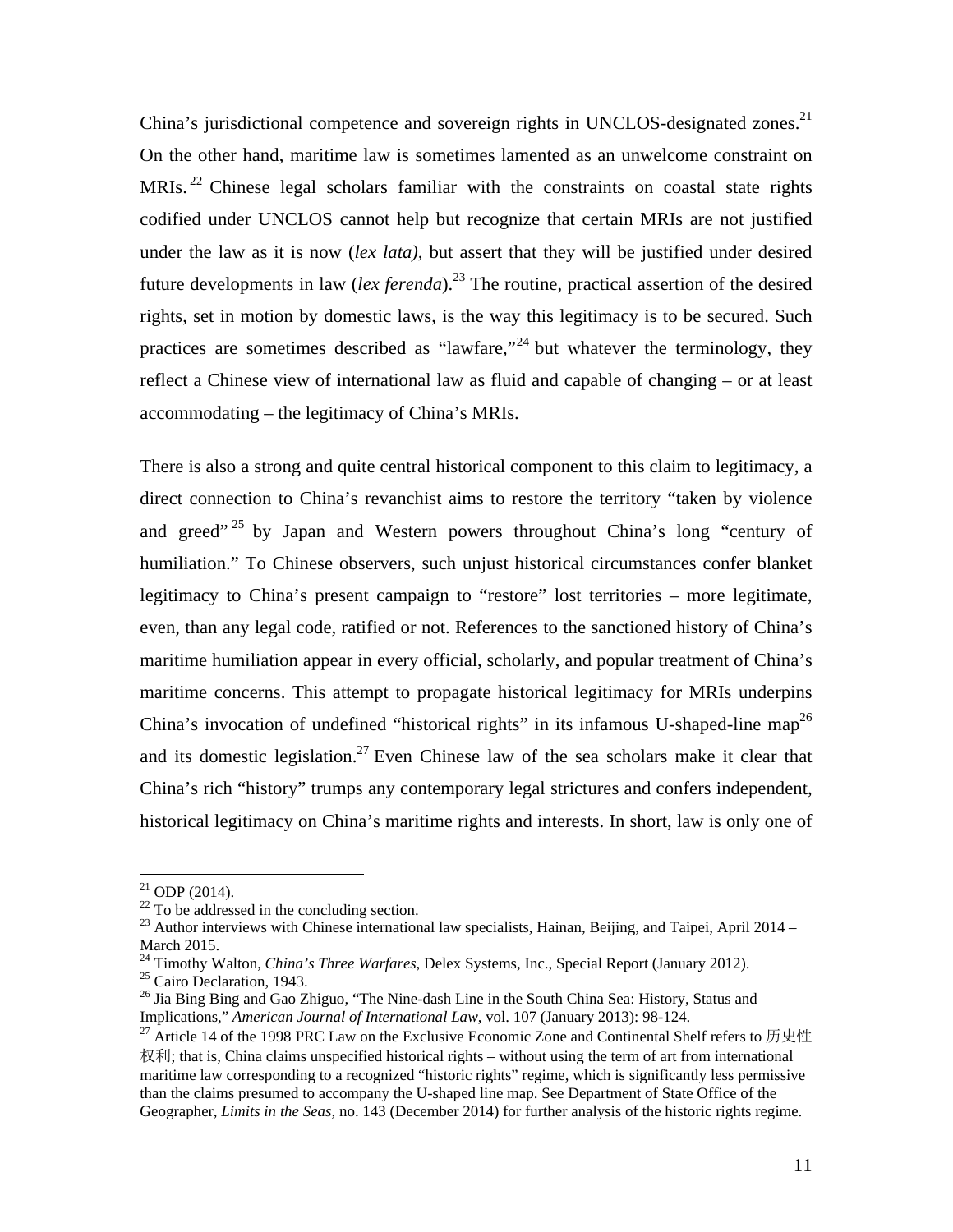the bases upon which the legitimacy of Chinese MRIs rests. International law is not the only source of legitimacy. It supports only certain of China's purported "rights," while a hodge-podge of questionable historical documentation stands up the rest of the extravagant claim to rights above and beyond those prescribed in UNCLOS.<sup>28</sup>

Dubious history aside, often those bases for legitimacy remain unarticulated. An authoritative editorial by Zhong Sheng in the *People's Daily* argued that "China's construction of a maritime power has a legal basis and good reason."<sup>29</sup> This kind of "law" plus [something else]" construction is frequently employed to effectively limit the scope of issues over which law is considered authoritative. The prevalence of this "law plus" approach amounts to a broad rejection of the idea that law is the exclusive source of legitimacy for maritime rights. Typically, the adjunct to law is some formulation of rights and interests derived from history or justified on the basis of economic development goals. This unsupported reasoning is analytically unsatisfying, though hardly unusual in Chinese political discourse. Attempts to parse the specific legal bases for many, even most, Chinese positions are similarly doomed exercises.

However constructed, MRIs' "legitimacy" is their essential characteristic. It renders them indisputable, and invites officials and analysts to play fast and loose with maritime rights and interests as a vehicle for all manner of political goals. Xi Jinping himself has championed this technique: "We will steadfastly follow the path of peaceful development," he told the July 2013 Politburo study session, "but China will never abandon its legitimate maritime rights and interests, and moreover, it will never sacrifice its core national interests."30 Construed in this way, public debate in China is effectively

 $^{28}$  A cottage industry of books on the "South China Sea problem" has emerged over the last decade in China, of which Wu Shicun's book 南沙争端的起源与发展 [The South China Sea Dispute: Origin and Development], (北京:中国经济出版社, 2013), Second Edition, is a representative example. See especially pp. 17-51 for the normal, scattershot approach to "international law and history" as the bases for Chinese claims. Attention is paid to international law only to reverse-engineer legal claims, not to use as the source of legal tests for China's historical evidence.

<sup>29</sup> Zhong Sheng, "China, Steadly Pushing Forward the Construction of Maritime Power," *Renmin Ribao,* 26 August 2014, p. 3.

<sup>30 &</sup>quot;习近平在中共中央政治局第八次集体学习时强调进一步关心海洋认识海洋经略海洋推动海洋强 国建设不断取得新成就," *People's Daily* (August 1, 2013), http://paper.people.com.cn/rmrb/html/2013-08/01/nw.D110000renmrb\_20130801\_2-01.htm.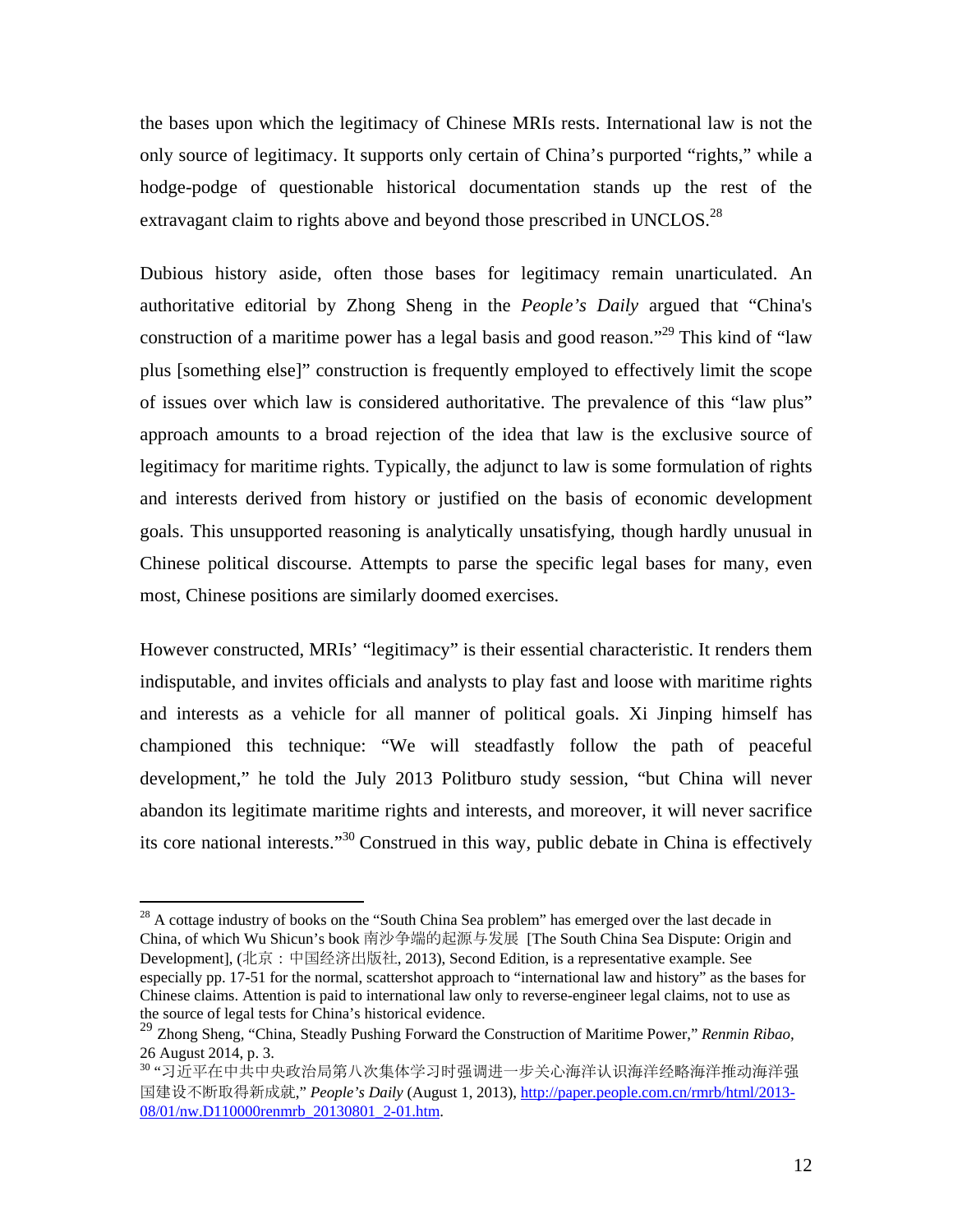closed when it comes to evaluating the legitimacy of any specific aspect of Chinese maritime claims.

*(2) MRIs Are Under Grave Threat.* The urgency and intensity of the threats to MRIs is another of their key characteristics, and explains corresponding efforts to adopt "countermeasures."<sup>31</sup> Because they enjoy the highest seal of political legitimacy and are described by leadership to be under threat, tremendous domestic organizational energy can be channeled to ensure that they are "comprehensively safeguarded." A variety of perceived internal and external threats animate the many domestic processes for protecting MRIs, and, by extension, promoting maritime power.

In terms of external threats, the prevailing view in China is that a long period of passivity and restraint ("克制") with respect to MRIs has led to their gradual erosion due to activities of other states in China's littoral areas. At the Politburo study session in July 2013, Xi emphasized that China's priorities in the maritime domain should skew more towards "maintaining rights" [维权] than towards "maintaining stability" [维稳].<sup>32</sup> His formulation is an undisguised jab at the former administration's weakness and passivity with respect to disputed islands and zones, and an open invitation for China's maritime law enforcement (MLE) agencies to prosecute China's claims with less regard for diplomatic and operational repercussions.

These actions are framed as urgent responses to contingencies arising from the cluster of maritime disputes in the SCS and ECS, the banner threats to MRIs. The State Oceanic Administration's 2014 *Oceans Development Report* makes clear how urgent MLE tasks are in light of these external threats;<sup>33</sup> an authoritative editorial in the *People's Daily* 

<sup>31</sup> For example, see Liu Rongzi, "国际海洋斗争中的重大问题及我国的对策" [Important problems in International Maritime Struggles and China's Countermeasures], *Guoji jingji jishu yanjiu* [Studies in International Technology and Economics] (1995), no. 2, pp. 44-49.

 $32$  "Comprehensively plan the two overall situations of maintaining stability and safeguarding rights" [要统 筹维稳和维权两个大局] were Xi's precise words, but, as they were delivered in the context of lamenting the costly focus on stability at the expense of rights, they can be read as a clear call for more attention to the rights-protection component. For analysis of this meeting, see Taylor Fravel, "Xi Jinping's Overlooked Revelation on China's Maritime Disputes," *The Diplomat* (August 15, 2013),

http://thediplomat.com/2013/08/xi-jinpings-overlooked-revelation-on-chinas-maritime-disputes/?all=true. 33 ODP 2014: 266.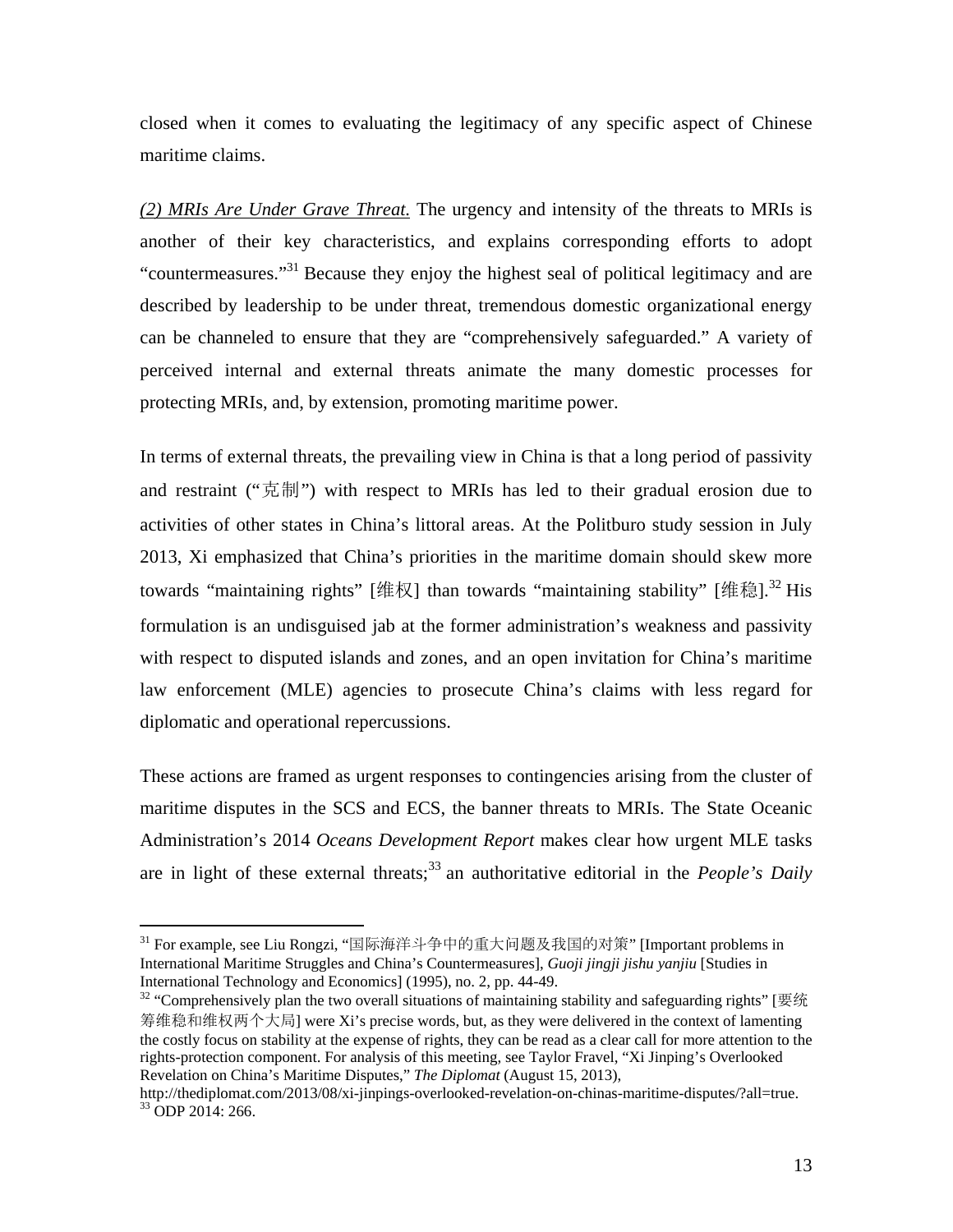describes these "peripheral disputes" as "insurmountable obstacles to China's efforts to build a maritime power.<sup>34</sup> So long as rival claimants claim or use some of the maritime space disputed by China, the full extent of Chinese sovereignty and jurisdiction cannot be realized.35

Beyond the territorial disputes, China sees threats from the U.S. Navy (USN) and other users of maritime space in the western Pacific. The 2015 white paper, *China's Military Strategy,* states: "Some external countries are also busy meddling in South China Sea affairs; a tiny few maintain a constant close-in air and sea surveillance and reconnaissance against China. It is thus a long-standing task for China to safeguard its maritime rights and interests." The juxtaposition of MRIs with these varied external sources of insecurity bolsters the high level of political priority assigned to various "rights-protection" tasks that have been steadily incorporated into domestic code.

Meanwhile internally, MRIs are threatened by an ineffective maritime bureaucratic and administrative apparatus. Widely publicized criticism of the incompetence, inefficiency, lack of integration, and redundancy in this cluster of state agencies recently led to some major changes to the marine legal system that are still being worked out at organizational and operational levels (treated in detail below). Environmental degradation due to pollution, climate change, overfishing, and other problems is also a potent threat to MRIs, and is the ostensible object of much of the domestic legislative and administrative efforts addressed in this essay. The important take-away is that leaders mobilize the state to reform its maritime laws and regulations by appealing to the threat of squandering China's rich maritime entitlements and inviting foreign predation.

1

<sup>&</sup>lt;sup>34</sup> Zhong, "China, Steadly Pushing Forward," p. 3.

<sup>&</sup>lt;sup>35</sup> Major General (ret.) Luo Yuan of the PLA Academy of Military Sciences offers a typical account of this threat in this comment: "China's maritime rights and interests are currently facing a severe challenge. Currently, our islands and reefs have been occupied, our resources have been plundered, and our national dignity has been infringed upon. Each year, Vietnam and the Philippines plunder large amounts of oil and gas resources from our South China Sea region. Some small countries were originally poor, but due to having plundered our resources, number among the ranks of the world's wealthy nations," quoted in Huang Yingying, "How Can We Protect China's Maritime Rights and Interests Overseas?" *Guoji Xiaoqu Daobao*, 19 March 2012.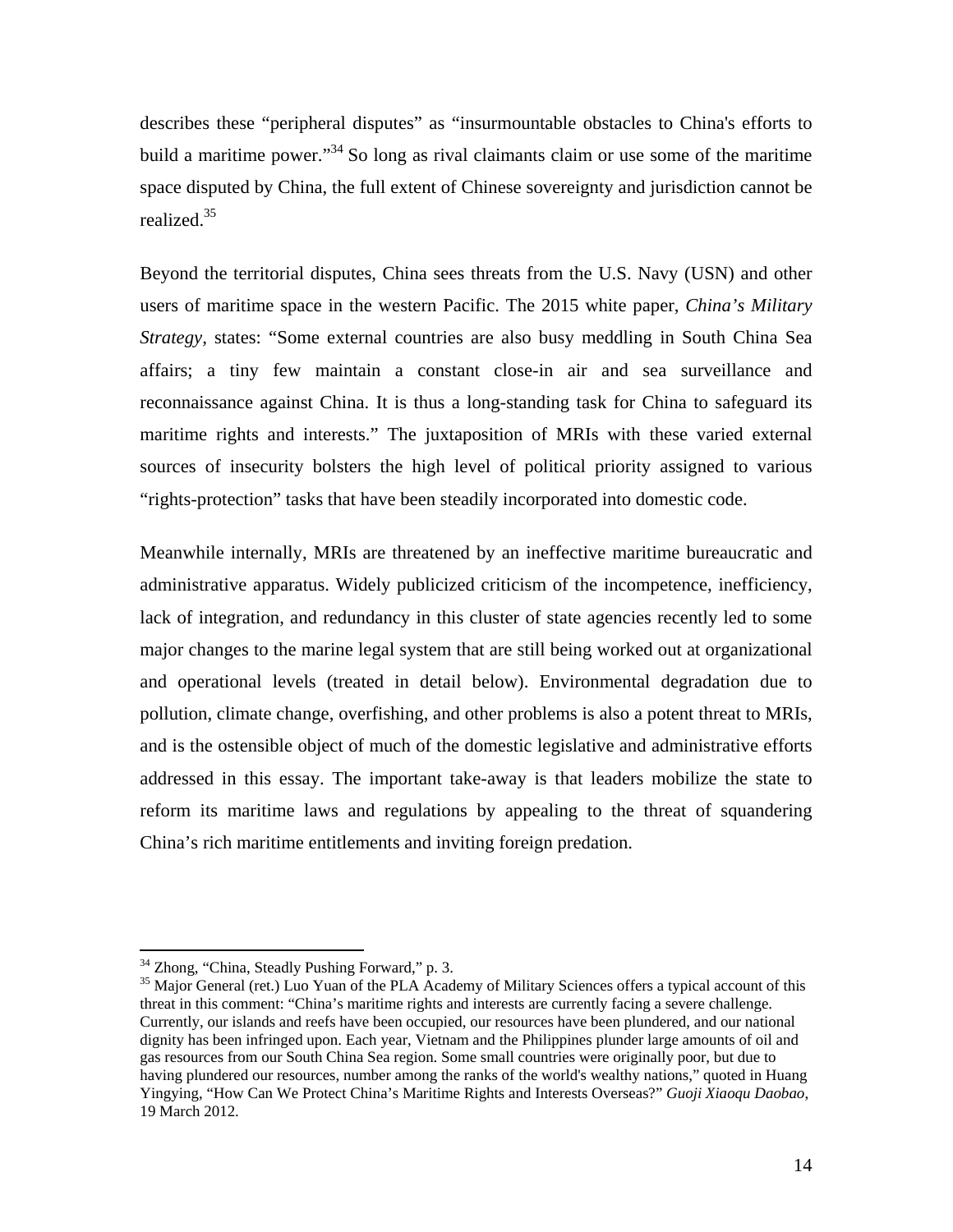Resource scarcity also figures prominently<sup>36</sup> as an internal and external threat, with China's very low per-capita maritime resource base driving perceptions that rights need to be aggressively secured (or expanded). Zhang Shiping is committed to the urgency of the tasks generated by these threats, noting:

China must really have its share of maritime rights and interests...to solve its issues relating to large population, inadequate resources, limited job opportunities, and so on! However, "there is no savior" for China in its attempt to go to the ocean and *take back its share of maritime rights and interests*. We the Chinese people can only rely on ourselves! In order to protect maritime rights and interests of our own, we Chinese people should be ready to use all effective means. These are the freedom and rights of the Chinese people!"<sup>37</sup>

This perceived need to tackle scarcity shades into a third core characteristic of MRIs: their exclusivity.

*(3) MRIs Are Exclusive.* The commonly cited necessity of "safeguarding" MRIs underlines their exclusive character as a kind of property right. If others are using ocean space under Chinese-claimed jurisdiction without submitting to PRC authority and paying rents, that diminishes the stock of resources available to the PRC and infringes on its maritime rights. This exclusivity is especially important in light of what the Chinese perceive as a severe scarcity problem. Experts frequently lament China's paltry allocation of ocean space in per capita terms, as well as relative to its continental landmass.<sup>38</sup> Overwhelming domestic demand for energy, protein, and seabed minerals may not be the driving force behind China's "assertiveness" in the maritime domain, but it contributes to the high political priority assigned to maritime development. Indeed, in terms of the actual government "work" associated with MRIs, promoting and regulating economic activity is probably the most resource-intensive task.

<u>.</u>

 $36$  For an example of extended discussions of the severe challenges facing China due to its small maritime entitlements (relative to its population and landmass), see the extended section in Ji Guoxing, 中国的海洋 安全和海域管辖 [China's Maritime Security and Ocean Jurisdiction], (上海:上海人民出版社, 2009), esp. Chapter 1.

<sup>37</sup> Zhang Shiping, *China's Sea Power*, 169 (italics added)*.* 

<sup>38</sup> For example, 六掁环, "《联合国海洋法公约》评述,"国防 (1996), no. 10.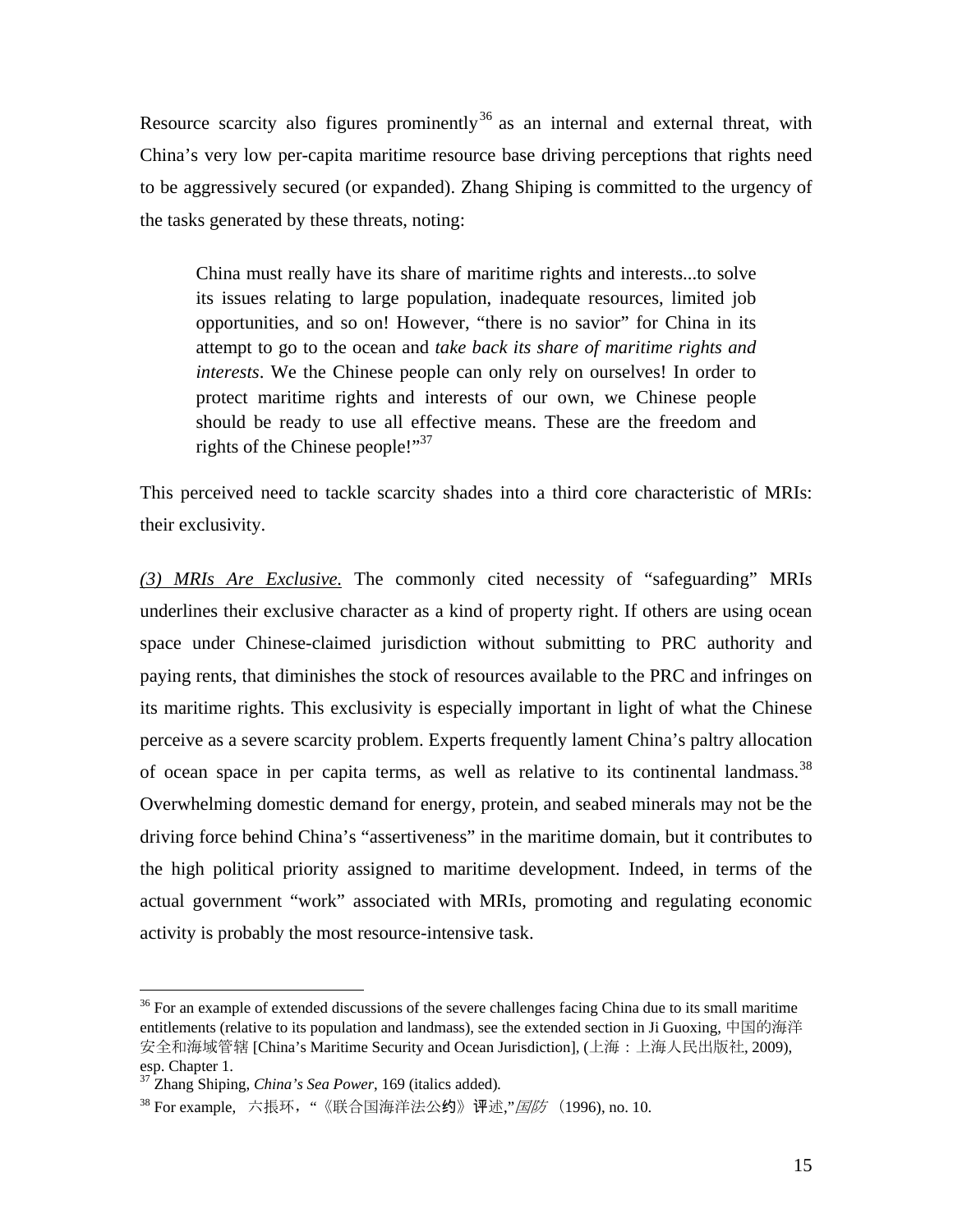Exclusivity is an especially potent characteristic with respect to oil and gas exploitation, which, unlike fishing, is an economic activity that cannot be shared in a given geographic space.<sup>39</sup> The long timelines and capital intensity required to develop offshore projects (especially in deep water) produce strong incentives for China to take measures (usually rendered as  $\nabla \ddot{\mathcal{R}}$  or "countermeasures") to avoid losing out on existing investments – or, more likely, to open up potentially lucrative spaces for exploration and production by state-owned energy enterprises. Overlapping leases on potentially productive hydrocarbon blocks (e.g., between China and Vietnam near the Paracels) already generate substantial friction. Despite the periodic lip service that Beijing pays to "joint development" among rival claimants, these conflicts lead to more political inflexibility and louder demands for exclusivity to China's maritime rights.<sup>40</sup> Fisheries jurisdiction is a baby that can be split, and has been managed relatively diplomatically until recently (China has functioning fisheries agreements with several neighbors, including Japan and Vietnam, that cover some disputed areas). In the midst of rising domestic protein demand, the PRC's massive fisheries industry faces collapsing fish stocks, and heightened foreign law enforcement against Chinese vessels operating in disputed zones.<sup>41</sup> Even this relatively negotiable sector produces very strong pressures for exclusivity regarding MRI.

*(4) MRIs Are Evolving & Expanding.* One reason that MRIs are so difficult to positively define is simply that China's estimate of them is evolving along with the international maritime legal regime. The legal evolution of MRIs tracks the law of the sea, which has been a story of "global enclosure" since at least the middle of the 20th century.<sup>42</sup> China has been particularly ambitious in terms of "creeping jurisdiction," or reading new substantive authority into the fast-developing body of maritime law.<sup>43</sup> A series of law of

 $39$  Of course joint development is a possibility – and a reality in many contested maritime zones across the globe. The point here is that the underlying usage rights pertain to a non-renewable resource in a specific geographic location; an underlying, exclusive property right is necessary. 40 Author interviews in Hainan, June 2014.

<sup>&</sup>lt;sup>41</sup> Indonesia, in particular, has augmented fisheries law enforcement capacity and targeted Chinese fishing vessels in the EEZ surrounding the Natuna Islands since at least 2010 (November 2014 interview with Indonesian diplomat and LOS expert).

<sup>&</sup>lt;sup>42</sup> See Bernard Oxman, "The Territorial Temptation: A Siren Song at Sea," *American Journal of International Law* 100, no. 4 (2006).

<sup>&</sup>lt;sup>43</sup> Leading Chinese LOS scholars Gao Zhiguo (an official in the SOA and sitting judge on UNCLOS' judicial body, the International Tribunal for the Law of the Sea) and Jia Bing Bing describe this phenomenon as follows: "While the geographical scope of the lines has been almost unchanged over the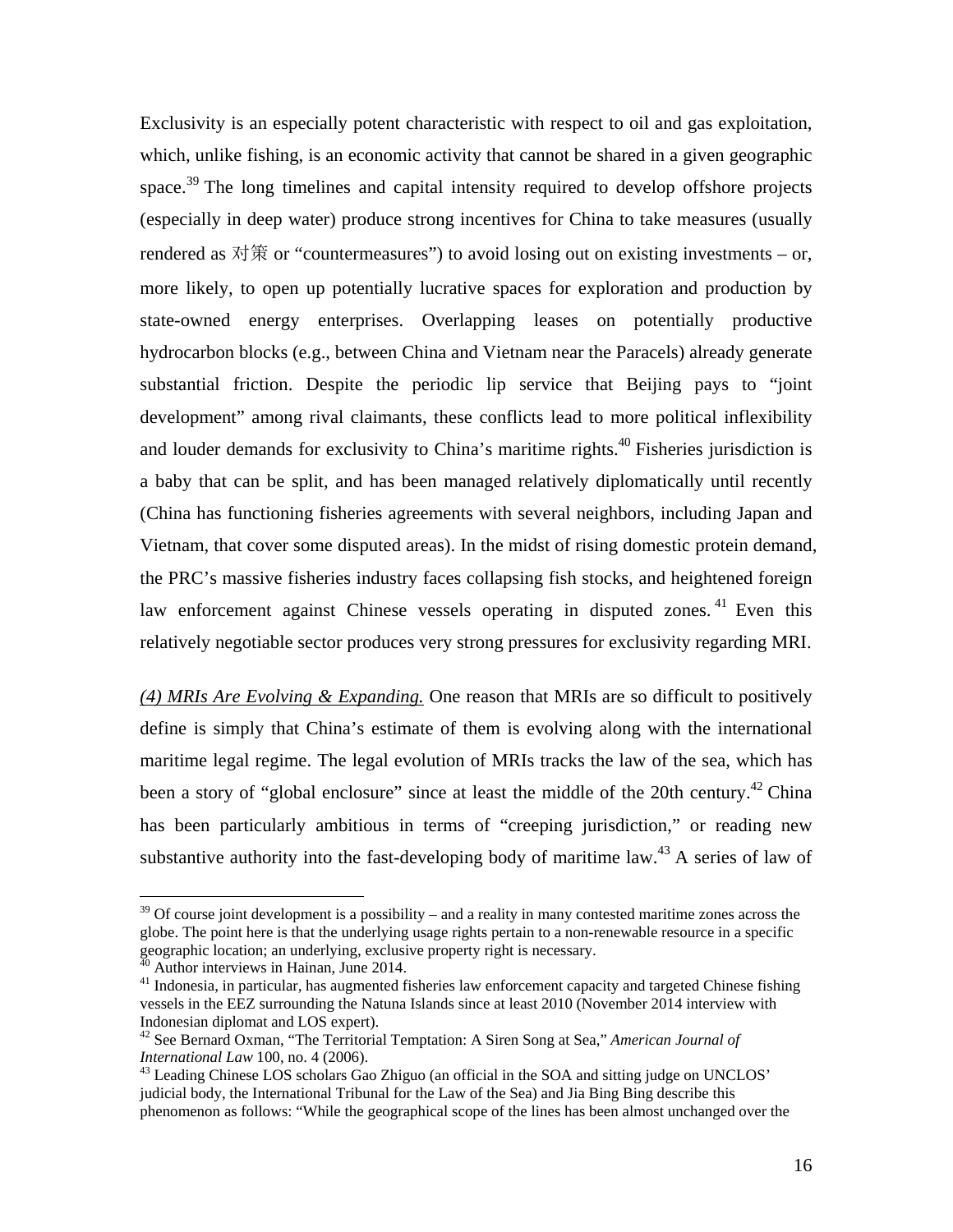the sea conferences under UN auspices created new zones and assigned new functional areas of state authority – most prominently in the form of the 200 nautical-mile exclusive economic zone (EEZ) codified in UNCLOS III. With the advent of this vast new zone of exclusive – but *not exhaustive* – sovereign rights and jurisdiction over economic activities, China (like all coastal states that claim this entitlement) now administers significantly more maritime real estate and possesses corresponding rights requiring legal and administrative attention.<sup>44</sup>

The recognized legal authority of states extends even beyond these coastal zones, also covering their exclusive economic rights on the extended continental shelf (up to 350 nm from coastal baselines), deep-seabed mining rights in the high seas, and scientific research in polar regions, where legitimate concerns with climate change and commercial navigation have provided an entry point for Chinese maritime interests in this geopolitically crucial domain.<sup>45</sup> As former SOA director Liu Cigui informed the PRC University of Administration, "Maritime rights and interests not only include those within the waters under our country's jurisdiction, but also include those outside those sea areas."<sup>46</sup> Not only does this confirm that the MRIs concept has no defined geographic scope, it also alerts us that China's claimed maritime jurisdictional competence is not limited to UNCLOS-designated zones. In Chinese legislation and regulation, references to rights in undefined "other sea areas under Chinese jurisdiction" typically follow a list of territorial sea, contiguous zone, EEZ, and continental shelf. 47 Such deliberate imprecision allows room for evolution and expansion, a process that the following analysis discovers in Chinese maritime law-making and maritime practice.

years, the content of the rights embraced by them may have evolved, with Chinese practice being informed<br>by developments in the law of the sea, including its own ratification of UNCLOS" (Jia and Gao 2013: 103).

<sup>&</sup>lt;sup>44</sup> Norms concerning extended coastal state jurisdiction developed over the course of the 20th century, and were recognized by courts and in the practice of states in various ways prior to the codification and formal effectiveness of the EEZ (which occurred, respectively, in 1982 when UNCLOS III was concluded and in 1994, when the treaty came into effect). 45 ODP 2014, Jakobson (2014)..

<sup>46</sup> Liu Cigui, "海洋权益形势及维权对策探讨" [Exploring the Maritime Rights and Interests Situation and Countermeasures for Safeguarding Rights], State Oceanic Administration website

http://www.soa.gov.cn/xw/ldhd/lyx/201211/t20121107\_4687.html, accessed Feb. 2, 2015.<br><sup>47</sup> Addressed in depth in Section III. A representative example can be found in the Surveying and Mapping Law of the People's Republic of China, 29 August 2002, Art 2: "All surveying and mapping activities conducted in the domain of the PRC and other sea areas under the jurisdiction of the PRC shall comply with this law."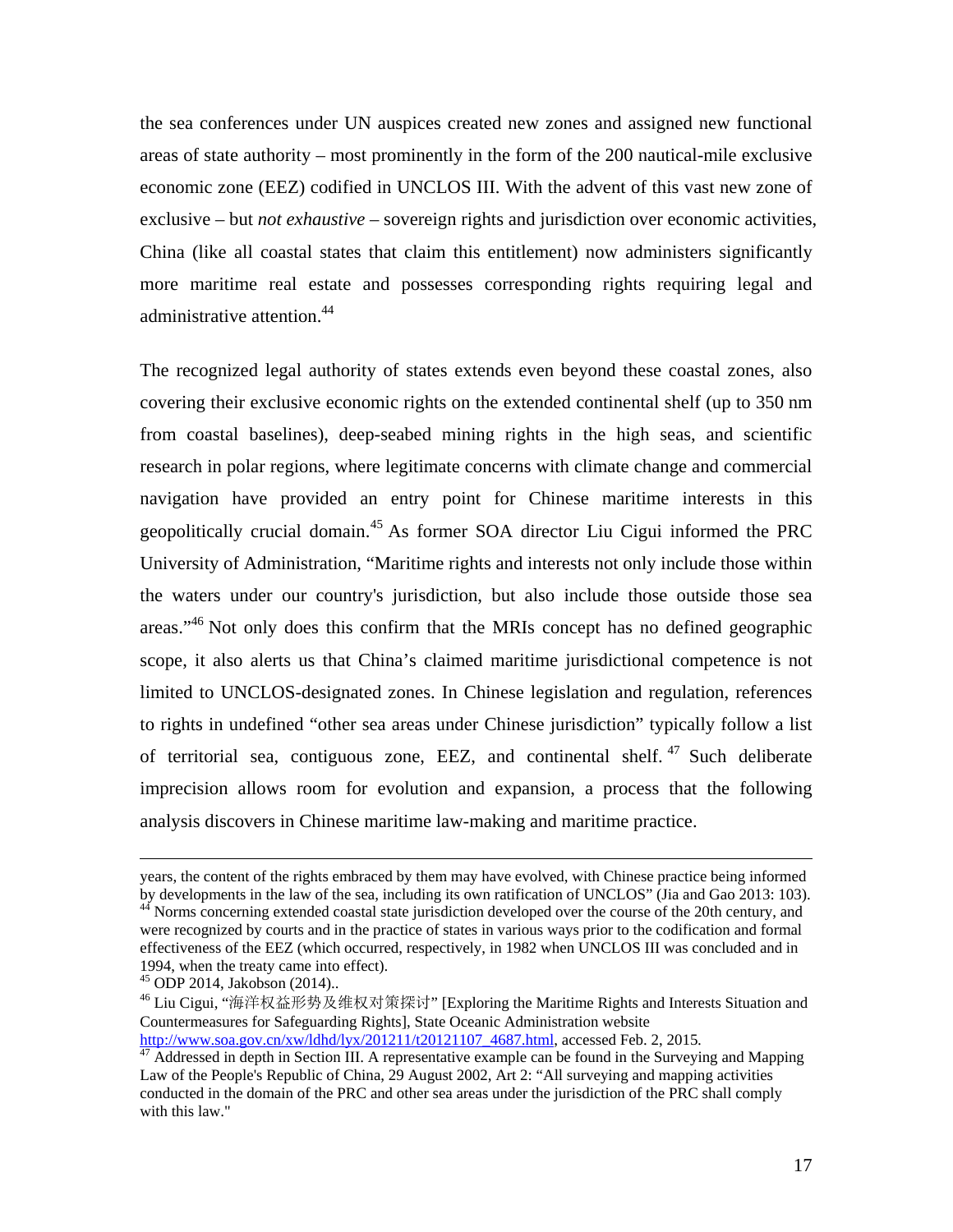It should come as no surprise that as China's maritime rights multiply, its maritime interests expand in lockstep. The existence of new legal rights is itself a source of new interests: prior to UNCLOS III, China had no EEZ and thus no specific interest in controlling that precise geographic space. The exclusive resource rights and corresponding obligations to administer the zone, conserve its marine environment, regulate fishing, and so on, combine to promote a state interest in economic development and effective control that could not take shape in the absence of the law of the sea regime. Conversely, it is also unsurprising that China's *interests* (defined in terms of its power to secure those interests)<sup>48</sup> should be a source of recognized legal rights. A central story of the law of the sea – and perhaps international law more broadly – is that (maritime) rights will steadily accrue to great (maritime) powers.<sup>49</sup> Those interests naturally include a preference for other states to defer to China in the maritime spaces under its effective control. Asserting legal rights is just one, relatively cheap way to use its growing capabilities to secure that cooperation or deference – and one that Chinese leaders have consciously adopted as a way to build maritime power.

The notion that China's new interests should generate new rights is implied by the compound word itself, *rights-interests* (权益). The sequence by which China has practically claimed and attempted to exercise its maritime rights tracks its growing capacity to use the maritime areas in question. That capacity itself generates the interests, and, simultaneously, the potential for claiming and protecting various maritime rights – some of them special, non-UNCLOS rights. In the words of one Chinese defense intellectual, "Where our interests are, there the law should be. No matter whether in space, the internet, or the ocean."<sup>50</sup> This sentiment, commonly expressed in conferences on maritime issues and law, reflects a prevalent (perhaps dominant) Chinese conception of international law that may be reasonably summarized as deeply cynical and unabashedly realist. China expects its international legal rights to be honored in the

<sup>48</sup> Hans Morgenthau, *Politics Among Nations*: *The Struggle for Power and Peace,* 5th ed. (New York: Alfred A. Knopf, 1978), pp. 4-15.

<sup>&</sup>lt;sup>49</sup> D.P. O'Connell, *The International Law of the Sea* (London: Oxford University Press, 1982).<br><sup>50</sup> Author's notes from academic conference in Beijing, September 2014.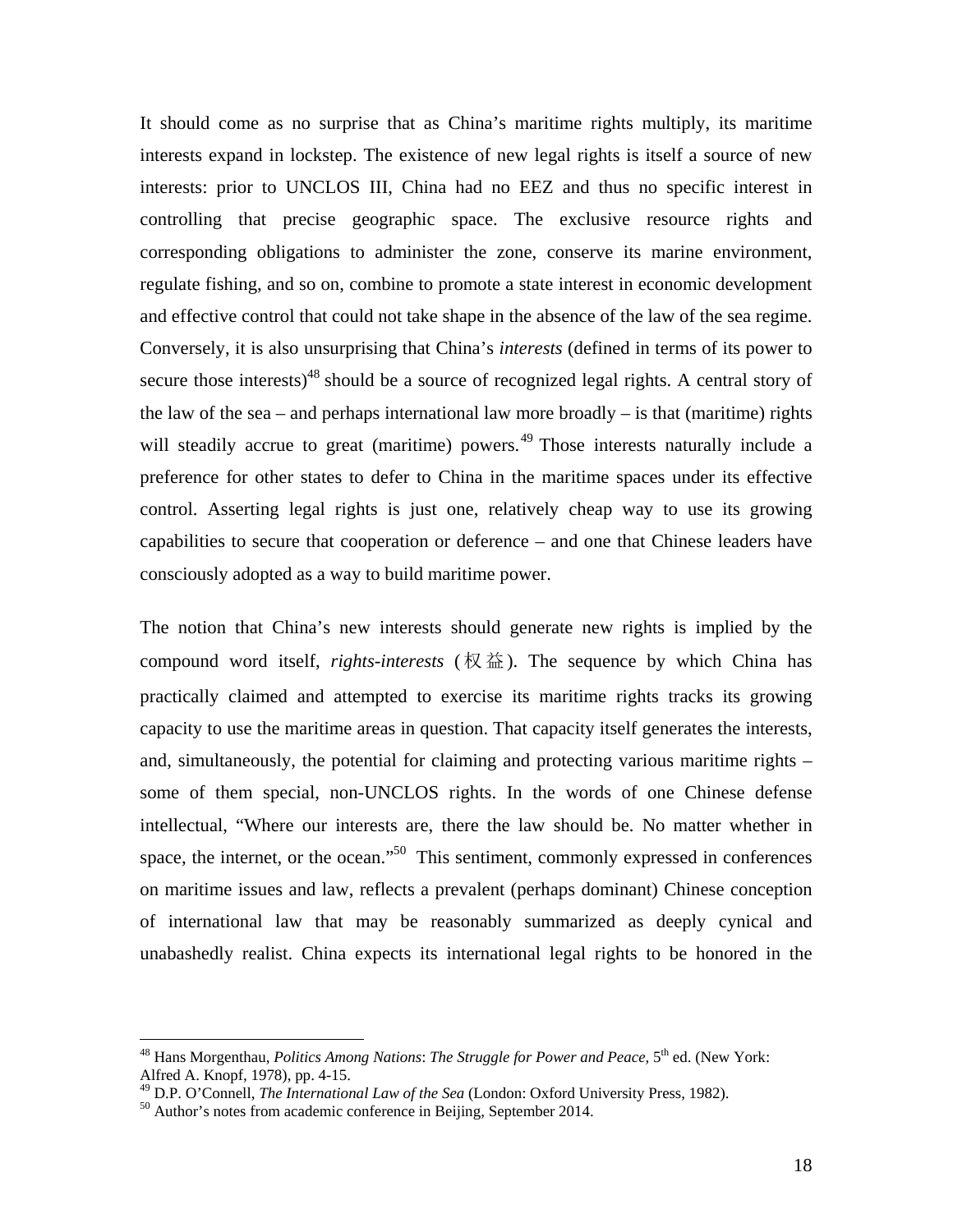breach only where Chinese power can be credibly signaled or effectively employed.<sup>51</sup> This potent conjunction of *rising power* and *creeping jurisdiction* is among the most salient features of MRIs, and will only become more significant as Chinese maritime capabilities increase, a circumstance addressed fully in the paper's conclusion.

#### **III. Rule by (Maritime) Law in Modern China: Head, Hands, and Feet**

The PRC's maritime power enterprise depends on the protection of maritime rights and interests; the legitimacy and efficacy of those MRIs require sustained investment of official time and state resources to manage maritime development and protect Chinese maritime equities from threats, perceived and real. Building such capacity and expertise, in turn, depends on the successful implementation of China's growing body of maritime laws, regulations, and rules. Liu Cigui, former director of the SOA (and present governor of the front-line maritime province of Hainan), made the role of rules explicit in an address following Hu's official unveiling of the maritime power goal at the  $18<sup>th</sup>$  NPC in 2012: "A 'maritime power' is a country that has great comprehensive strength in terms of the *development, use, protection, management, and control of the seas*….[W]e must aim at the long-term goal [of maritime power] through *planning and coordination* across the board to *effectively safeguard and expand our country's maritime rights and interests*."52

Liu's emphasis on planning and coordination is consistent with a broad trend in post-Mao China to develop the legal system as an instrument for advancing the CCP goals.<sup>53</sup> As the Chinese political system evolves to cope with an increasingly complex society and market-oriented economy, Party leaders have mounted repeated campaigns to use legal rules to guide the central formulation and unruly local implementation of policy; to a

<sup>&</sup>lt;sup>51</sup> In the words of another defense intellectual, "possessing an aircraft carrier does not necessarily ensure possession of maritime rights. However, without possessing an aircraft carrier it will be absolutely impossible to possess maritime rights." (Zhang Shiping, *China's Sea Power*). 52 Liu Cigui, "The First-Ever Reference to 'Maritime Power' in the Political Report to the 18th Party

Congress Has Important Practical and Strategic Significance" [十八大報告首提"海洋强国" 具有重要的

現実和戦略意義], *China Oceanology Review*, November 12, 2012. (Italics added.)<br><sup>53</sup> These efforts are largely directed towards introducing markets into the planned economy and managing trade and investment with the outside world.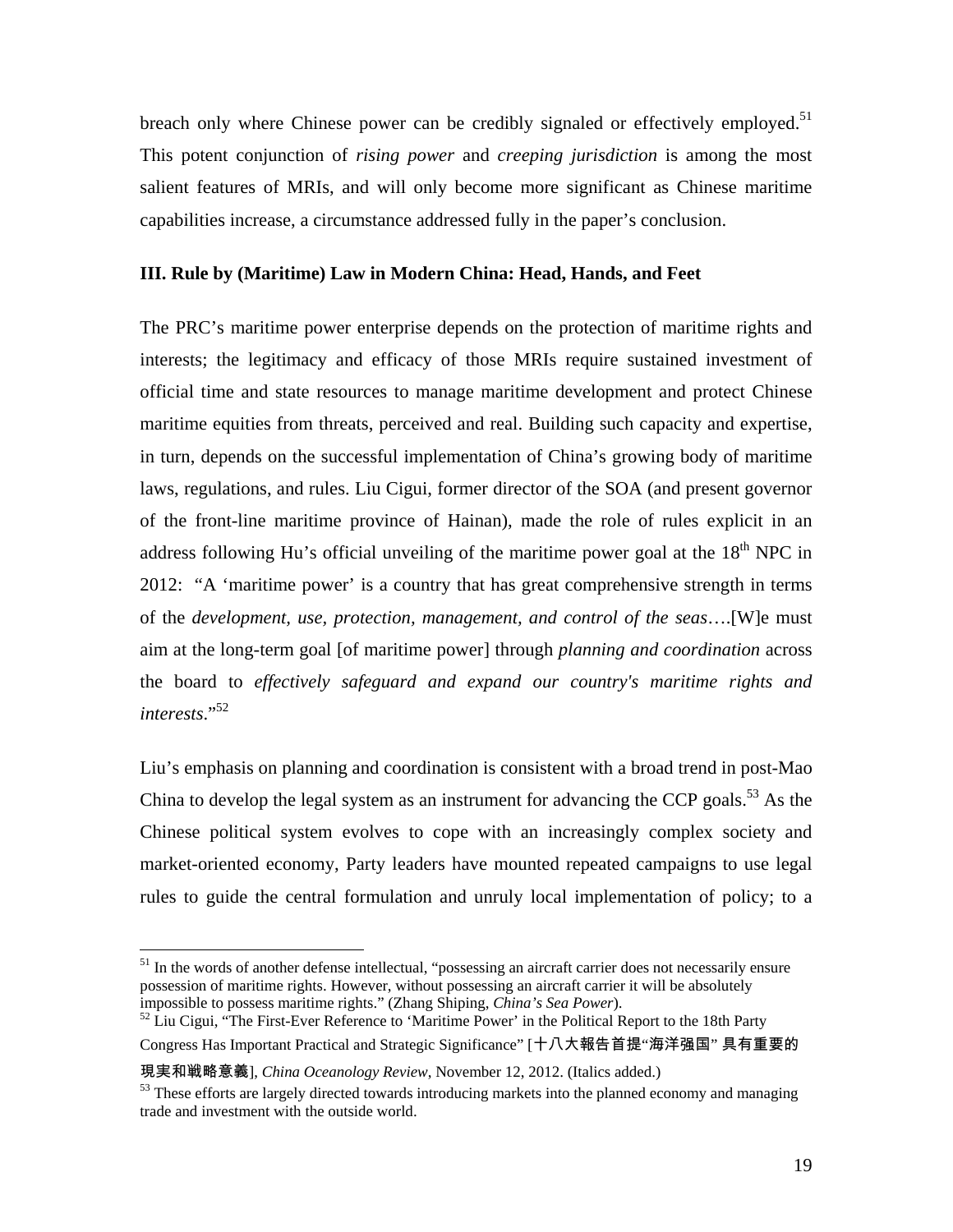lesser degree, laws (and internal rules) are increasingly valued as means to exert control over powerful but fragmented central Party ministries and executive agencies. Building on efforts to develop a "socialist legal system with Chinese characteristics" initiated at the watershed Third Plenum of the 11th Party Congress in 1978, Article 5 of the 1982 PRC Constitution was revised in March 1999 to codify the practice of "*ruling the country through law* [依法治国, sometimes rendered as "rule by law"] and building a socialist rule of law state." The present Xi administration renewed focus on "ruling the country through law<sup>354</sup> at the Fourth Party Plenum of the  $18<sup>th</sup>$  Central Committee of the CCP in October 2014, the first such meeting to address the topic of rule of law.

Before addressing how Chinese legislation, regulations, and rules ("law" for convenience) directly abet the maritime power enterprise, a brief discussion of how law functions (and doesn't function) in China will establish the proper context for analysis. Three observations should be carried over to the rest of the analysis: (1) Law is one of several tools of internal governance and international statecraft available to Chinese leaders; unlike in a liberal, rule-of-law system, law is substitutable for other tools. (2) China's political-legal system is characterized by an unusually high degree of political discretion for Party-state authorities to make ad hoc changes and omissions to legal rules. (3) ambiguity, imprecision, and indeterminacy are the norm in the construction of Chinese statutes and regulations, enabling political discretion. Though considered weaknesses by some Chinese elites (explaining, in part, concerted reform efforts), these are and will remain qualities of law in the contemporary PRC.

# *Law in China: helping the head talk to the hands and feet*

1

Power, according to Xi, should be "locked up within a cage of regulations."<sup>55</sup> Xi's emphasis on "ruling the country through law" as a pillar of his governance strategy

<sup>&</sup>lt;sup>54</sup> The "依法治国" concept is now enshrined among Xi's signature contributions to Party dogma (the "Four Comprehensives," described in "People's Daily's First Authoritative Definition of Xi Jinping's 'Four Comprehensives'," *Renmin Ribao Wang*, 24 February 2015, http://politics.people.com.cn/n/2015/0224/c1001-26591248.html).

<sup>55 &</sup>quot;Xi Jinping: 科学有效防止腐败坚定不移把反腐倡廉建设引向深入" [Scientifically and Effectively Prevent Corruption, Unwaveringly Deepen Anti-Corruption and Pro-Clean Government Construction, *Renmin Ribao* (23 January 2013), http://cpc.people.com.cn/n/2013/0123/c64094-20292472.html.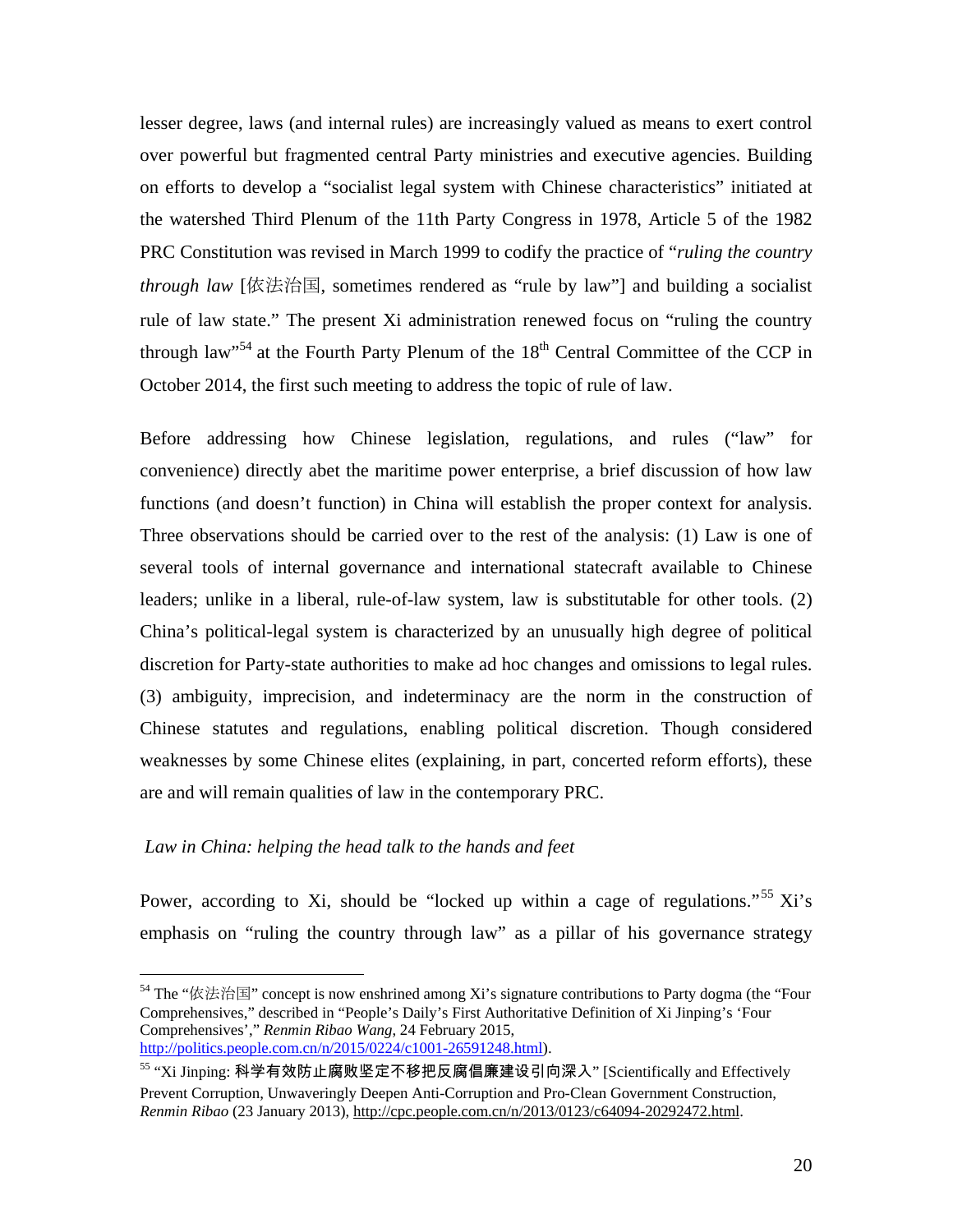indicates that law is a highly valued instrument – however pale its resemblance to the independent "rule of law" desired in liberal democracies. Chinese leaders appear to believe that legal and administrative measures are the best means available to them for directing and managing a dynamic and largely unregulated economic system. At least since Deng's mythologized "Southern Tour" [南巡] in 1992, Party leaders have moved away from decentralized, personal, unsystematic means of governance and towards the more centralized, impersonal, and systematic instrument of law.

Legal approaches are especially valued in the maritime domain, as they provide some uniformity and order to a daunting set of administrative tasks. Law satisfies an endemic demand for effective tools to cope with the staggering scale of the maritime domain and its resources, and to manage sheer diversity of maritime stakeholders in the Chinese bureaucracy, state-owned sector, and military. For a Party of some 90 million members leading a sprawling state effort to marshal China's maritime rights and interests, law is a uniquely useful tool. It creates a standardized, transparent, and relatively predictable way for the "head" in Beijing to communicate with the "hands and feet"<sup>56</sup> – that is, the myriad administrative agencies and local bureaucratic offices in charge of the practical work of managing and using China's maritime space and, by extension, building maritime power.

This hands-head-feet connection is entirely top down and primarily serves administrative ends, seeing to it that the will of the leadership is executed uniformly across functional and geographic lines, and, in the process, minimizing the local corruption, excesses, and incompetence that have long plagued the Chinese bureaucracy.<sup>57</sup> Recent legal reforms may be understood as the Party's attempts to "strengthen the mechanisms for cabining and supervising the inevitable exercise of discretion by officials, judges, prosecutors and

1

<sup>&</sup>lt;sup>56</sup> Jacques DeLisle, "Exceptional – and Ordinary – Powers in an Exceptional State: Patterns and Lessons from China's Use of Law to Address Threats to Security and Order," talk at Cornell Law School, October 18, 2012.

 $<sup>57</sup>$  Leading scholars of the Chinese legal system describe "a system of internal bureaucratic communication</sup> where the authoritativeness of particular documents was often unclear. The old system was incapable of imposing unity and order upon the process of government.…[Thus] a key ambition of those promoting legal reform was to bring regularity to government operations and to policymaking as a cure for the excessive devolution of power from the center and the resultant policy inconsistencies" (Clarke et al., "The Role of Law in China's Economic Development," in eds. Thomas Rawski and Loren Brandt, *China's Great Economic Transformation* (Cambridge: Cambridge University Press, 2008), p. 377.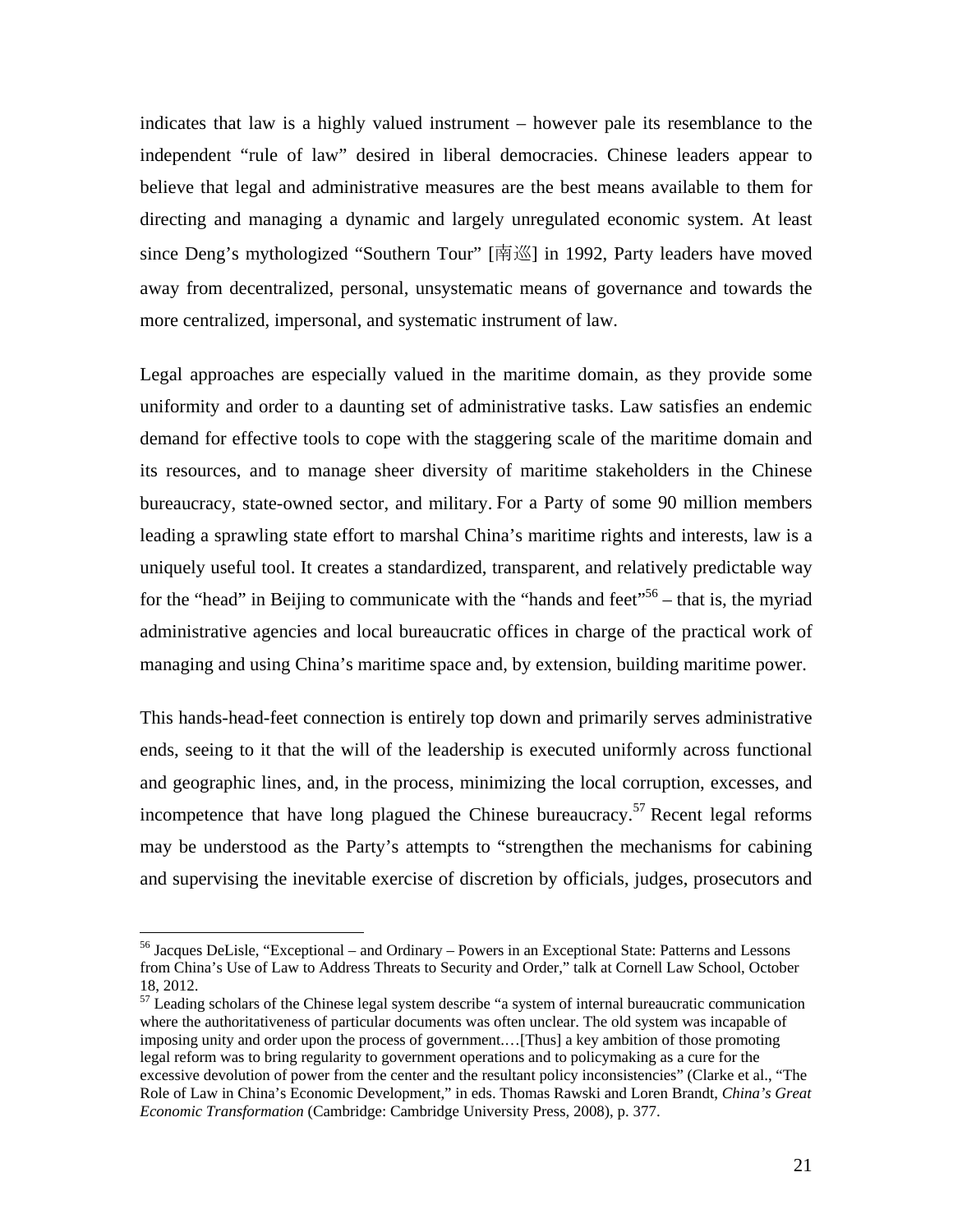other state actors."58 The law is an increasingly important component of the hierarchical pattern of governance in China in which vague formulations (such as the "maritime power" mission) are issued by the center, then passed along the chain of authority to various party organs, administrative agencies, and local governments to decipher what they mean and convert them into actionable tasks. The Fourth Plenum Decision and continuing Party emphasis on "rule by law" reflects a longstanding goal to centralize some of that rule-making to ensure that the strategic vision of the Party is "comprehensively implemented."

In this respect, the Chinese legal system is unlike its Western counterparts, where the rule of law operates principally as a check on the coercive power of the state. Law in liberal states confers rights to individuals; law in illiberal China arrogates rights to the state. Maritime rights are a possession of the collective, not a specific manifestation of the liberties of any individual. Thus, the function of a large proportion of Chinese law is administrative, rendering law "a tool of governance and control…essentially the property of the government, not the citizenry."<sup>59</sup> This is especially so in the maritime domain, where only a small percentage of the population has any direct attachment to maritime affairs, and virtually all activity (fishing, oil and gas, marine scientific research, and environmental protection) is directly controlled by the state.

The Party stands astride the legal system, unconstrained by law it finds inconvenient and free to promulgate new rules – after the fact, if necessary – to achieve desired ends. This rule-making process is increasingly "rationalized" as a body of legislation, regulation, and procedural rules develops under the close scrutiny of political leadership. Collectively, this ongoing "legal building" process does not constitute a legal "system" so much as furnish a set of instruments for officials to use in executing political goals – such as defining, protecting, and expanding MRIs. This "command and control" legal system is the indispensable method for processing the various new rights and interests created by

<sup>58</sup> Randall Peerenboom, *Fly High the Banner of Socialist Rule of Law with Chinese Characteristics! What does the 4th Plenum Decision Mean for Legal Reforms in China?* SSRN Working Paper Series, November 6, 2014, http://papers.ssrn.com/sol3/papers.cfm?abstract\_id=2519917&partid=1728220&did=233850& eid=1619535. 59 Clarke et al., *Role of Law,* p. 396.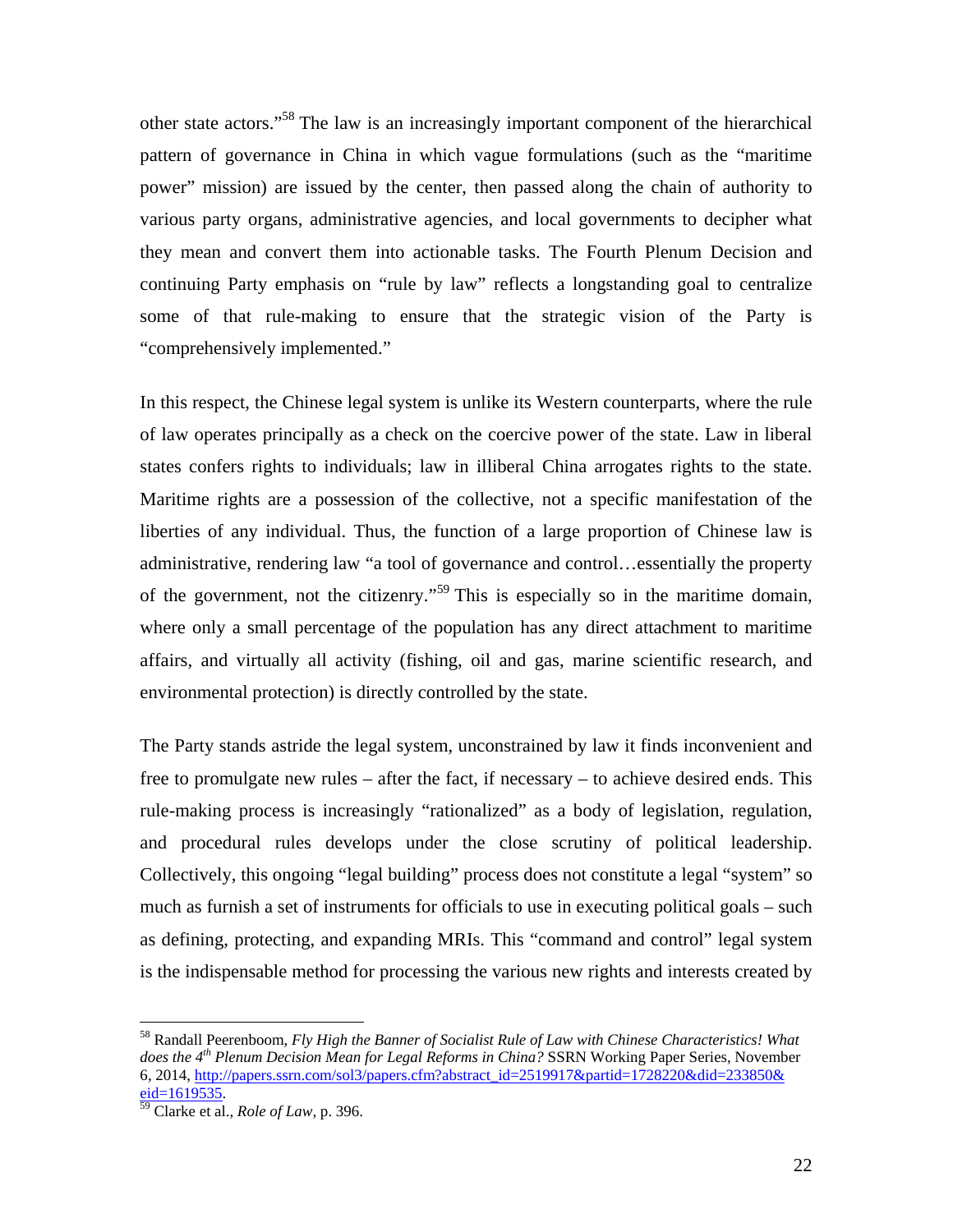China's accession to UNCLOS. It remains unclear the extent to which law can be used internally to empower one actor or agency against another, or to "punch up" within the domestic hierarchy to hold central leaders accountable. Regrettably for reformers in China (and those trying to do business within China or interact with it in the international sphere), there are no persuasive grounds on which to rule out scholar William Alford's judgment that law in China is something like a "clever facade thrown up by the leadership in an effort to restore within the ruling elite a set of rules that would enable them to play their usual games in less murderous conditions. $\cdot$ <sup>60</sup>

#### *China's Law of the Sea*

 $\overline{a}$ 

The bulk of Chinese maritime law emerged as China geared up to ratify UNCLOS III, which was negotiated from 1973 to 1982, and to which China formally acceded in 1996. The new set of rights and obligations created by the Convention generated new awareness in China about its maritime rights and interests, occasioning a flurry of legislative and regulatory activity to bring China up to code. Like other states with undeveloped maritime legal systems, much work was necessary to prepare for the management of a growing economic and strategic sector and to organize the enforcement of a new legal regime. To help readers fully understand this process, the following brief discussion of the role of international law in China's distinctive legal-political environment is warranted. The key items to take away are: (1) there is no fixed procedure through which China's international legal obligations become domestic law; and (2) there is also no guarantee that domestic laws implementing the UNCLOS treaty are consistent with the treaty's requirements.

The ambiguity of China's legal relationship to UNCLOS begins with the PRC Constitution, which is entirely silent on how international treaties are to take domestic effect. The Constitution also contains no language about how international treaty and customary rules relate to domestic laws in the PRC. This is a problematic omission, as acknowledged by China's sitting judge on the International Court of Justice and a leading

<sup>60</sup> William Alford, "On the limits of 'Grand Theory' in Comparative Law," *Washington Law Review* 61, issue 945 (1986): 954.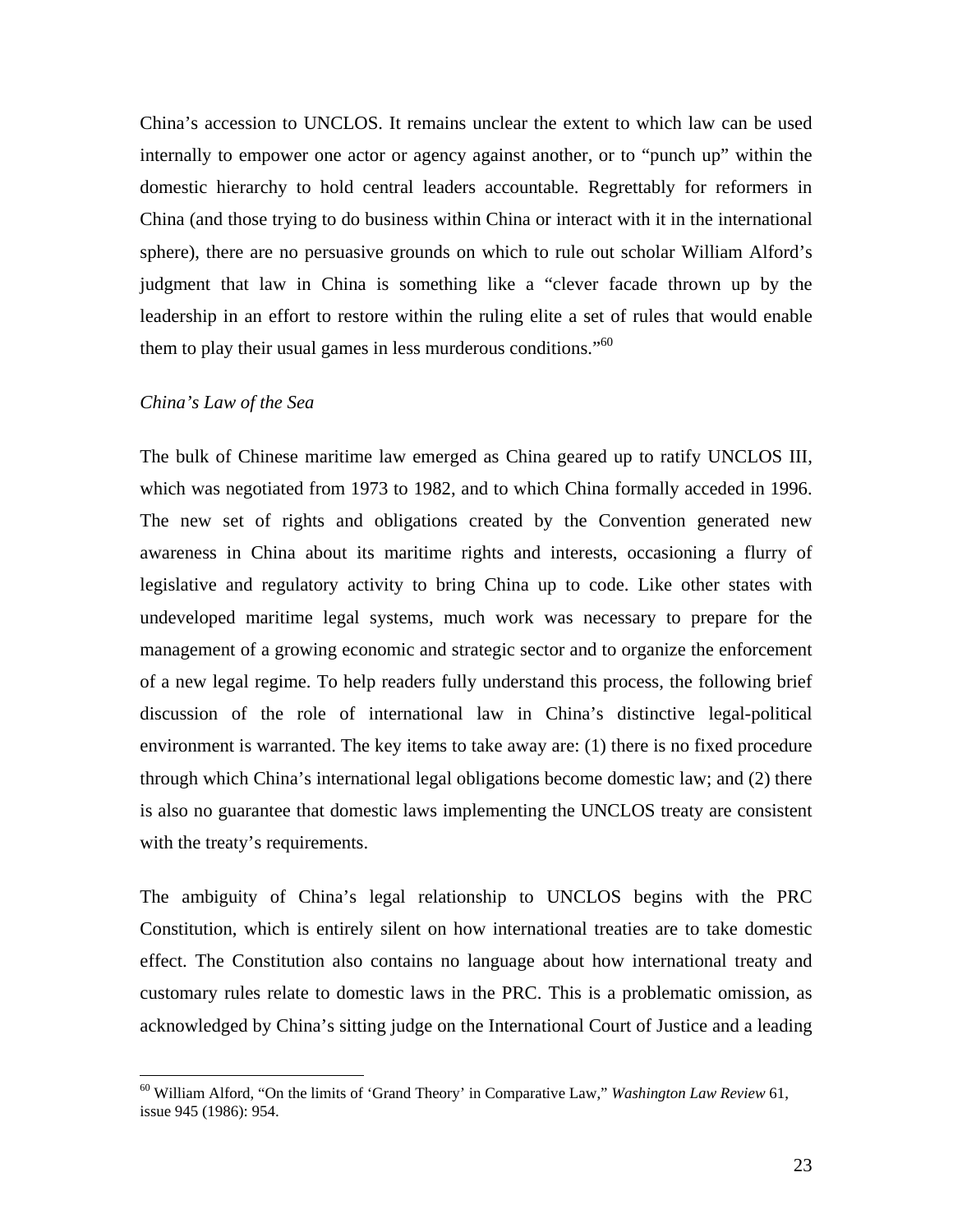scholar of China and international law, who notes with her co-author that it "is obvious [that] treaties vary in terms of their status and legal effect on the domestic legal system; not all treaties constitute part of domestic law [in China]."<sup>61</sup> There is also no guiding Supreme Court interpretation for relating treaties to domestic laws, as might be the case in a common law system. In effect, the paramount document in the Chinese politicallegal system is more of a statement of intent than a binding code. Its language offers a "constant coupling of rights with obligations, repeated indications that procedural safeguards are subject to the overall good of the people, and the frequent message that major goal of these new legal developments is to restore China's power and prominence – none of which have exact parallels in the West." $62$  If there are any meaningful rules regarding treaties, they must be in the weeds at the statutory or regulatory levels.

Hierarchically below the Constitution, many statutes and regulations imply or state that domestic rules are overridden by international treaties when they are in conflict – or at least that domestic statutes should not be construed in ways inconsistent with treaties; other statutes reverse that relationship. For example, the 1999 Special Maritime Procedure Law states in Article 3: "Where any provisions concerning foreign-related maritime actions contained in international conventions entered into or acceded to by the PRC are different from those contained in the [1991] Civil Procedure Law of the PRC and in this Law, *the provisions of such international conventions shall apply, except those on which the PRC has announced reservation*" (italics added). This language is replicated in other national legislation, and creates a circumstance in which the exceptions to the rule may well be more common than the rule itself. This rule is particularly troublesome vis-à-vis UNCLOS, which expressly does not permit any reservations by Party-states that conflict with treaty rules.<sup>63</sup>

Below the statutory level, administrative regulations do little to remedy the Constitution's silence on the matter; in fact, various regulations say contradictory things about whether

<sup>61</sup> Xue Hanqin and Jin Qian, "International Treaties in the Chinese Domestic Legal System," *Chinese Journal of International Law* 8, no. 2 (2009): 300. (Italics added.) <sup>62</sup> Alford, "On the Limits of 'Grand Theory'": 955.

<sup>63 1982</sup> UNCLOS, Article 309 ("Reservations and exceptions") states, "No reservations or exceptions may be made to this Convention unless expressly permitted by other articles of this Convention."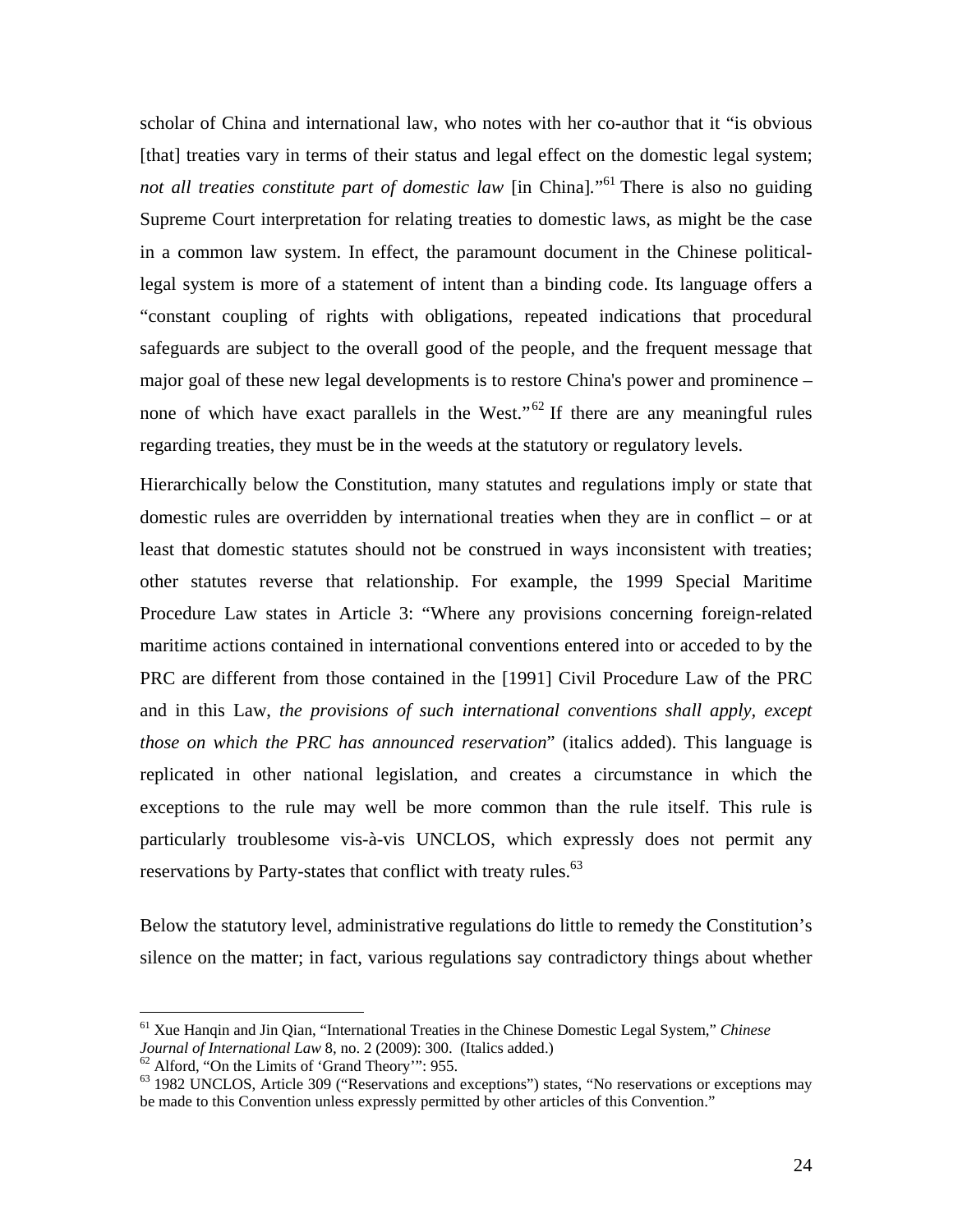and how domestic implementing legislation should be developed once China has ratified a treaty.<sup>64</sup> So, lacking any formal basis, and given the well-known weakness of the PRC judiciary, it seems the only meaningful positive source of law that obliges China to respect its treaty and customary law obligations is the *jus cogens* customary norm of *pacta sunt servanda*. 65 This norm amounts to a promise to honor the contract in good faith because contracts should be honored in good faith, and is binding in the international sphere as a matter of reciprocity rather than as an enforceable sanction. Chinese diplomats in the UN and other public forums refer to what amounts to China's policy of compliance with its treaty obligations on this basis, though lacking specific, mandated domestic procedures for putting this into practice leaves foreign international legal scholars unimpressed.<sup>66</sup>

Nonetheless, the prevailing view among legal experts in China holds that UNCLOS requires domestic legislation to accomplish the various functional duties relating to defining zones and assigning jurisdiction and administrative duties to the appropriate agencies for economic use and environmental protection.<sup>67</sup> On November 14, 1991, the Chinese delegate to the Third Committee of the General Assembly of the UN, while explaining China's position on the UN Convention on Torture, stated that "according to

<sup>&</sup>lt;sup>64</sup> Xue and Jin ("International Treaties") address this, indirectly, in showing that there are three sanctioned ways in which a treaty's rules and norms may enter into Chinese domestic law: direct incorporation as law, transformation of treaty rules into national legislation, and execution by administrative measures (305-306). The last-named way is the most prevalent practice, and basically gives the State Council and its subsidiary organs total discretion about when and where a treaty rule becomes domestic law and how any conflicts between treaty and domestic laws are to be resolved.

 $<sup>65</sup>$  It might be argued that China's generic obligations with respect to treaties are codified with its 1997</sup> accession to the 1969 Vienna Convention on the Law of Treaties (VCT) – but logically, if not mirrored in domestic law, the source of obligation to honor the VCT remains the *pacta sunt servanda* norm.<br><sup>66</sup> See, for example, Jonathan Odom, "A China in a Bull Shop? Comparing the Rhetoric of a Rising China with the Reality of the International Law of the Sea," *Ocean and Coastal Law Journal*, Vol. 17, no. 2 (2012), p. 222, citing Duan Jielong, "Statement on the Rule of Law at the National and International Levels," delivered to the 6<sup>th</sup> Committee of the the 61<sup>st</sup> Session of the UN General Assembly on 17 October 2006.

 $67$  UNGA Resolution 59/24 (2004) recently made this demand explicit because it "once again calls upon states to harmonise, as a matter of priority, their national legislation with the provisions of the Convention, to ensure consistent application of those provisions…." Many Chinese international lawyers and scholars prescribe a "Basic Oceans Law" to "harmonise" the many mixed messages delivered in China's body of legislation and regulation. For examples, see Liu Huirong, "Drawing Up A Basic Oceans Law: Protecting Maritime Rights and Interests in Accordance with the Law," *China Ocean Report* [中国海洋报] (17 June 2014) or analysis in Takeda Jun'ichi, "China's Rise as a Maritime Power: Ocean Policy from Mao Zedong to Xi Jinping," *Review of Island Studies* (Tokyo: Ocean Policy Research Foundation, 23 April 2014).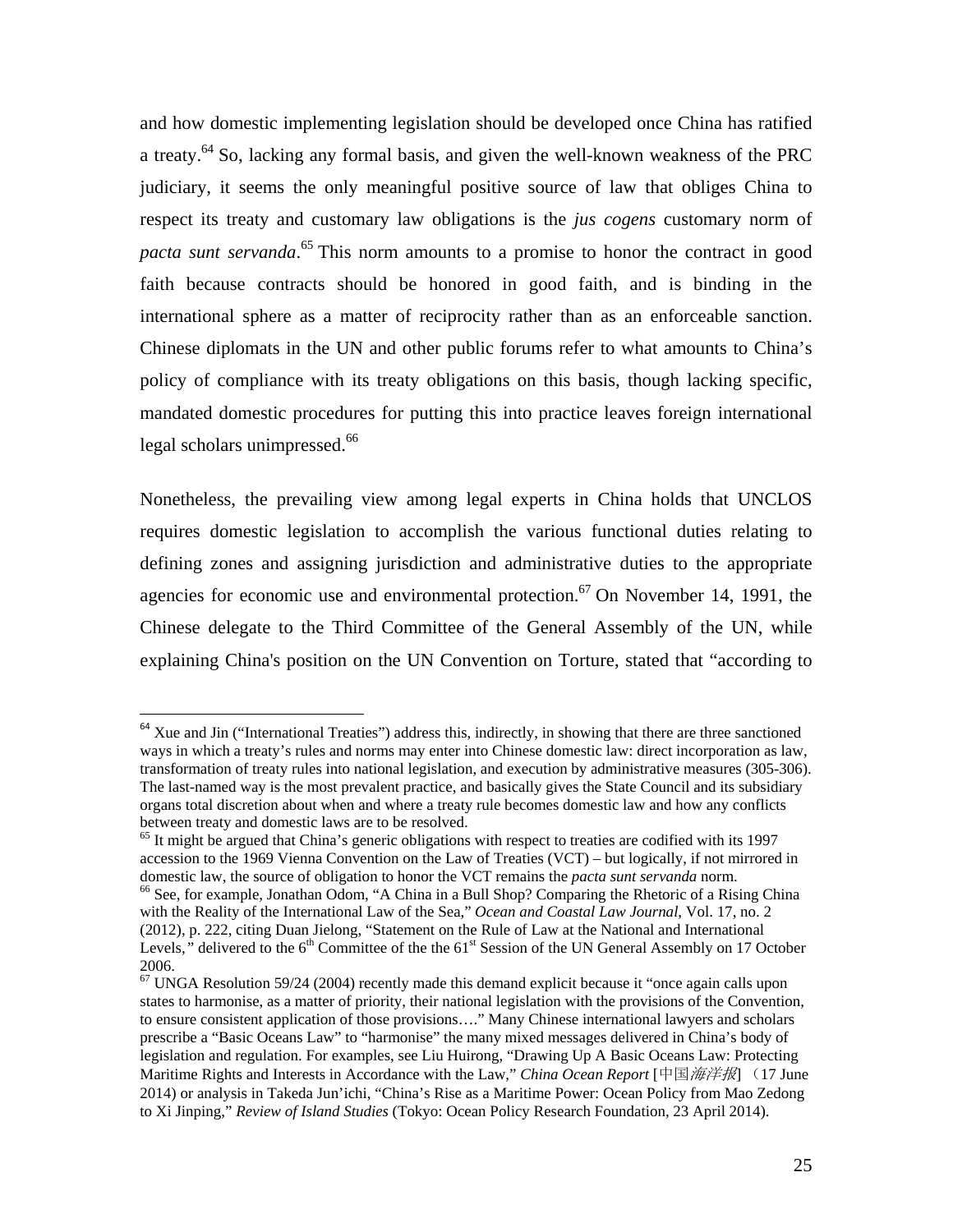Chinese law, as soon as a treaty is ratified or acceded to by the Chinese government and comes into force, the Chinese government will fulfill its obligations arising therefrom without the necessity of transforming that treaty into municipal law."<sup>68</sup> China has largely obliged in this where economic development is implicated – though many of its domestic rules take liberties with the text of UNCLOS and in many cases enact rules that are outright contrary to the treaty's provisions. In general, the Chinese interpretation of the law of the sea tends to assign greater than normal authority to the coastal state in maritime zones, especially where Chinese security and "historical" rights are involved.<sup>69</sup> This practice, analyzed in detail in subsequent sections, reflects the qualities of the PRC political-legal system highlighted above – namely, its narrow effective scope, incoherence or inconsistency, and ad hoc subjugation to political demands.

This deliberate ambiguity in PRC code finds its way into China's treatment of MRIs, a process abetted by a weak tradition of international law scholarship and practice in China. The standard "scholarly" understanding in the PRC consists of a politicized mix of hostility towards international law as a tool of imperial aggression and hegemony on the one hand, and on the other, a cynical embrace of international law as a way for China to legitimize its international behavior and market itself as a member in good standing of international society.<sup>70</sup> In either case, even among its practitioners, the law is not expected to generate the sort of binding constraints idealized in Western jurisprudence. The Party retains "absolute leadership" and evidently prizes its status above the law more so than any of its legal reform goals. The 2014 Fourth Plenum Decision's 14 mentions of

<sup>68</sup> UN Doc A/C.3/46/SR.41 para 12.

 $69$  Jia and Gao (2013).

 $70$  Wang Tieya (1990) is the authoritative text on international law taught to Chinese law students, and though he speaks the language of Western international law, the text consistently sets China apart from the international community and renders it as an instrument of international statecraft rather than a source of independent authority to be honored regardless of political interests. Others follow this logic and explicitly describe international law as formally toothless, especially the law of the sea in its efforts to constrain strong maritime powers. See, for example, 戈华清, "我国海域使用权制度初论" [Early analysis of our maritime zone usage rights], 中国政法大学学报 14, no. 2 (2002), in which he states: "UNCLOS lacks enforcement and supervision mechanisms, meaning that its binding force is lacking: one aspect is the costs for each individual country to monitor others is too high, and further, even if the parties observe one another in breach the transaction costs of enforcing or bringing them into compliance are quite high. Thus some sort of ethical basis is the only way to implement, [there is] no way to prevent opportunistic, selfinterested action…therefore, in order to achieve a Pareto optimal outcome, *China should rely on its own domestic laws* within its jurisdictional zones in order to achieve the efficient and effective use of its natural resources." (Italics added.)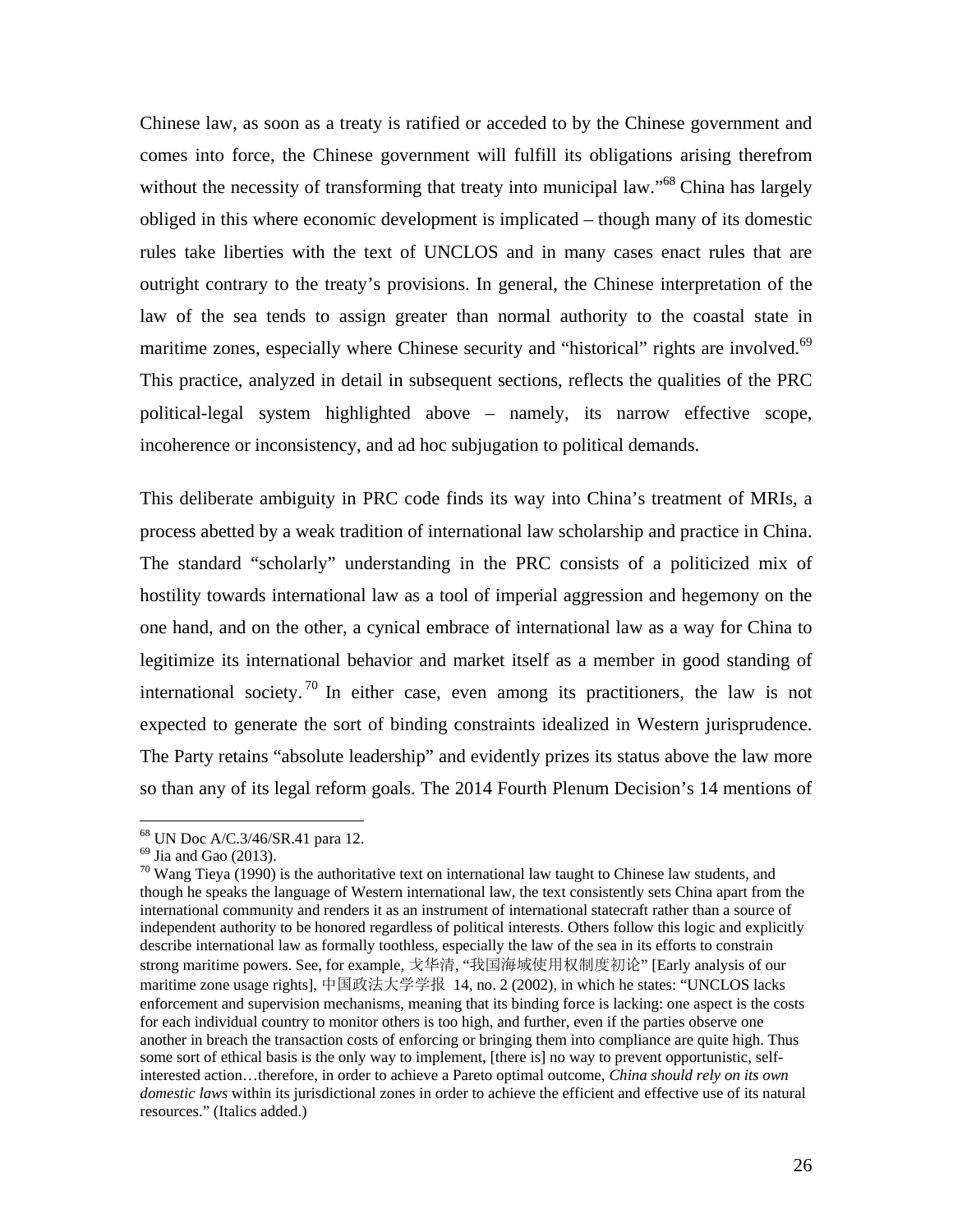the "absolute leadership of the Chinese Communist Party" are, if anything, a resounding signal that the Party will remain unconstrained by the legal tools it uses to govern.

Nonetheless, there has been considerable energy devoted to bringing China into something like compliance with UNCLOS, positioning it to fully realize its desired maritime rights and interests. For the new regime of the EEZ alone, some 156 legal instruments – legislation, administrative regulations, and departmental and local rules – have been promulgated since the conclusion of UNCLOS.<sup>71</sup> This flurry of activity reflects the Chinese view that the protection and expansion of the nation's maritime rights and interests require a sturdy domestic legal architecture. In the words of one of China's leading law of the sea scholars, "In order to protect maritime rights and interests, we must have national mechanisms that are organized according to the law – specifically, domestic law…In designing and implementing a perfect legal system for the oceans, UNCLOS will play a fundamental role."<sup>72</sup> The following section treats salient elements of that still-imperfect Chinese maritime legal system.

# **IV. Safeguarding China's Maritime Rights and Interests Through Legal Work**

The combination of (1) the lack of any rigorous, homegrown legal requirements for China to comply with UNCLOS and (2) the normal functions of China's distinctive political-legal system indicate that the Chinese maritime legal scheme is best interpreted as signals of what Chinese leaders aim to accomplish in the maritime domain. The rules themselves do not function like the mandatory restraints on state power that international legal obligations may create in rule-of-law countries. Instead, they are key organizational components of China's broader maritime power project.

In recent years, MRIs have been developed and protected by law under the broad administrative heading of developing "comprehensive management" (综合管理) of the maritime sector. Formidable official energy and resources are now devoted to the maritime legal project, and tend to address three basic political goals: (1) to coordinate and deconflict the maritime bureaucratic and regulatory apparatus; (2) to promote

 $71$  Author's search in the Peking University law database, pkulaw.cn.

<sup>72</sup> Liu Nanlai, Conference Paper, 2013, http://www.iolaw.org.cn/showArticle.aspx?id=3672).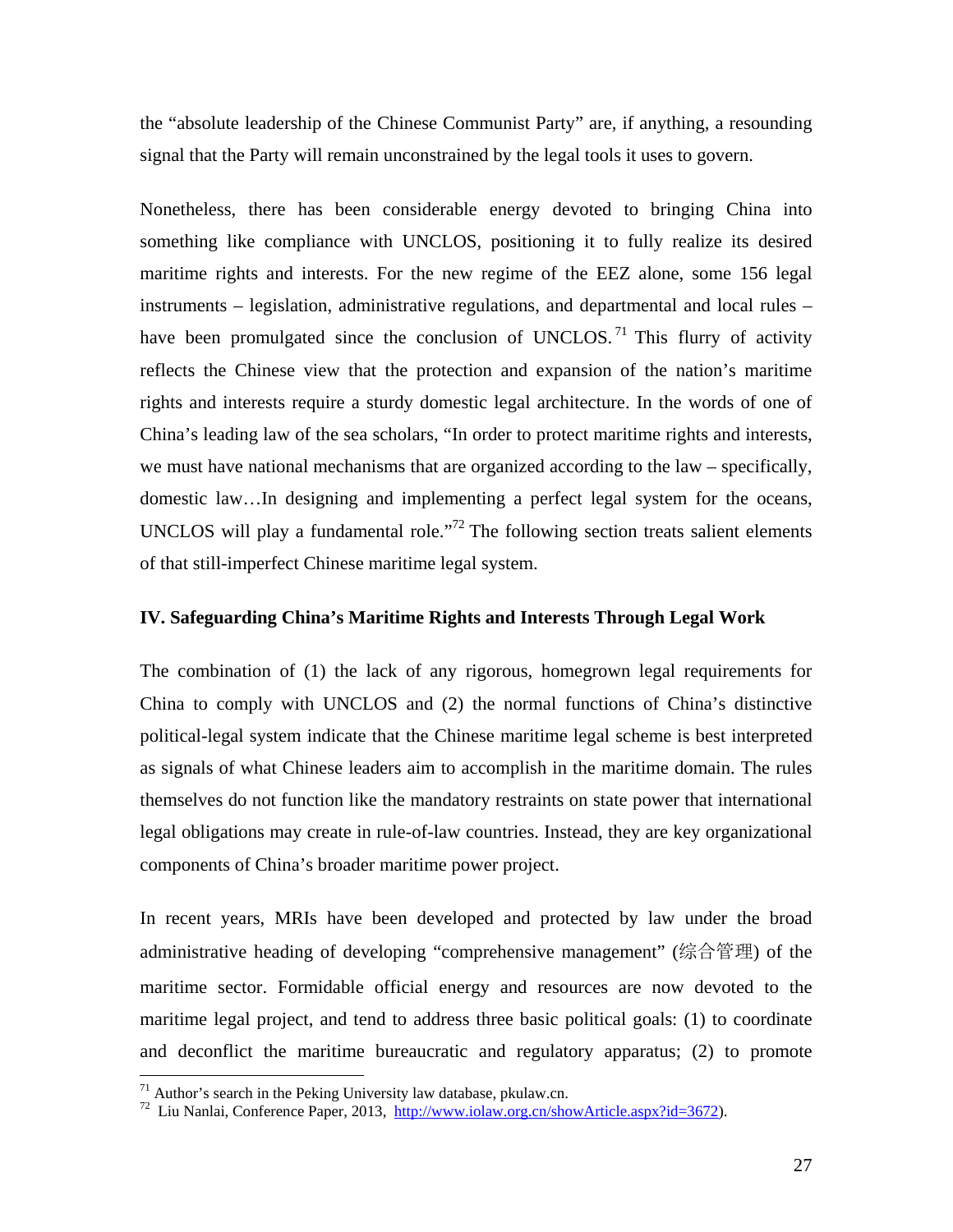efficient, orderly, and productive use of maritime resources and development of the "blue" economy; and (3) to enhance China's effective control over claimed maritime space (addressed in Section V as a case study). In addressing each of these goals below, the sheer volume of legal activity and documentation precludes comprehensive treatment; instead, certain clear and illustrative examples are selected for analysis.<sup>73</sup>

#### *(1) Coordinate and deconflict the maritime bureaucracy*

The clearest imperative for the legislators and bureaucrats involved in developing and implementing rules in this domain is to facilitate some degree of predictability and efficacy in the national and local administration of maritime affairs. At least 17 administrative organs have some maritime responsibilities,<sup>74</sup> many of them redundant and contradictory. Until recently, five different agencies had maritime law enforcement responsibilities, and none had sufficient capacity to fulfill its poorly demarcated duties.<sup>75</sup> In consequence, a great deal of "legal work" is now devoted to streamlining the PRC maritime apparatus and making sure that lines of authority and responsibility are sufficiently clear. Accomplishing this task is considered a prerequisite for the orderly *use*  and effective *control* of maritime space,<sup>76</sup> addressed in subsequent sections.

The urgent demands to adequately use China's marine resources and protect MRIs have long been hindered by what is widely considered to be a poorly organized fisheries management system and inadequate legislative capacity that has tended towards ad hoc, reactive measures, "enacted to resolve urgent issues or immediate needs arising from the exploitation of fisheries resources. Thus many of the laws are sectorial, single-purpose regulations. They are adopted without systematic organization and detailed investigation,

1

 $73$  A comprehensive review would be excessive, given the high level of repetition in language and the many iterations of various rules at every level of the legal and administrative hierarchy. In addition to the legislation, administrative regulation, and departmental rules that constitute the bulk of the empirics in this essay, there are national and judicial interpretations, local agency regulations, government rules, industry regulations, and military regulations that include similar language.  $74$  ODP (2014), p. 321.

<sup>75</sup> See Jakobson (2014)*,* for detailed treatment of the "reorganization [重组]."

<sup>76</sup> 林英, 我国将加强海洋立法和规划**,** 光明日报 (January 23, 2001), p. A4.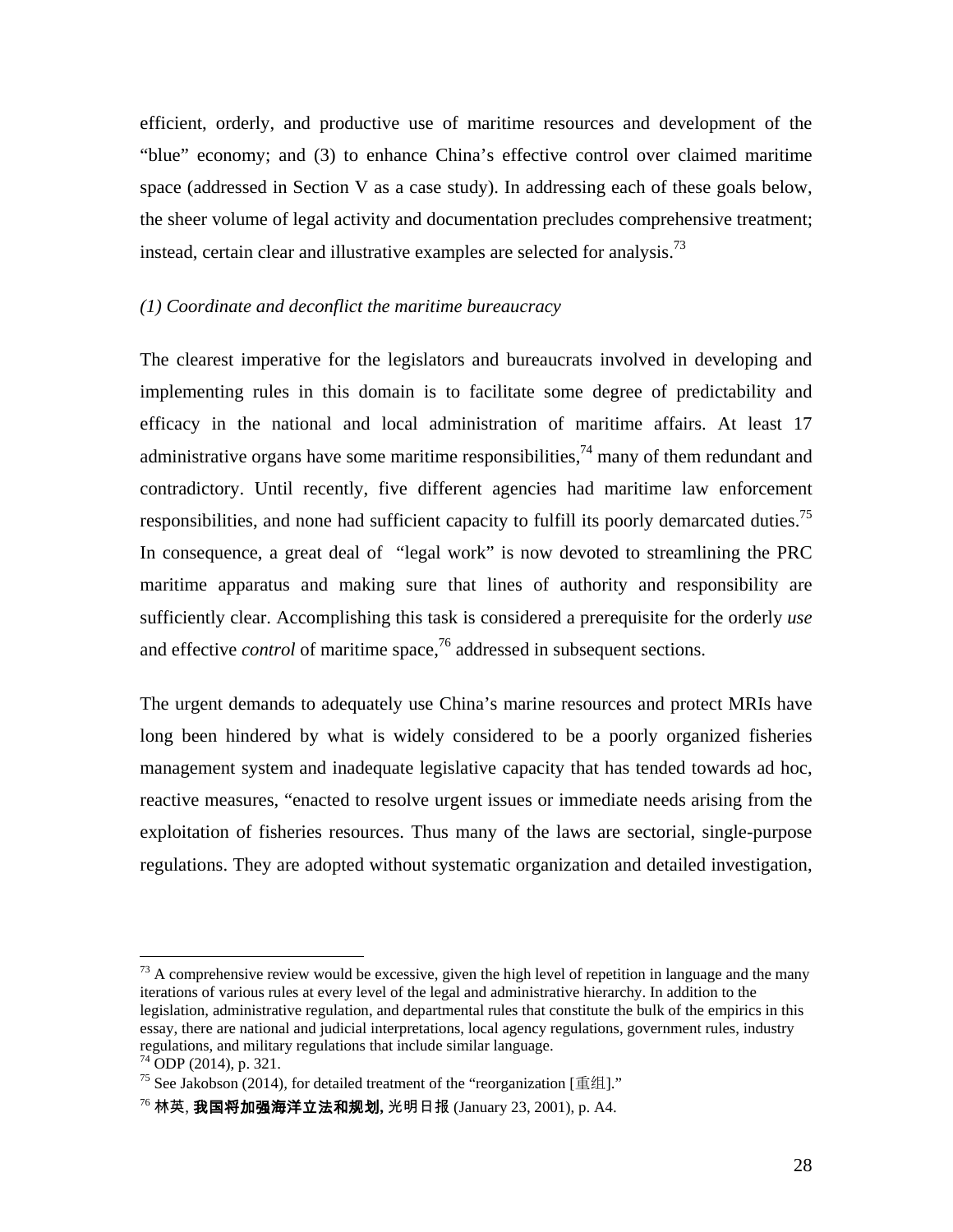and there is lack of harmony with other regulations."<sup>77</sup> Over the past decade, PRC authorities have committed extraordinary bureaucratic, legislative, and regulatory resources to this lagging sector, matching significant investments in capacity (for example, a 25 percent increase in the number of vessels in the China Coast Guard between 2012 and 2015)<sup>78</sup> with a raft of maritime-facing statutes, regulations, and rules.

A set of State Council "provisions" from 1996 illustrates the feats of coordination required to delegate even the most straightforward of responsibilities regarding the law of the sea. Stakeholders from the SOA, MFA, PLA general staff, Ministry of State Security, State Secrecy Bureau, Hong Kong and Macau Affairs Office, and Taiwan Affairs Office all participated in drafting regulations on "Strictly Implementing the Administrative Provisions of the PRC on Foreign-Related Marine Scientific Research."<sup>79</sup> A notice was issued by these same authorities in December 1999 announcing that "China's foreignrelated research management has embarked on the legal track" and that "these Provisions have produced benign effects since their implementation...and have played an important role in strengthening the administration of MSR [marine scientific research] activities and *safeguarding China's sovereignty and maritime rights and interests."*<sup>80</sup>

The connection between banal measures for registering foreign vessels conducting hydrographic surveys in China's EEZ and issues of sovereignty and MRIs is not made explicit here, or elsewhere; however, the composition of the organs whose input and authorization seems to have been necessary for these regulations to have any practical

1

<sup>80</sup> PKU Law database, State Oceanic Administration, MFA, PLA General General Staff, Ministry of State Security, the State Secrecy Bureau, the HK and Macao Affairs Office of the State Council and the Taiwan Affairs Office of the State Council on Strictly Implementing the Administrative Provisions of the PRC on Foreign-Related Marine Scientific Research[国家海洋局,外交部,中国人民解放军总参谋部等关于严 格执行《中华人民共和国涉外海洋可续研究管理规定》的通知], available at

<sup>77</sup> Xue Guifang, *China and International Fisheries Law and Policy* (Leiden: Martinus Nijhoff Publishers, 2005)*,* p. 95. Xue cites the conflicting rules on fishing permits contained in the Administrative Law on the

Use of Sea Areas and the 1986 Fisheries Law.<br><sup>78</sup> Office of Naval Intelligence, *The PLA Navy: New Capabilities and Missions for the 21<sup><i>st Century*, February 2015.</sup>

 $^{79}$  Marine scientific research (MSR) is a class of activity over which UNCLOS assigns specific jurisdiction to the coastal state in its EEZ. See UNCLOS Part XIII.

http://www.chinalawinfo.net/fulltext\_form.aspx?Db=chl&Gid=185081&keyword=&EncodingName=&Sea rch Mode=.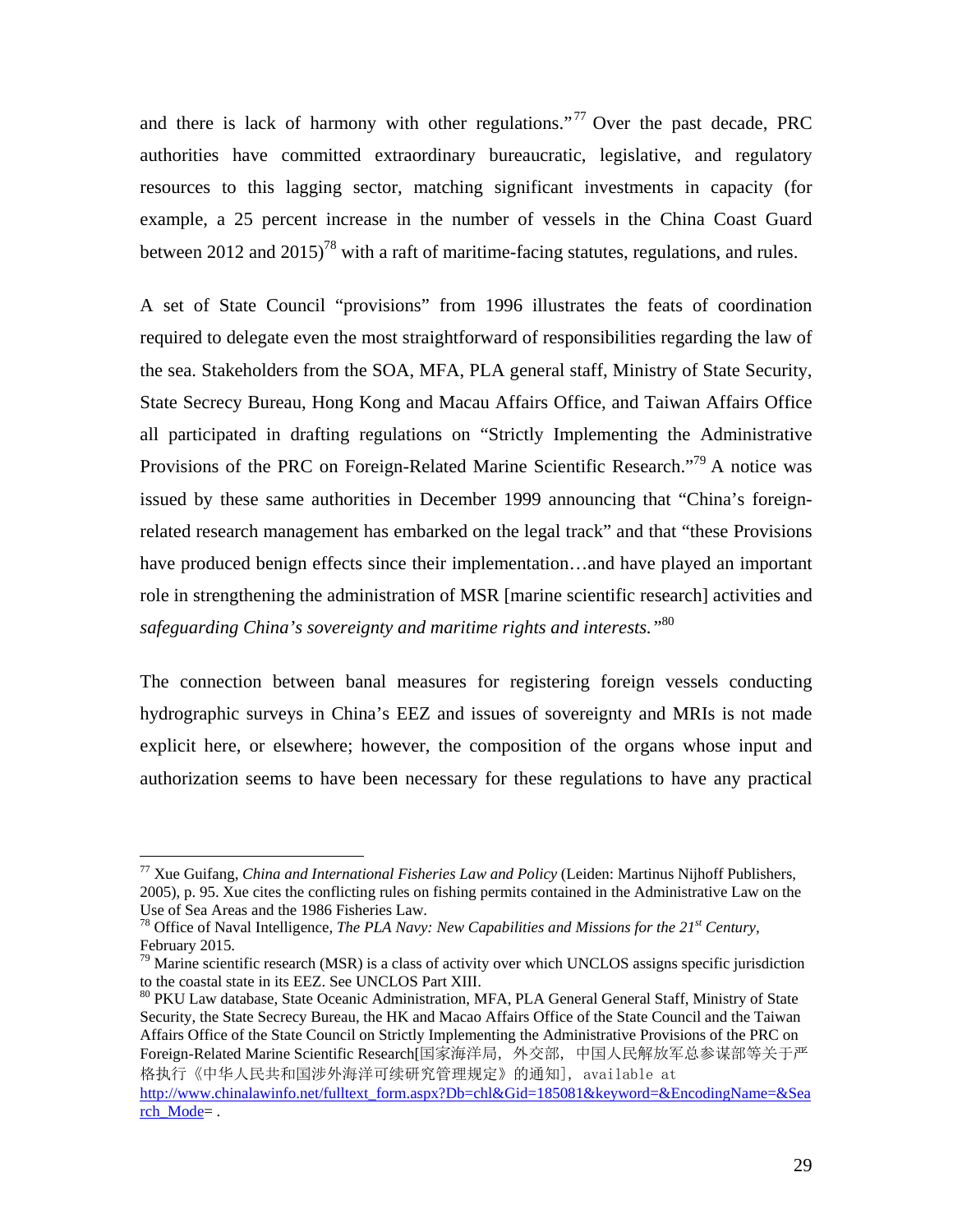effect is telling, as is the language they use to describe the effectiveness of the legal instrument in question.

A recent round of highly visible efforts in this direction was initiated with the promulgation of a specialized Five-Year Plan (FYP) for National Maritime Development, as part of the 12th FYP rolled out by the PRC's chief executive organ, the State Council, in 2012. Accompanying this exquisitely detailed set of goals for the full exploitation and proper management of China's maritime space was a major bureaucratic overhaul put in motion at the 12th National People's Congress in March 2013, when four of the so-called "five dragons" – agencies responsible for maritime law enforcement (MLE) – were consolidated into one superagency, the China Coast Guard (CCG) under the SOA, with "operational guidance" from the People's Armed Police (which had previously administered the China maritime border patrol, which the CCG replaced). $81$  This move reflects the judgment of Chinese senior leadership that the MLE system was dysfunctional and had, in the words of one State Councilor, "insufficient ability to safeguard [maritime] rights."<sup>82</sup>

Simultaneously, the State Council founded a National Oceanic Commission to coordinate (协调) the complex work of the still-numerous administrative organs with maritime responsibilities. The commission is thought to be endowed with some type of executive authority to streamline decision-making, and presumably oversee the broader project to "perfect" China's maritime legal system. $83$  Yet its precise composition remains unknown, and no evidence of the organ's activities is available. Even Chinese experts with access to personnel in the Party and bureaucracy acknowledge that this process remains totally opaque and the practical extent of the reforms (collectively called the "reorganization"

<sup>&</sup>lt;sup>81</sup> The CCG is also under the "operational guidance" of the Ministry of Public Security, and all of its vessels and personnel will eventually be armed, reflecting a concerted effort to integrate MLE into China's broader security apparatus. Meeting with SOA officials, September 2014.

<sup>82 &</sup>quot;马凯:重新组建国家海洋局 设立高层次一是协调机构国家海洋委员会", 新华社" [Ma Kai: Restructure State Oceanic Administration, establish high-level coordinating agency State Oceanic Commission, Xinhua News Agency], 10 March 2013. See also International Crisis Group (2013), "Dangerous Waters: China-Japan Relations on the Rocks," *Asia Report No. 245* (8 April 2013), http://www.crisisgroup.org/~/media/Files/asia/north-east-asia/245-dangerous-waters-china-japan-relationson-the-rocks.pdf.

<sup>&</sup>lt;sup>83</sup> Author interviews with Chinese oceans policy and law experts, Hainan, PRC May 2014.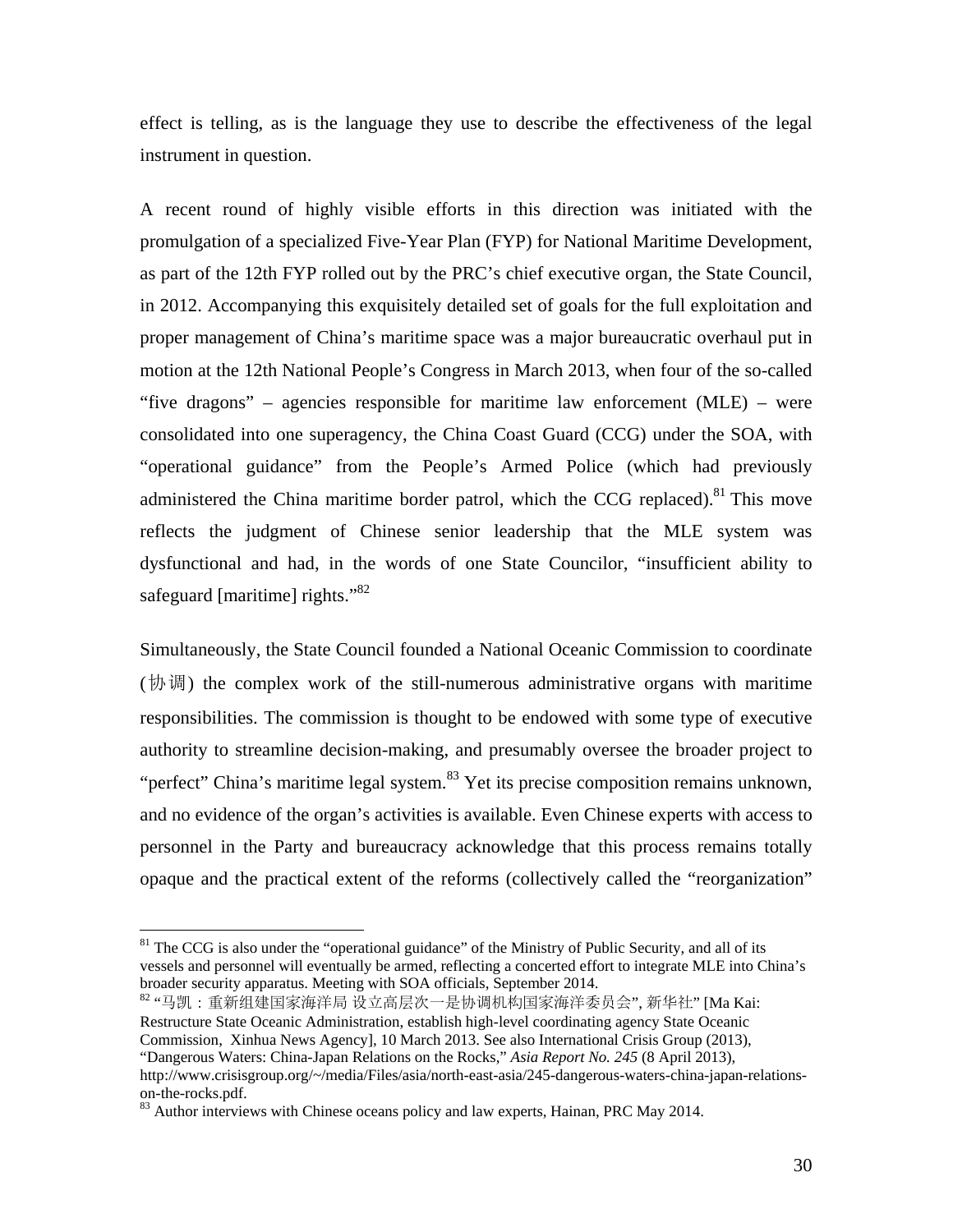重组) remains unclear. 84 In this context, PRC leaders recognize an opportunity to leverage the standardization, transparency, and growing authority of the legal system in China to better coordinate their unwieldy maritime apparatus.

Despite continuing efforts to reform governance processes, the personalistic ties, informal hierarchical authority relationships, and resulting intrigue and corruption in the Chinese Party-state are still very much in play and producing familiar frictions. Coupled with the urgent priority to coordinate maritime work, this institutional problem inclines many Chinese experts to the view that some broadly construed, top-down national "Basic Oceans Law" should be promulgated to clarify the lines of authority and various functional responsibilities of China's maritime administrative organs. 85 Various state agencies and semi-official research outfits are currently developing components of this possible legislation, but its content and the timeline for its promulgation remain unknown.86

The overall thrust of this reshuffle is to "increase the effectiveness of maritime rights protection"<sup>87</sup> by way of a more rationalized bureaucracy. In 2012, SOA's then director Liu Cigui called on cadres to redouble efforts towards the "constant strengthening of comprehensive ocean management," which he characterized as the essential aim of maritime work.<sup>88</sup> That bureaucratic slogan reflects the high priority assigned to streamlining the legal and administrative processes – i.e., "managing and controlling the maritime domain<sup>89</sup> necessary to the development of maritime power. The substantive goods Chinese officials seek to deliver with this improved administrative apparatus are principally the full development and use of China's substantial maritime endowments,

<sup>&</sup>lt;sup>84</sup> In author meetings in Beijing during the fall and winter of 2014-15, members of the reorganized agencies (specifically, the Fisheries Law Enforcement Command, General Administration of Customs, and the SOA's Maritime Surveillance Force) wore their old uniforms (not the CCG blues) and explicitly identified themselves and their job functions with their old organizations.

<sup>85</sup> See Liu, "Drawing Up A Basic Oceans Law"; Xue, *China and International Fisheries Law and Policy*; and Takeda, "China's Rise as a Maritime Power."

<sup>&</sup>lt;sup>86</sup> One PLA academic argued that the PLA would oppose any Basic Law because it is simply "not necessary" and would likely infringe on some of its existing prerogatives.<br><sup>87</sup> 刘赐贵, "关于建设海洋去昂过的怒感思考" [Some thoughts on building maritime power], address at

the 18<sup>th</sup> Party Congress (December 2012), text available at: <u>http://colp.sjtu.edu.cn/article/?NewsID=3510</u>.<br><sup>88</sup> *Ibid.* 

<sup>89</sup> *Ibid.*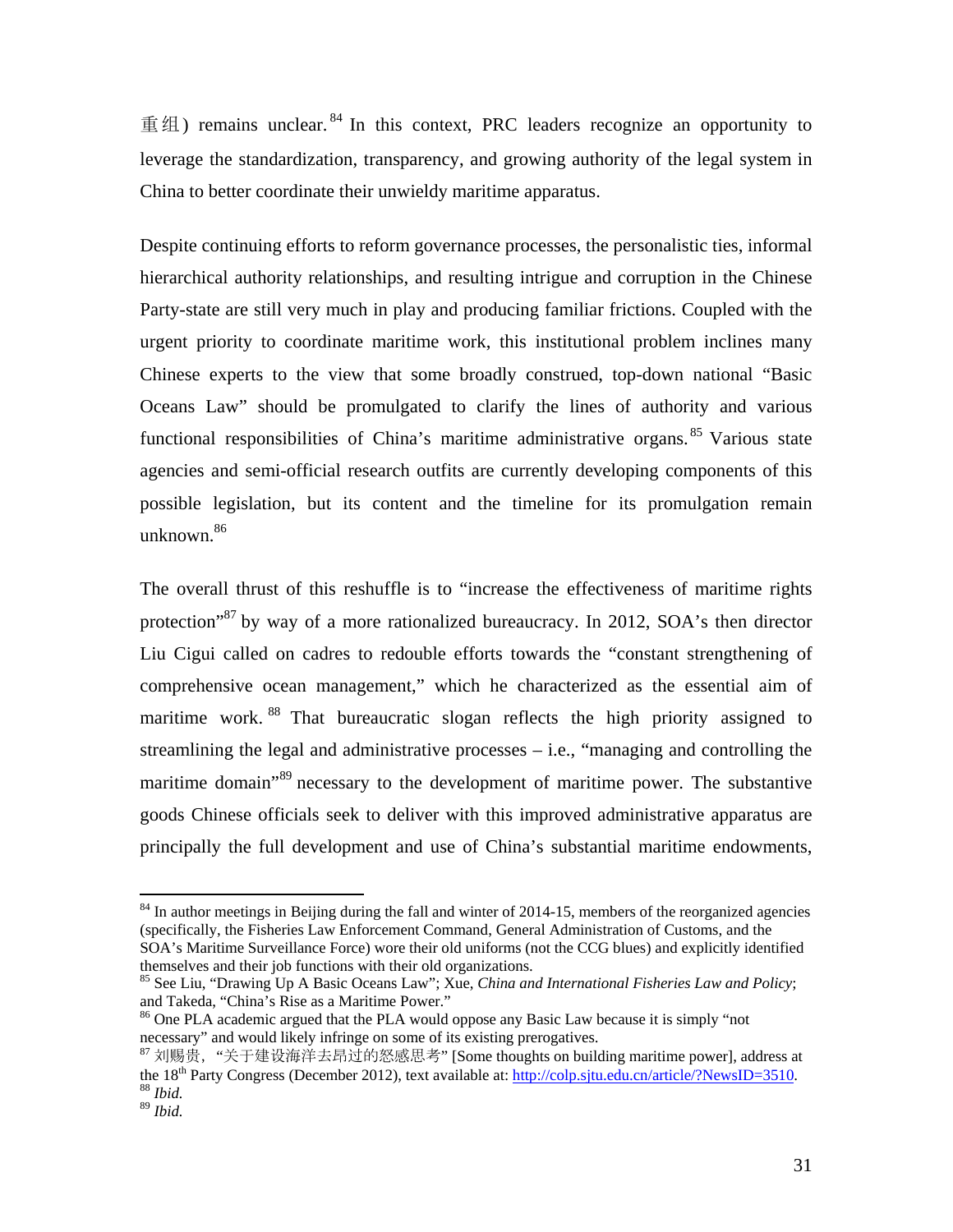and the achievement of effective control of claimed maritime space sufficient to deter other states and unauthorized users, addressed below.

#### *(2) Promote efficient use and development*

The bulk of PRC maritime legislation, regulations, and rules were promulgated to advance and manage the development of China's growing maritime economy. It is in this economic arena that the utility of an effective, relatively transparent maritime legal system is most obvious. Such a system is intended to facilitate efficiency through the proper allocation of usage rights and the prevention of abuses that hinder the development of the massive and growing maritime sector, which already accounts for 10 percent of China's gross domestic product and as much as 16 percent in the rich coastal provinces.<sup>90</sup> With respect to maritime rights and interests, this section emphasizes that the maritime rules adopted by China on balance tend to expand the *content* and *scope* of China's claimed legal authority, thus maximizing the potential economic output in claimed maritime zones and supporting the broader strategic goal of effective control of claimed maritime space.

*Augmented jurisdictional content of state authority.* Chinese legislative and regulatory efforts to bring UNCLOS into Chinese domestic law tend to establish additional, generally unlawful, jurisdiction for the coastal state. Principally, this has been accomplished through a rejection of the comprehensive nature of the Convention in its definitions of maritime entitlements for the world's oceans. For Beijing, *history* is a superior consideration to law and can be deployed, loosely, to justify any claims and behaviors that appear to be *prima facie* illegal. This belief in Beijing's version of the maritime history of Asia is most poignantly on display in the form of the U-shaped-line map and reams of carefully curated historical materials that purport to demonstrate Chinese sovereignty over the various islands under dispute with neighbors.<sup>91</sup> This blanket assertion that the law of the sea does not bear upon "historical" issues betrays a basic misunderstanding of the purpose and function of UNCLOS – namely to standardize and

<sup>90</sup> Takeda, "China's Rise as a Maritime Power."

<sup>&</sup>lt;sup>91</sup> See Wu 2013, and Jia and Gao, "Nine-dash Line in the South China Sea" for fairly comprehensive, if ambiguous, renderings of this claim.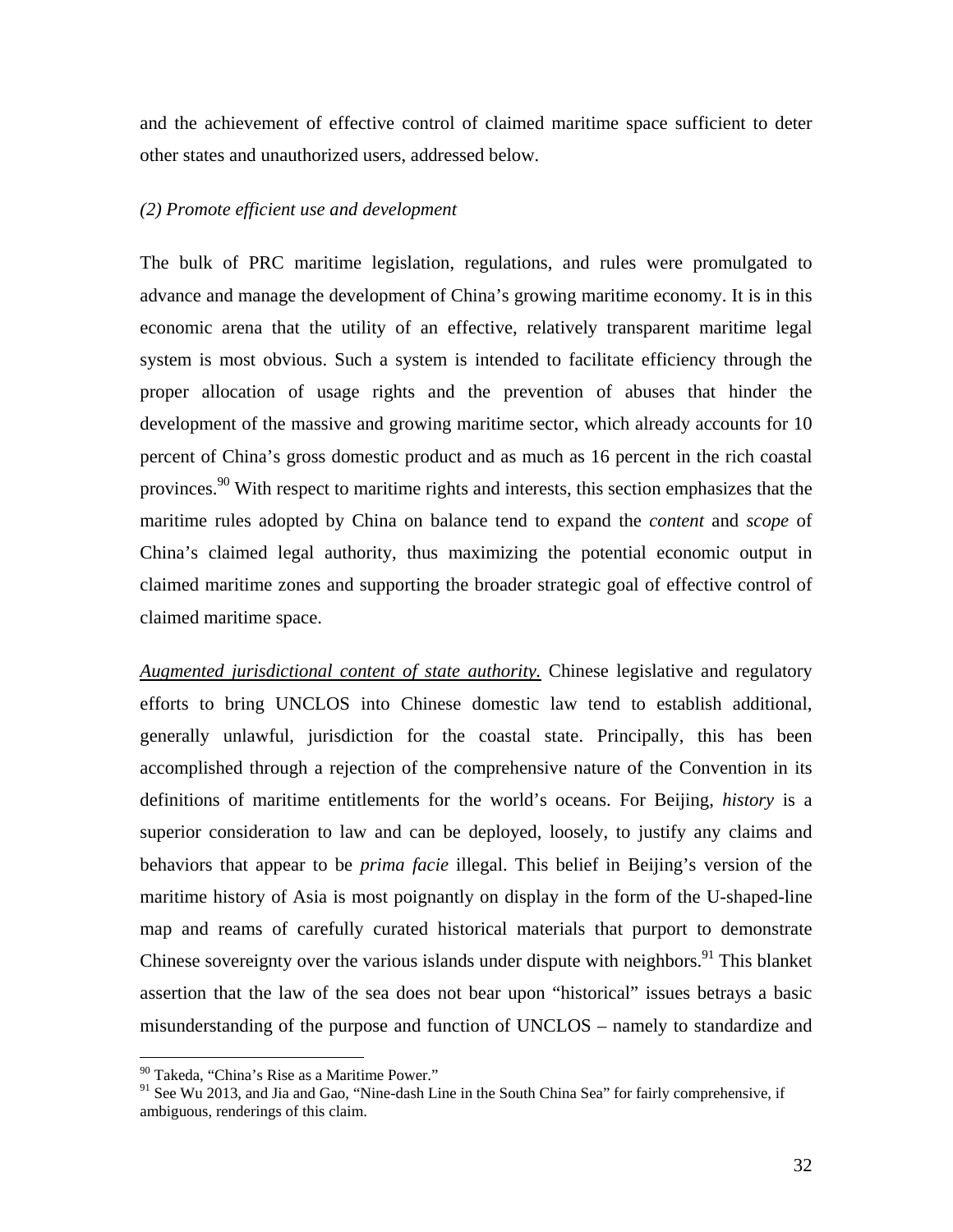coordinate global maritime claims with all manner of historical provenance. Alternatively, the assertion demonstrates a desire to play fast and loose with inconvenient rules. The latter interpretation is supported by the discourse in China on a number of other pertinent areas of the law of the sea. These questionable legal views bolster the effort to expand the substantive content of China's maritime rights.

Aspiring apparatchiks and maritime professionals learn in Chinese law schools that there is a class of "surplus rights" (剩余权利) or "vested interests" (既得利益) that must be read into the EEZ regime.<sup>92</sup> These are unspecified rights that the Chinese law of the sea community believes should have survived the codification of the new EEZ in UNCLOS III – especially those rights of historical character. These rights and interests include others that are neither positively created by the law of the sea nor based on historical claims, but which are also not explicitly foreclosed (in the Chinese view). International law, in their view, accommodates evolution and adjustment according to political realities (i.e., China's maritime interests) and can produce new rights to match those circumstances.93

In the words of a former leading UNCLOS scholar who served as an expert consultant to the PRC delegation to the Conference on the Law of the Sea (1973-1982):

The Convention has left ample room and space for an adjustment process of enlarging jurisdiction of the coastal states and reducing the freedom of high sea, largely due to residual rights contained in maritime law. Especially in the new area of the EEZ, the allotment of coastal countries'

<u>.</u>

 $92$  For detailed and influential exposition of the vested interests thesis, see Zhao Jianwen, "UNCLOS and China's South Sea Vested Interests," *Faxue Yanjiu* 2 (2003). Based on the author's attendance at several university seminars, his interviews with UNCLOS scholars, and the proliferation of masters and Ph.D. theses that focus on the residual and vested rights (over 200 mentions in thesis abstracts found in a CNKI database search), it is now a standard theme in academic writing on the subject. For example, see Wei Dan, "On The Residual Rights in UNCLOS and Maritime Security" (海洋法上的剩餘權力與國際海洋安全),

公民与法*,* 2014, no. 2.

<sup>93</sup> Author interviews with law professors and maritime law experts in Beijing, Hainan, and Taipei (April 2014 – March 2015).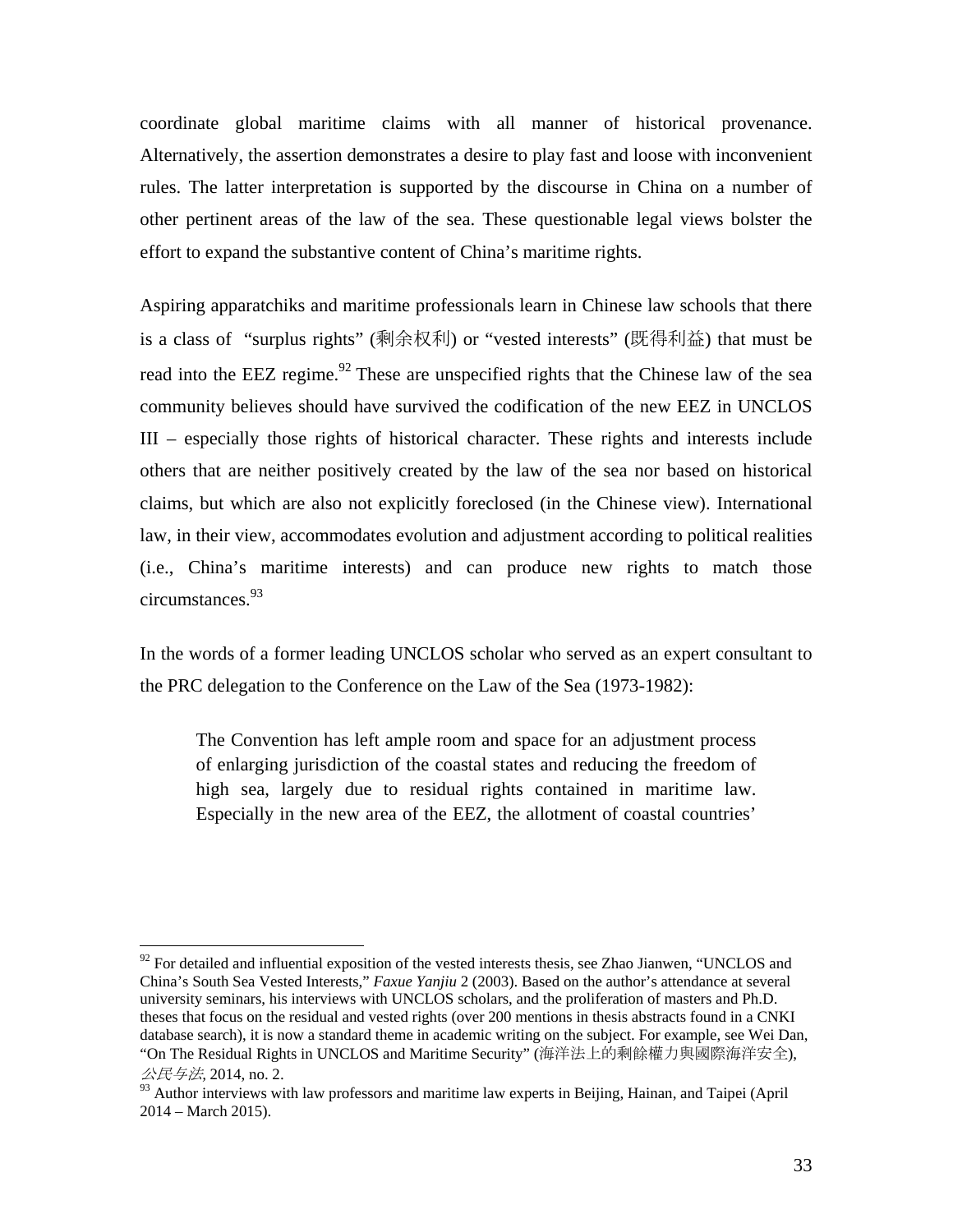sovereign rights, exclusive jurisdiction, the freedom of high seas, and other states' user rights is not very clear.  $94$ 

China's maritime laws aim to use this "adjustment process" to augment certain of its substantive rights in maritime zones. Another Chinese scholar argues that it is unwise to take direct liberties with the jurisdictional competence assigned in UNCLOS, and that China would do better to take those specified sovereign rights and jurisdictions and convert them into "management rights under domestic law, rights that are not equivalent to full sovereignty." He adds, "How to administer these international waters and expand our usage rights is a key consideration for our country.<sup>" 95</sup> Many in academia and government are of the view that the process of creating *domestic maritime law* can itself augment China's maritime rights, both by putting those rights into practice and demanding that other parties acquiesce, and through shoehorning various administrative duties and functions into the specific jurisdiction assigned by UNCLOS.

The 1998 PRC EEZ law is the highest-level and perhaps clearest example of this process. It stipulates that the legislation and UNCLOS do not infringe upon some set of unspecified "historical rights" (Article 14). <sup>96</sup> This language refers to undefined legal rights in Chinese EEZs and, in effect, stakes a formal claim to jurisdiction that is not expressly conferred in the Convention itself – nor even adequately specified in PRC domestic law.97 That law further makes no distinction between commercial and sovereign

<sup>94</sup> Zhou Zhonghai, "Residual Rights in Maritime Law" (论海洋法中的剩余权利), *Zhengfa Luntan* 5, no. 119 (2004).

<sup>95</sup> 戈华清, "我国海域使用权制度初论 [An early analysis of our maritime zone usage rights*],"* 中国政法

大学学报[*China Law and Politics University Journal],* Vol. 4, no. 1 (2002). 96 "The Provisions of this Law shall not affect the rights that the PRC has been enjoying ever since the days of the past" [本法的规定不影响中华人民共和国享有的历史性权利].<br><sup>97</sup> Some experts engage with this problem; others ignore it. One common tactic is to throw together

overwhelming volumes of textual references without explaining how they generate the claimed rights in question. An example is this passage [not a footnote, a paragraph in an essay] from 余民才 [Yu Mincai], " 中国和联合国海洋法公约 [China and the UN Convention on the Law of the Sea]," 现代国际关系 *[Contemporary International Relations],* no. 10 (2012), pp. 55-62: "First, China's correct, lawful propositions on many aspects of marine rights and marine uses became rules of the Convention or were reflected in the rules of the Convention. This is reflected in articles regarding territorial waters including Articles 2-3, Articles 15-16, Article 19 Paragraph 1, and Article 21; in articles regarding the Exclusive Economic Zone (EEZ) and continental shelf, including Articles 55-58, Article 62 Paragraph 2, Articles 69- 70, Article 73, Article 77-79, Article 74 Paragraph 1, and Article 83 Paragraph 3; in articles regarding the high seas, including Article 87, Article 92, Article 116, Articles 118-119, and Article 125; and in articles regarding the international seabed area, including Articles 136-137, Articles 141-143, Article 145, Articles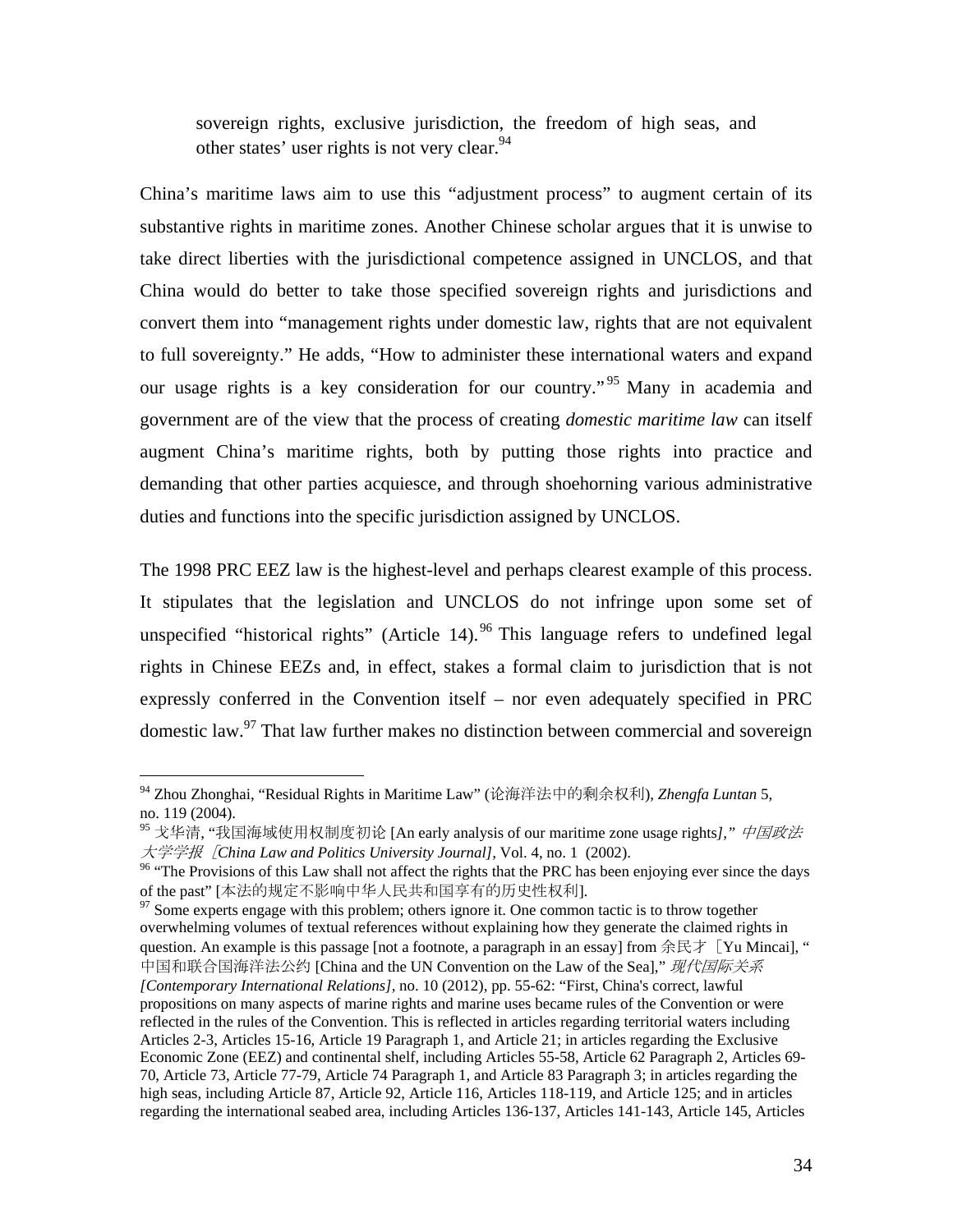immune vessels, implicitly extending Chinese authority over the activities of military and government ships that are excluded from coastal state jurisdiction.<sup>98</sup> Associated rules that bear on EEZs also arrogate certain security-related rights to China that are not found in the Convention (addressed fully below in the context of effective control). The vague carve-out for unnamed rights created in this national legislation opens the gates for regulators and administrators at lower levels to accumulate new content for PRC jurisdiction. The relative newness of the EEZ regime and the indeterminacy of several critical and contentious rules that attempt to balance user state and coastal state rights have invited what might be called "creative" efforts within the PRC to augment the content of the coastal state's EEZ rights – inevitably at the expense of user state rights in that zone. 99 As is prominently on display in the EEZ law, the favored method for augmenting the content of Chinese rights in law is through ambiguous language that often includes some formulation of MRIs (as seen in the case of "historical rights").

Another instance of augmented content lies in the PRC's periodic inclusion of an unspecified "security" jurisdiction in maritime zones where such competence is not authorized under international law. By tacking "security" onto what is intended to be an exhaustive account of coastal state jurisdiction specified in UNCLOS, PRC domestic maritime law is effectively whittling away the freedoms and rights of user states in its jurisdictional zones. Article 13 of the 1992 PRC Law on the Territorial Sea and Contiguous Zone assigns to the PRC "the authority to exercise powers within its

 <sup>157-160,</sup> and Article 170. In addition, China's proposals on the protection of the marine environment are reflected in Article 192, Article 194, Articles 209-210, Articles 213- 218, Article 220, and Article 23. Article 143, Article 242, and Articles 244-245 acknowledge China's stance on marine scientific research, Articles 279-280 and Article 283 are consistent with China's position on negotiation to solve maritime disputes, and Articles 297-299 partially alleviate China's concerns regarding mandatory third-party settlement of maritime disputes."

<sup>98</sup> See UNCLOS III, article 236.

<sup>&</sup>lt;sup>99</sup> The deliberate nature of this expansion is on full display in the scholarly literature on UNCLOS. Ge 2002 offers a representative example of the underlying "reasoning" with regard to the 2001 PRC Law on Administration and Use of Sea Areas: "If the existing laws for use and management of our maritime space are not reasonable, one subjective approach would be to expand the *scope* of our laws and jurisdiction in ways that don't comport with UNCLOS, but such a unilateral domestic use would create international disputes; another approach to deal with poor management in these areas and their high costs, etc.…Because the sovereign rights and jurisdiction prescribed under international law are not equivalent to management rights under domestic law, those domestic rights are not equivalent to full sovereignty. How to find a way to a way to administer these international waters and expand our usage rights is a key consideration for our country."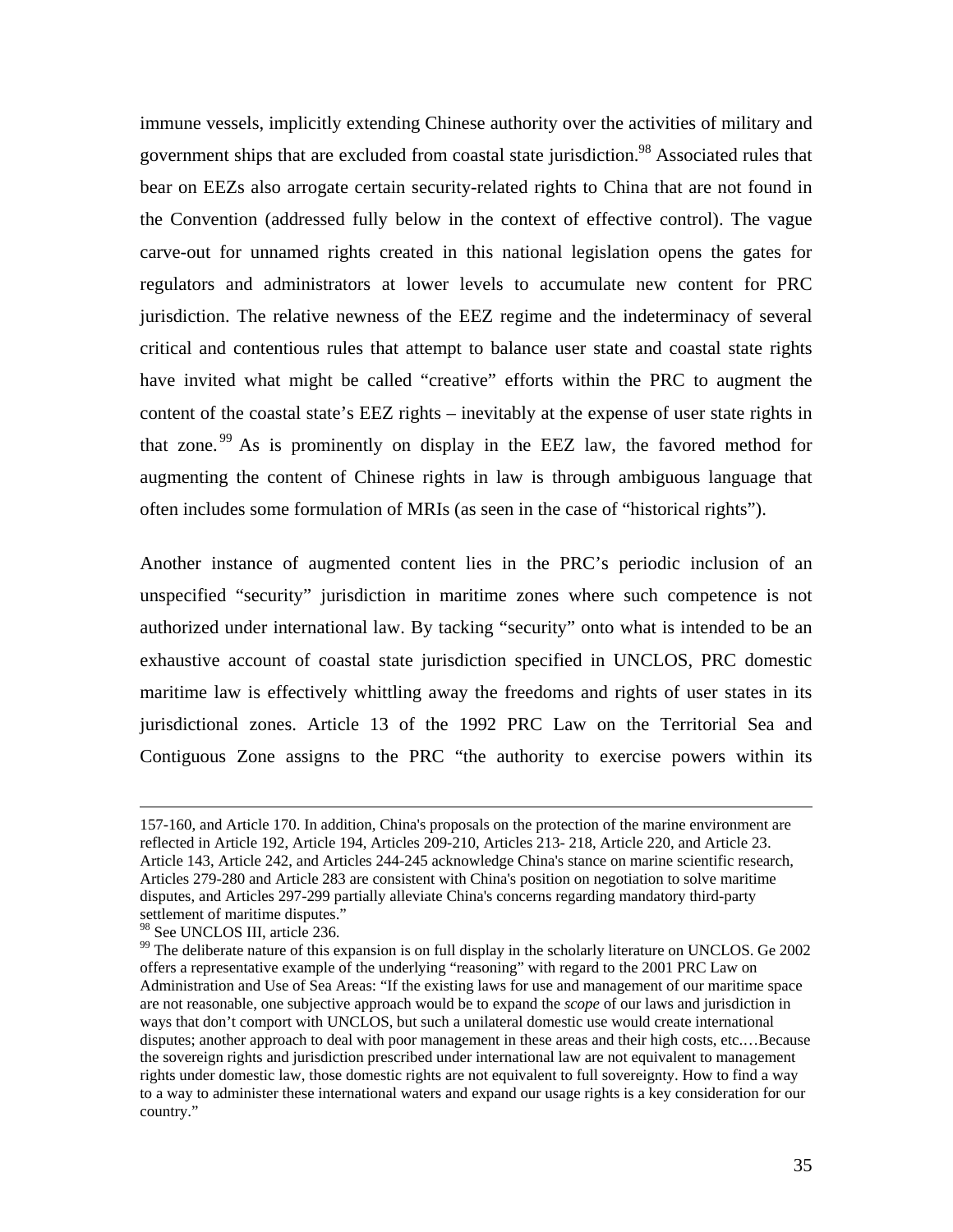contiguous zone for the purpose of preventing or punishing infringement of its *security*, customs, fiscal, sanitary laws and regulations or entry-exit control within its land territories, internal waters or territorial sea" (italics added). The pointed inclusion of "security" in this legislation (and in many subsidiary regulations and rules) represents a deliberate move to legislate additional rights. Not only is this an augmentation of the normal content of coastal state jurisdiction, it also is a signal that China's subjective judgment of its security will influence the degree of control it is legitimately entitled to exercise in maritime zones. <sup>100</sup> This move is complemented by efforts to expand the scope in which China's putative rights obtain, analyzed below.

*Enlarged geographic scope of state authority.* PRC maritime rules also tend to expand the geographic *scope* in which the state exercises the augmented jurisdiction described above. That is, the law of the sea contemplates only the extension of a territorial sea, a contiguous zone, an EEZ, and a continental shelf from sovereign land. China claims these entitlements, as well as other unspecified zones that evidently extend beyond the 200-nm limit fixed in EEZ rules. This amounts to what one prominent American UNCLOS scholar calls "[t]he exercise of Chinese jurisdiction in its neighbors' EEZs."<sup>101</sup> Expressed most clearly in the U-shaped-line map, the geographic expansion of Chinese MRIs is accomplished through (1) delimiting PRC baselines and zones broader than UNCLOS permits, and (2) introducing calculated ambiguity in the laws and regulations such that the zones under Chinese jurisdiction are not expressly named and can cover geographic spaces wider than those prescribed under UNCLOS.

This scope-stretching practice begins with China's policy of straight baselines, which were codified in the 1992 Territorial Sea law and then delimited in 1996 and 2012 State Council declarations on PRC baselines. <sup>102</sup> The black letters of UNCLOS are

1

<sup>&</sup>lt;sup>100</sup> Some Chinese legal scholars see a pattern of PRC efforts to invoke an "*ordre public*" doctrine, which means that a state may override international legal obligations on the basis of its own judgment about what constitutes a disruption to its domestic social and political order. See Xiao Yongping and Huo Zhengxin, "Ordre Public in China's Private International Law," *The American Journal of Comparative Law*, Vol. 53,

No. 3 (Summer 2003), pp. 653-677.

<sup>&</sup>lt;sup>101</sup> James Kraska, "The Lost Dimension: Food Security and the South China Sea Disputes," *Harvard Law School National Security Journal*, February 26, 2015.

<sup>&</sup>lt;sup>102</sup> A Declaration on the Territorial Sea dated 4 September 1958 was the first official claim to straight baselines. The 1992 Law of the PRC on the Territorial Sea and Contiguous Zone codified it as legislation.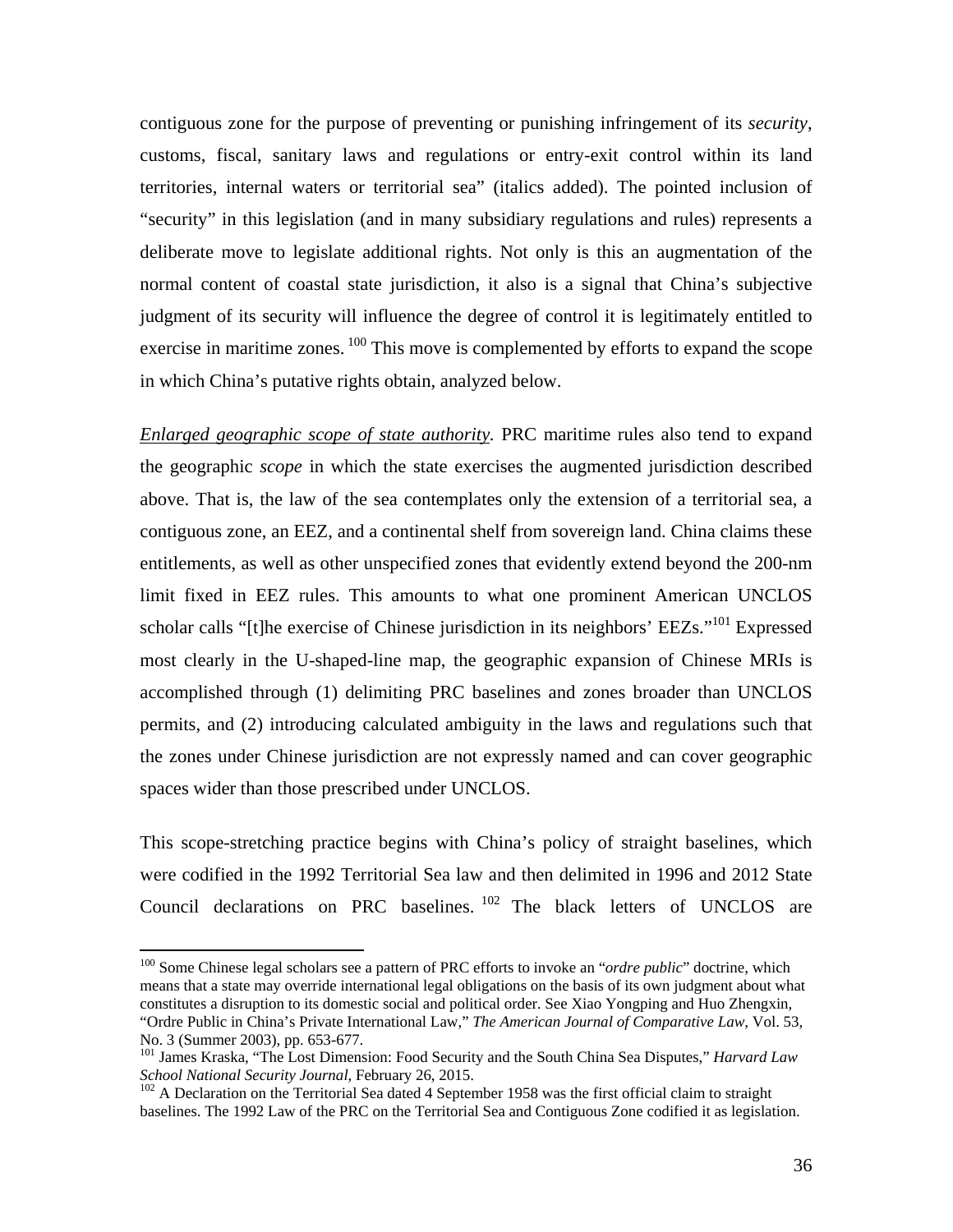unambiguous on the invalidity of such a policy: the Convention prescribes normal baselines (from the low-water line) except where "the coastline is deeply indented…or if there is a fringe of islands along the coast in its immediate vicinity."<sup>103</sup> Although these conditions obtain in certain areas along the mainland coast, Chinese law makes straight baselines its *only* mode of drawing baselines. The PRC also draws straight baselines across bays and around island groups (addressed below).<sup>104</sup> These straight baselines are an unequivocal instance of unlawful expansion of the scope of PRC jurisdiction. In effect, this domestic legal maneuver leads China to claim maritime zone entitlements that begin and end farther out to sea. Meanwhile, pushing out baselines effectively cordons off large areas of water space inside those illegal straight baselines as fully sovereign internal waters (as opposed to territorial seas extending from normal baselines).

China's legal posture on "archipelagic baselines" is similarly geared towards enclosing a larger volume of ocean space than the black letters of the law allow. Indeed, despite the unambiguous UNCLOS provisions that the entitlements of archipelagic states to straight baselines around their group of islands applies *only* to states "constituted wholly by one or more archipelagos,<sup>"105</sup> China refers to all of its disputed island groups as archipelagos that warrant status as "archipelagic states" and has drawn straight baselines enclosing them.<sup>106</sup> By creating large zones of "archipelagic waters" – equivalent to international waters in nearly all respects – PRC law assigns itself greater maritime rights in a larger geographic space than the law of the sea permits. The UNCLOS scholarly community in China is currently engaged in a collective effort to find some plausible interpretation of the law of the sea that permits mid-ocean clusters of rocks and reefs to be treated as archipelagos for the purposes of maritime delimitation.<sup>107</sup>

The 1996 Declaration on the Baselines of the Territorial Sea and 2012 Statement of the Government of the PRC on the Baselines of the Territorial Sea of Diaoyu Dao and its Affiliated Islands provide the actual basepoints from which the straight baselines are generated.<br><sup>103</sup> UNCLOS III, Part II, Section 2, Article 7, "Straight Baselines."

<sup>&</sup>lt;sup>104</sup> An official map displayed by an SOA official at an October 2014 workshop showed a straight baseline across the mouth of the Bohai Bay, which represents another (as yet unpublished) instance of this practice.<br><sup>105</sup> UNCLOS III, Part IV, Article 46, "Use of Terms."

 $106$  The 1996 and 2012 declarations of baselines enclose the entire island groups, rather than individual features.

<sup>&</sup>lt;sup>107</sup> Papers and discussion at an East China University of Politics and Law conference on "Maritime Non-Traditional Security Challenges in the Asia Pacific: An Interdisciplinary and Transnational Dialogue on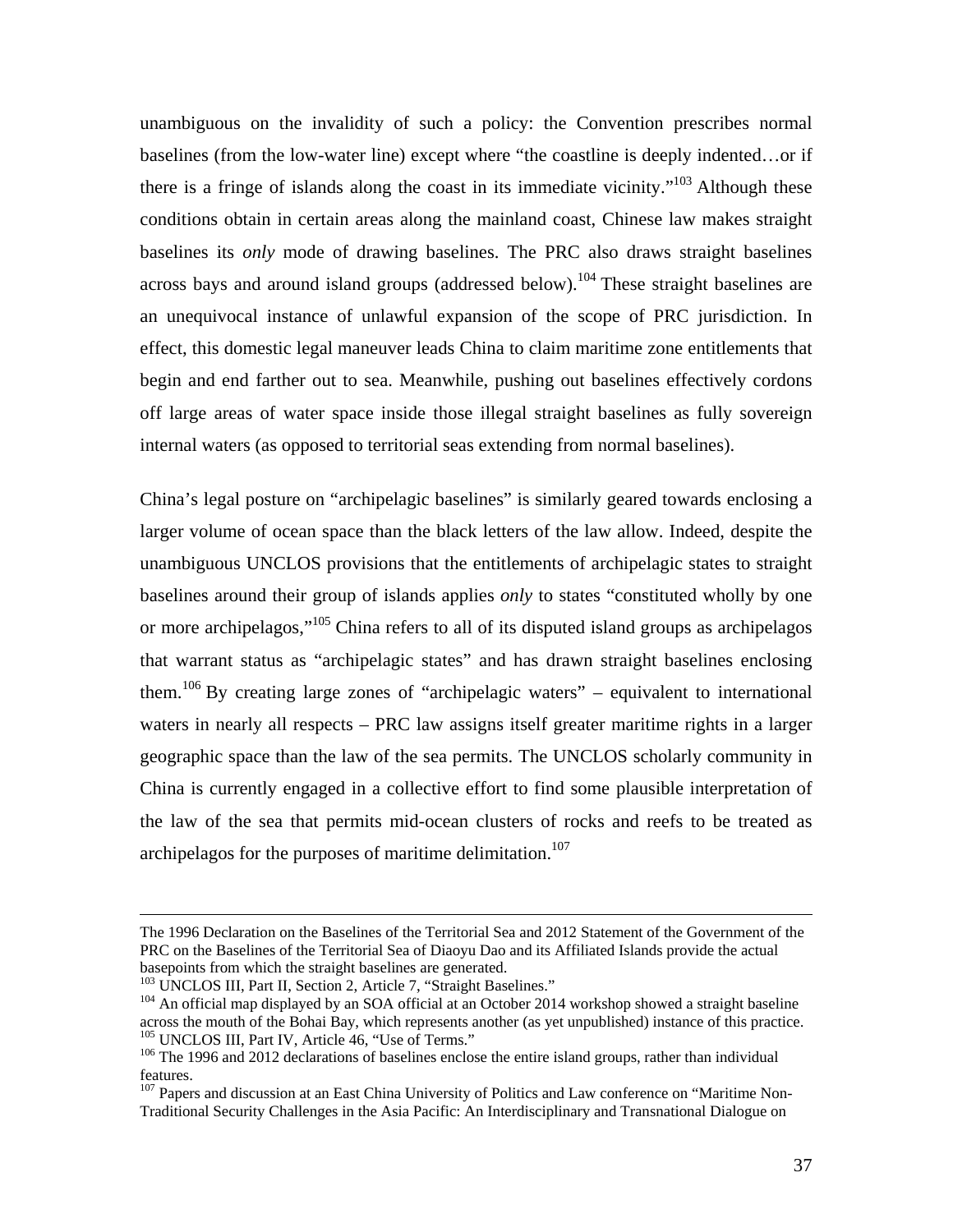Calculated ambiguity in the language used in several critical rules complements these efforts to push out China's UNCLOS zones. Perhaps the most pervasive practice of broadening the scope of Chinese MRIs is seen in the standard list of zones under Chinese jurisdiction found in virtually all of its maritime rules. For example the 2002 Marine Environmental Protection Law announces that "[t]his law shall apply to the internal waters, territorial seas and contiguous zones, exclusive economic zones and continental shelves of the PRC *and all other sea areas under the jurisdiction of the PRC.*" That "all other sea areas" construction is standardized all the way down to local regulations, <sup>108</sup> yet does not tell us which geographic areas are subject to what unspecified jurisdiction.

This deliberate imprecision extends even to a Supreme Court interpretation of the 1999 Special Maritime Procedure Law, in which declines to specify the zone in question, offering instead a tautology: "The phrase 'the sea areas under jurisdiction' as prescribed in Item 3) of Article 7 of the Special Maritime Procedure Law refers to the contiguous zones, exclusive economic zones, continental shelves, *and other sea areas that are under the jurisdiction of the People's Republic of China*."<sup>109</sup> This tortured reasoning reflects what can only be understood as a judgment that legal clarity is inferior to the political demand facing the judiciary (and other Chinese actors) to maintain flexibility about the claimed scope of Chinese maritime entitlements. Even the SOA departmental rules on "National Maritime Functional Zones" – an exhaustive and highly specialized inventory of all the different layers of state authority in maritime space – declines to flesh out these "other sea areas"; in fact, among eight marine functional zones, there are "reserve zones" that "have not been developed and utilized for the time being due to social and economic

Reconstruction of Legal Order," November 15, 2014 attended by author. Several UNCLOS experts posed suggestions to their colleagues about how China could use the archipelagic baseline rules, or develop a new rule-set, to enclose their claimed "archipelagos" in the East and South China Seas in a single set of straight baselines rather than normal baselines around each island. The basic legal obstacles of such a move were acknowledged but disregarded by this group, as well as by several other law of the sea scholars whom the author interviewed in the period April 2014 – April 2015.

<sup>108</sup> Rendered in Chinese as "国家管辖的一切其他海域," this language appears in the 1986 Fisheries Law of the PRC (and its amendments in 2000, 2004, and 2013), the 1993 Regulations of the PRC Governing Survey of Ships and Offshore Installations, the 1983 Maritime Traffic Safety Law of the PRC, and the 1982 Marine Environment Protection Law of the PRC, as well as dozens of local and provincial instruments.

<sup>&</sup>lt;sup>109</sup> The Supreme People's Court Interpretations on the Application of the Special Maritime Procedure Law of the People's Republic of China, effective 1 February 2003 (adopted at the 1259th meeting of the Adjudication Committee of the Supreme People's Court on December 3, 2002, No. 3 Interpretation [2003] of the Supreme People's Court).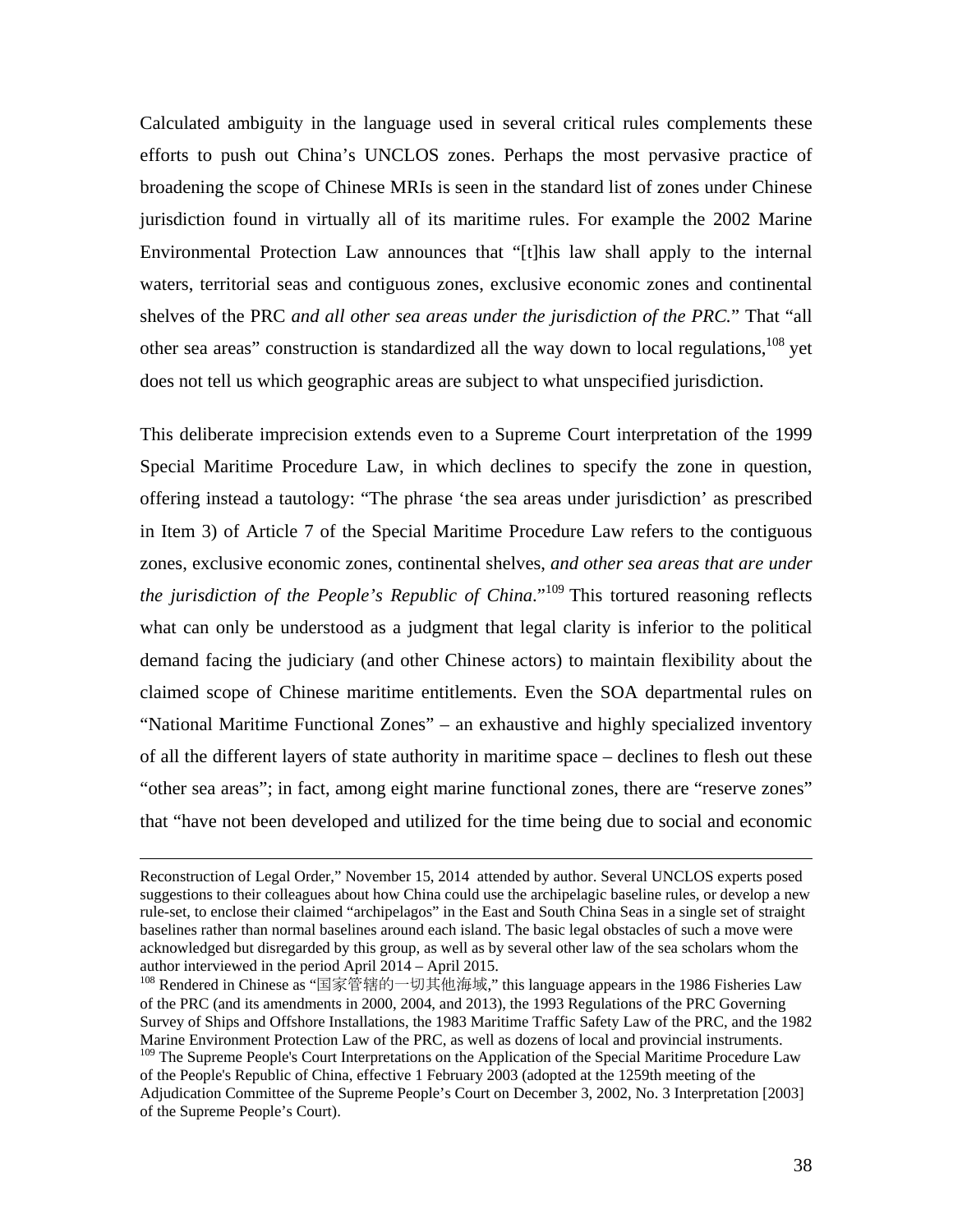factors, and whose basic functions *should not be clearly defined*."<sup>110</sup> These "social and economic factors" can be read as the nettlesome maritime and territorial disputes in many zones which complicate the actual exercise of Chinese jurisdiction; it appears to be the judgment of PRC authorities that specification at this stage could jeopardize the favorable settlement of complex usage issues in any future maritime delimitation.<sup>111</sup>

The 2013 Hainan Fisheries Implementation Measures<sup>112</sup> demonstrate how this imprecision works in practice. With these measures, the Hainan provincial legislature set out specific rules for implementing the 2004 PRC Fisheries Law, including the provision that those rules apply within the alleged 2 million square kilometers of maritime space under Hainan's jurisdiction. Yet that commonly cited figure does not in fact delimit the geographic scope of the zone in which Hainan is claiming authority. Given that the volume of water space is substantially greater than any calculation of EEZs where China exercises lawful fisheries jurisdiction,  $113$  presumably relevant agencies are also authorized to enforce PRC fisheries laws in undefined "all other sea areas"<sup>114</sup> that extend well beyond the scope allotted under UNCLOS. Hainan is, in effect, claiming *exclusive* fisheries jurisdiction in an undefined area – though one that is 2 million square kilometers, which is a rough approximation of the surface area of the U-shaped line. There is no geographic delimitation of this jurisdictional zone available in any public document or official statement, so the upshot is China pursuing its MRI in a maritime area of undefined scope.

<sup>&</sup>lt;sup>110</sup> 2012 SOA Division of National Maritime Functional Zones 2011-2020, Chapter 3, Section 8.

<sup>&</sup>lt;sup>111</sup> Ge 2002; Zheng Zhihua, "The Admissibility and Competency of China's U-shaped Line Map of the

SCS," 外交评论 [Foreign Affairs Review], 5 July 2013, pp. 30-44.<br><sup>112</sup> Hainan Province Implementation of "PRC Fisheries Law" Measures (December 2013), available at:<br>http://www.hinews.cn/news/system/2013/12/07/016278991.shtml.

 $\frac{113}{113}$  The PRC has not specified its EEZ claims, which would necessarily be provisional due to the existence of maritime boundary delimitation disputes in the East and South China Seas. Nonetheless, even hypothetically extending EEZs from all Chinese-claimed features, the zone created would be substantially less than 2 million square kilometers. See Robert Beckman and Clive Schofield, "Defining EEZ claims from islands: A Potential South China Sea change," Journal of Marine and Coastal Law 29 (2014).

<sup>&</sup>lt;sup>114</sup> Presumably the geographic space in question is an area extending from the inter-provincial maritime boundary bisecting the Qiongzhou Strait and extending to the edges of the undefined "U-shaped line," but this is not made explicit. A Hainan Maritime Safety Administration plan that purports to define its geographic areas of responsibility plots the coordinates only of the northern tier of its zone. See the Twelfth Five-Year Plan of the Hainan Maritime Safety Administration (MSA) (Hainan Maritime Safety Administration, July 7, 2012).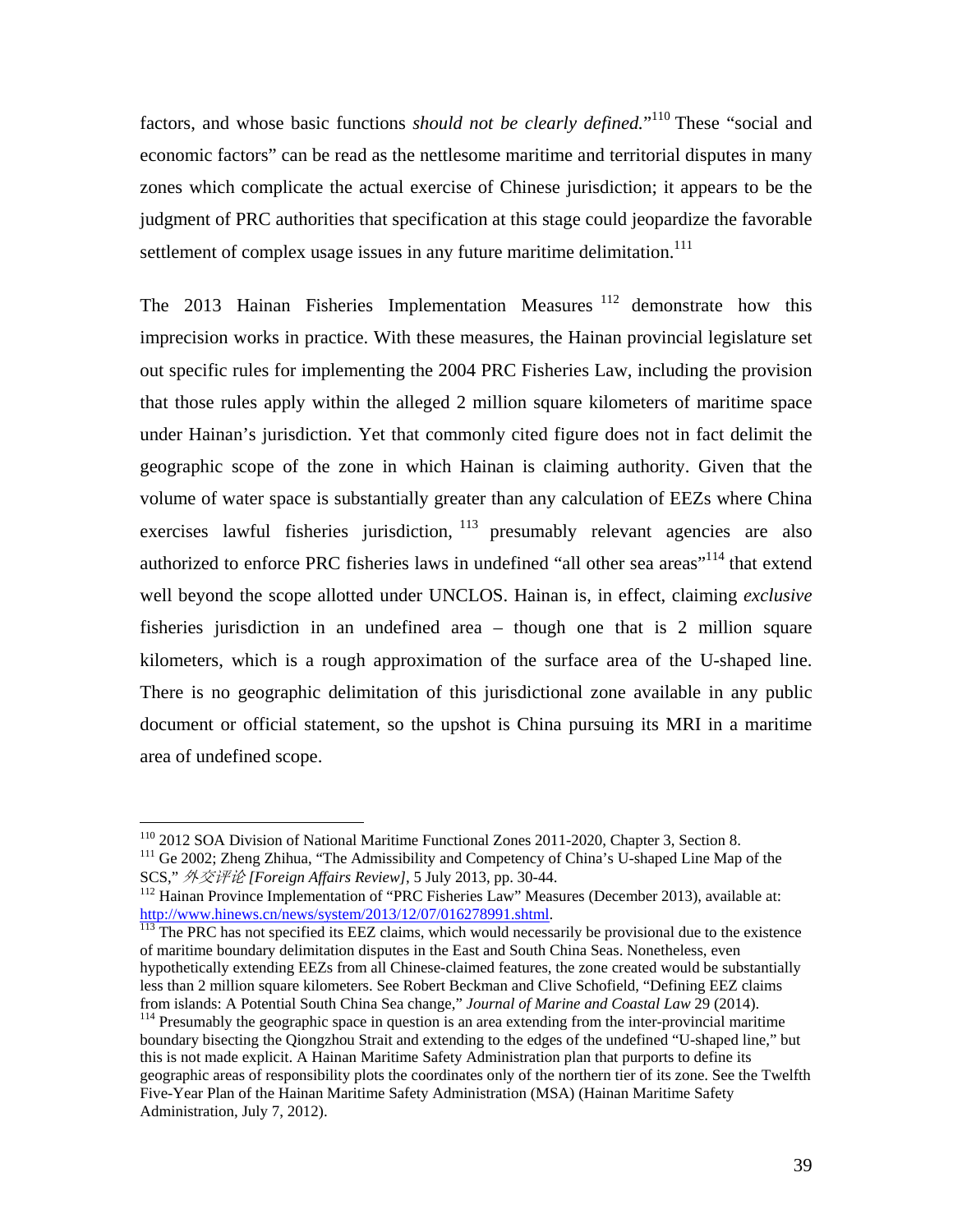The undefined and "excessive" <sup>115</sup> scope and content of Chinese maritime rules are logically and practically linked. Viewed together, they provide a vivid illustration of the characteristic expansion of MRIs. Part of this is accomplished through specific claims to additional jurisdiction that is not explicitly created by any international law (i.e., "creeping jurisdiction"). Another part is accomplished through the sheer imprecision of the language employed to define the areas to be regulated. The notorious "U-shaped line" is the poster child for this practice: it does not provide any coordinates for the dashedand-dotted lines, which appear in different places on different projections and are not connected to one another; it does not specify the jurisdiction claimed within it; and it asserts state authority beyond that contemplated in the UNCLOS treaty by which China is formally bound.116 The most that can be said for it is that it is a zone in which MRIs are deemed legitimate by PRC authorities, and in which Chinese rights are exclusive.

## **V. Consolidate Effective Control: EEZ Case Study**

China's domestic maritime legal scheme must be understood in the broader strategic context in which the PRC views protection of its MRIs as a facet of maintaining territorial integrity and supporting the maritime power project. In this context, specific legal measures for management of China's maritime space and regulation of its economic development are also a means to (1) secure physical control necessary to operate in strategically valuable space, (2) limit access for other potential users of that space, and (3) convey to foreign users the increasing strategic and political costs for failing to acquiesce to China's expanding posture. It is certainly debatable whether uninhabited islands and maritime zones over which China claims jurisdiction belong in the category of "territorial integrity," but their unaccountably high status within the Chinese political arena is another upshot of the domestic processes under inquiry.

From this non-economic standpoint, various rules that facilitate the management and exploitation of maritime zones under PRC jurisdiction also contribute to the domestic

<sup>&</sup>lt;sup>115</sup> J. Ashley Roach and Robert W. Smith, *Excessive Claims*  $(3<sup>rd</sup>$  ed.) (New York: Brill, 2012).

<sup>&</sup>lt;sup>116</sup> A thorough and critical treatment to this effect is available in Department of State, Office of Ocean and Polar Affairs, Bureau of Oceans and International Environmental and Scientific Affairs, *Limits in the Seas, No. 143, China: Maritime Claims in the South China Sea*, Dec. 5, 2014.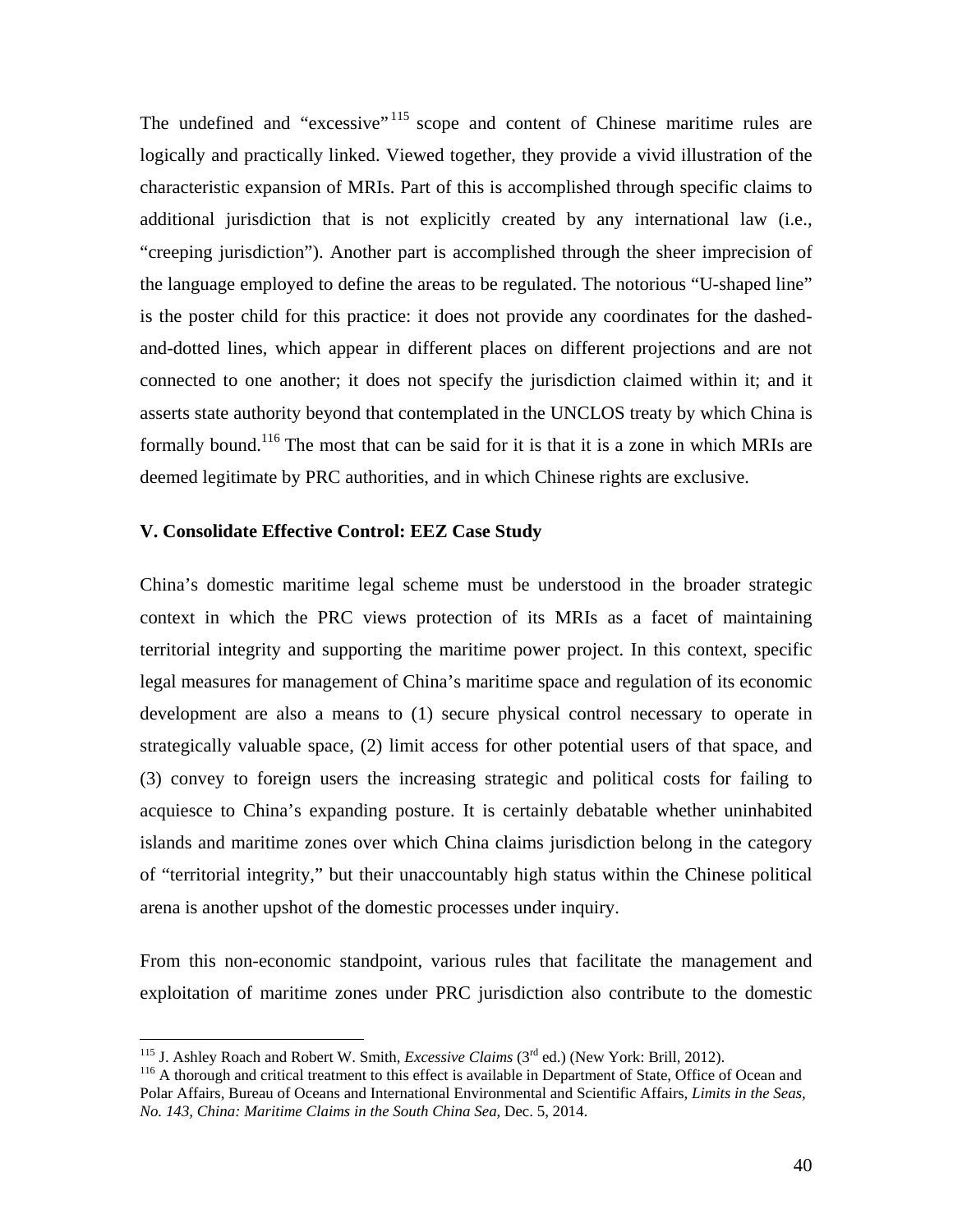mobilization of personnel and resources to enhance the PRC's effective control over maritime space. Especially in disputed zones, scaling up China's use of maritime space bolsters and expands MRIs. According to a September 2010 report on China's distant water fishing industry by a task force from the State Council: "If you occupy and possess, then you have rights and interests."<sup>117</sup> The implementation of China's maritime rules is where the practical problems begin for *other states'* efforts to protect their own maritime rights and interests.

Indeed, the same naval and MLE vessels that are legally authorized and operationally deployed to promote and regulate PRC economic activity play a significant role in deterring other users of Chinese-claimed maritime space, even as they protect other sanctioned economic, scientific, and strategic activities. The laws that underpin these efforts may be understood both as a means to realize those operational goals and as demonstrative or declarative elements that contribute to a deterrent posture. Because the domestic organizational means under inquiry are only one facet of this broader strategic picture, this section focuses on China's rules related to military activities in EEZs. This is a particularly salient case because China's EEZ laws and regulations impinge – or threaten to impinge – upon U.S. navigational rights and freedoms in Chinese jurisdictional waters and beyond.<sup>118</sup> It is also a clear case in which the domestic maritime legal scheme remains incomplete, and thus a likely area of future legislative and regulatory efforts that will suggest some of the authority China intends to exercise in this crucial strategic zone comprising some 38% of the world's oceans.

The Chinese argue that both international law and PRC domestic code forbid foreign warships from operating in its EEZs without prior permission. They have taken various operational and diplomatic measures to restrict access, but have not yet formulated sufficiently specific legal prohibitions; nor have they attempted to stringently and consistently enforce the supposed rule. Insufficient capacity to do so effectively explains

<sup>117</sup> Tabitha Mallory, "China's Distant Water Fishing Industry: Evolving policies and implications," *Marine Policy* Vol. 38 (2013), p. 105, citing the Supporting and Strengthening Distant Water Fisheries Task Force, "Support Distant Water Fisheries as a Strategic Industry," September 2010, http://www.stats.gov.cn/ tjshujia/zggqgl/t20101018\_402676860.htm.

<sup>118</sup> For a summary of this issue, see Ronald O'Rourke, *Maritime Territorial and EEZ Disputes Involving China: Issues for Congress,* Congressional Research Service Report R42784, 24 December 2014.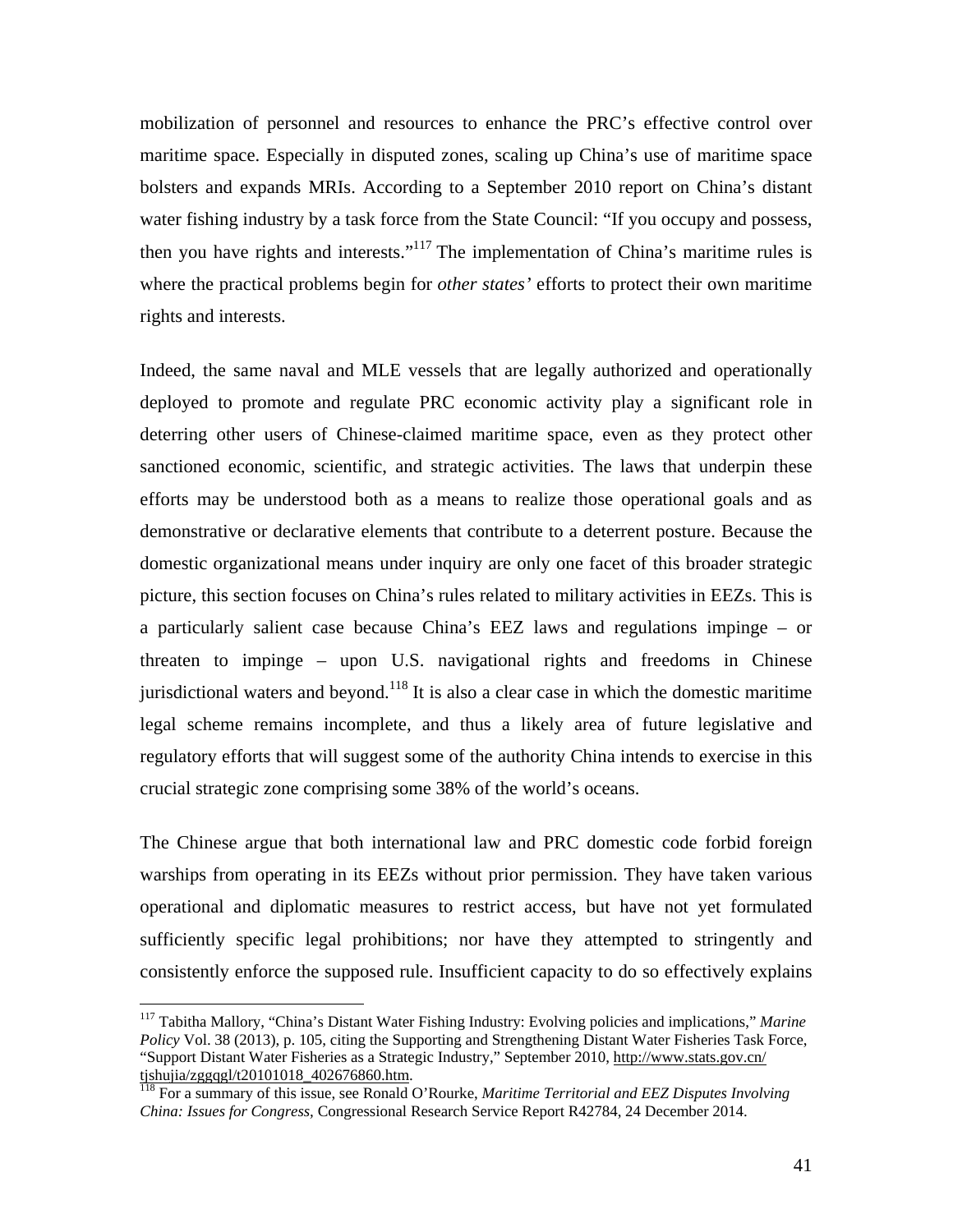the lack of uniform enforcement, but reasons for the "missing" legislation are less obvious. One explanation for this omission is that PRC experts and authorities believe that UNCLOS already grants coastal states license to regulate such military activities on the basis of the following:

- 1) The potential threat they pose to the "peace, good order and security of the coastal state"<sup>119</sup>
- 2) The innately non-"peaceful purposes" $120$  of such activities
- 3) The status of certain military activities as "marine scientific research" (MSR) expressly regulated in the Convention<sup>121</sup>
- 4) Their potentially harmful effects on the marine environment and mammal life.

Chinese interlocutors also sometimes invoke the UN Charter's provisions regarding the threat or use of force as the source of a norm prohibiting any military activities in China's  $EEZ<sup>122</sup>$  These arguments are commonly rehearsed in public forums by Chinese officials and experts, but curiously were not the subject of a Chinese statement upon ratifying the Convention; 123 nor are they developed in any identifiable domestic rules. Prevailing international legal opinion does not support the PRC's interpretation, if indeed these are the articles they hope to invoke in claiming that military activities in EEZs require coastal state consent. On their face, they are absurd: the "peaceful purposes" clauses apply to the high seas, which would effectively rule out all military activities in the world's oceans.

http://www.un.org/depts/los/convention\_agreements/convention\_declarations.htm.

<sup>&</sup>lt;sup>119</sup> UNCLOS III, Article 19.

 $120$  "Peaceful purposes" is featured as part of three regimes in UNCLOS III: high seas (Article 88), the Area (Article 141, 143, 147, 155), and MSR (Article 240, 242, 246); however, it is never defined in the

Convention text.<br><sup>121</sup> UNCLOS III, Part XII "Marine Scientific Research."

<sup>&</sup>lt;sup>122</sup> For an exhaustive account of these and related debates, see: Peter Dutton (ed.), *US-China Dialogue on Security and International Law in the Maritime Commons* (Newport: Naval War College Press, 2010); Eric Franckx, "American and Chinese Views on Navigational Rights of Warships," *Chinese Journal of International Law* 10, no. 1 (2011): 187–206; Raul Pedrozo, "Responding to Ms. Zhang's Talking Points on the EEZ," *Chinese Journal of International Law* 10, no. 1 (2011): 207–223; and Zhang Haiwen, "Is It Safeguarding the Freedom of Navigation or Maritime Hegemony of the United States? – Comments on Raul (Pete) Pedrozo's Article on Military Activities in the EEZ," *Chinese Journal of International Law* 9, no. 1 (2010): 31–47.

 $123$  The PRC did make such a statement claiming that the military's exercise of innocent passage through the territorial sea requires coastal state authorization, but did not declare any restrictions on military navigation or activities in EEZs. See: "Declarations and Statements,"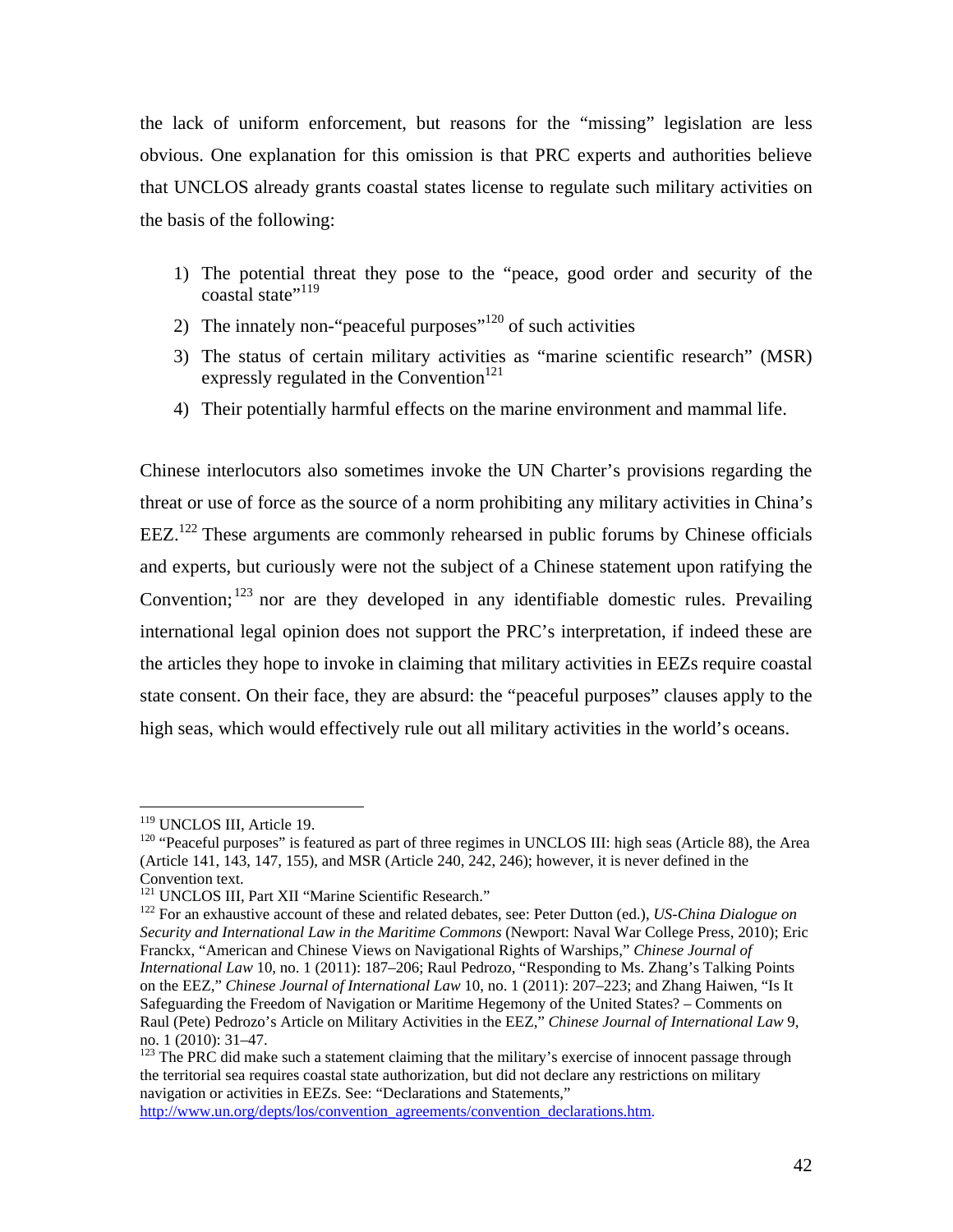Harping on MSR regulations is perhaps a more credible tack. Although the military purposes of USN intelligence, surveillance, and reconnaissance (ISR) operations are generally believed to exclude them from that regulated class of activity, there are at least statutory bases in UNCLOS to support regulating some types of survey. However, the perceived threats to China's MRIs and politicized character of China's legal processes (discussed in sections II and III) may throw up all manner of obstacles to effectively specifying this objection. This is illustrated vividly in the preamble to the 1999 Notice on Implementation of Administrative Procedures on Foreign-Related MSR, which rather informally and speculatively (for a regulatory document) states:

[S]ome people have given more account to the scientific aspects and less to the perspective of safeguarding national sovereignty and maritime rights and interests in their choice of regions for foreign-related marine scientific investigation and research projects and their exchange of content, samples and data, which are reflected in the fact that their cooperation with the maritime powers such as the United States and Japan without being fully aware of foreign parties' attempts to collect China's marine information or unlawfully provided classified information to foreign parties without following relevant confidentiality provisions in reviewing such information….All these problems in varying degrees have violated these Provisions and harmed China's sovereignty and maritime rights and interests.

This resistance to formulating clear-cut rules that might be exploited by foreign (and Chinese) users is the unfortunate consequence of the politicization of maritime issues within the contemporary PRC. There are few, if any, incentives for PRC law-makers to make precise rules in areas where China presently lacks the capacity to properly enforce them. Whatever the underlying reasons for omission, the pattern is unmistakable in other laws and regulations – for example, the 2002 Surveying and Mapping Law, which resists making any distinction between surveying and MSR despite the law's clear purpose as an instrument to regulate exactly those behaviors. This resistance appears to frustrate the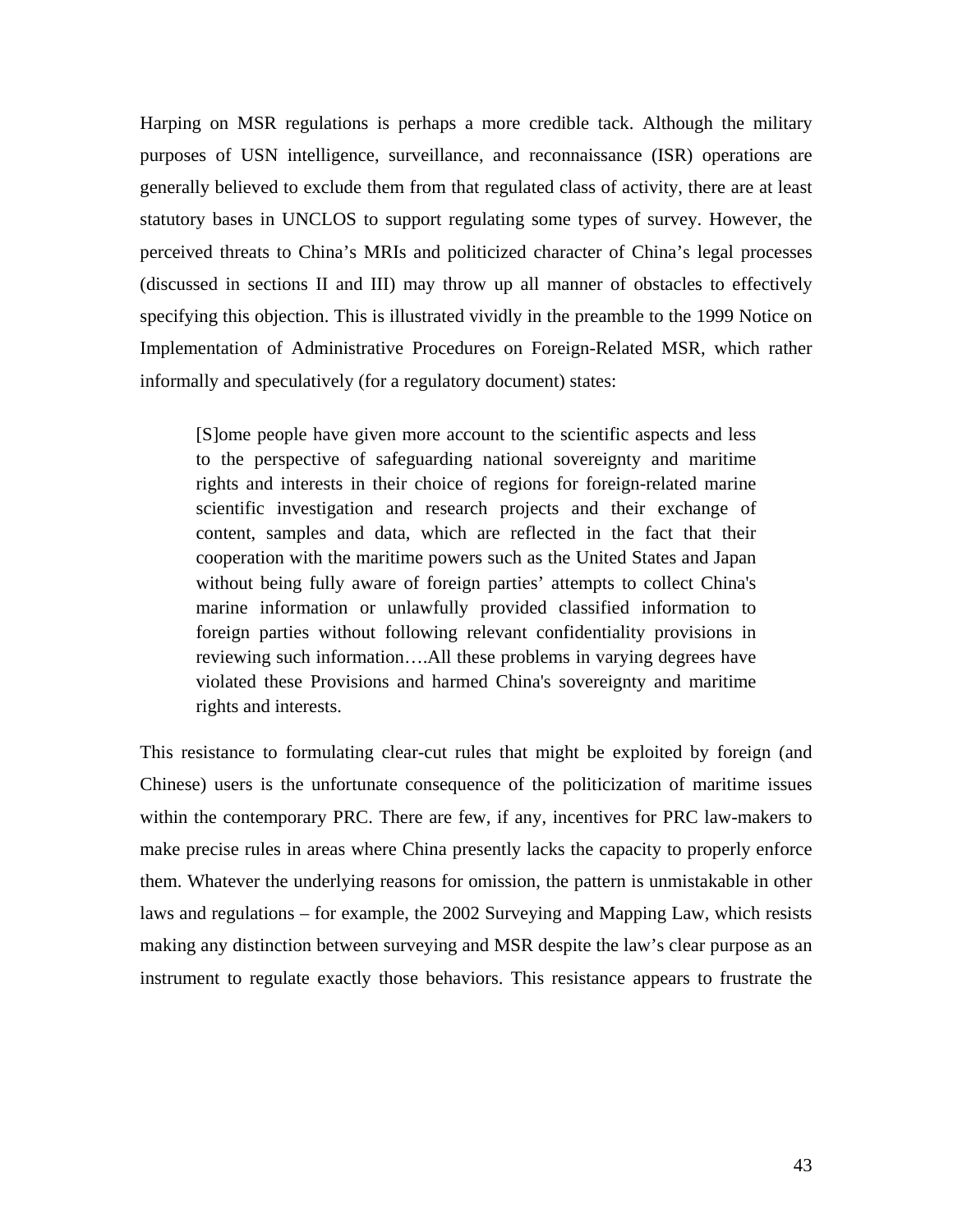legal-minded experts in the competent departments, given the complications that imprecise rules generate for their various administrative tasks.<sup>124</sup>

In sum, Chinese objections to ISR operations do not yet have a cognizable legal basis. As noted, PRC omissions in international legal practice and codified law may reflect a belief that, with some creative interpretation, UNCLOS is already sufficient to support the Chinese position.  $125$  But this omission may also be an instance of the calculated ambiguity observed in other aspects of Chinese law – in this case, to avoid creating a precise argument that might be exploited by foreign legal experts, and to preclude the creation of a legal regime that contradicts the practices of the PLA Navy in foreign EEZs.126 Consistent with this interpretation, Chinese officials have recently emphasized not so much the illegality of these behaviors as their excessive frequency.<sup>127</sup> It remains to be seen whether this reflects a reconsideration of China's legal stance on such operations.128 Some Chinese experts believe a law is forthcoming, but the opaqueness of the political process prevents any reasonable prediction on this count.<sup>129</sup>

Less speculatively, the desired restriction on military activities in EEZs is understandable as one particularly visible and therefore controversial instance of broader PRC efforts to add content to its jurisdiction, discussed generically above. Chinese EEZ law does not

 $124$  An illustration of this is found in a journal article by a senior legal officer in the SOA, who publically called for implementing regulations for the 1998 EEZ Law and a variety of other laws pertaining to fisheries and artificial islands in EEZs because they would "strengthen the management" of those zones. See: 赵恩波, "关于加强我国专属经济区和大陆架管理工作的几点建议" 海洋发展与管理, 1999(2), pp. 47-51.

 $^{25}$  Although this interpretation of the Convention is not widely shared, some 18 coastal states have a law or policy that infringes on the rights of warships in EEZs. See James Kraska and Raul Pedrozo, *International Maritime Security Law* (Leiden: Brill Publishers, 2013), pp. 277-313. The issue of military activities was a source of disagreement during the negotiation of the Convention and resulted in deliberate silence in the treaty text on the subject. Most UNCLOS scholars agree that this silence reflects the fact that China and others supporting this view did not prevail. Indeed, the U.S. position is that the lack of a positive

prohibition and its consistent practice are sufficient to make military activities in foreign EEZs lawful. <sup>126</sup> This is a commonly expressed view among U.S. experts, and is even supported by several Chinese maritime experts (author interviews in Hainan and Beijing, April 2014 – December 2014), and confirmed in the Office of the Secretary of Defense, "Military and Security Developments Involving the PRC,"

*Annual Report to Congress* 2014. 127 Author's notes and conversations with Chinese experts at workshops in Beijing and Hainan, October 2014 – December 2014.

<sup>&</sup>lt;sup>128</sup> Zhou Bo, PRC Ministry of National Defense, remarks at China Institute for International Studies, September 26, 2014.

 $129$  Li Anmin, "Thinking through countermeasures to protect our country's maritime rights and interests" (维护我国海洋权益之对策思考), *Zhongguo Haiyang Bao,* no. 4 (2008).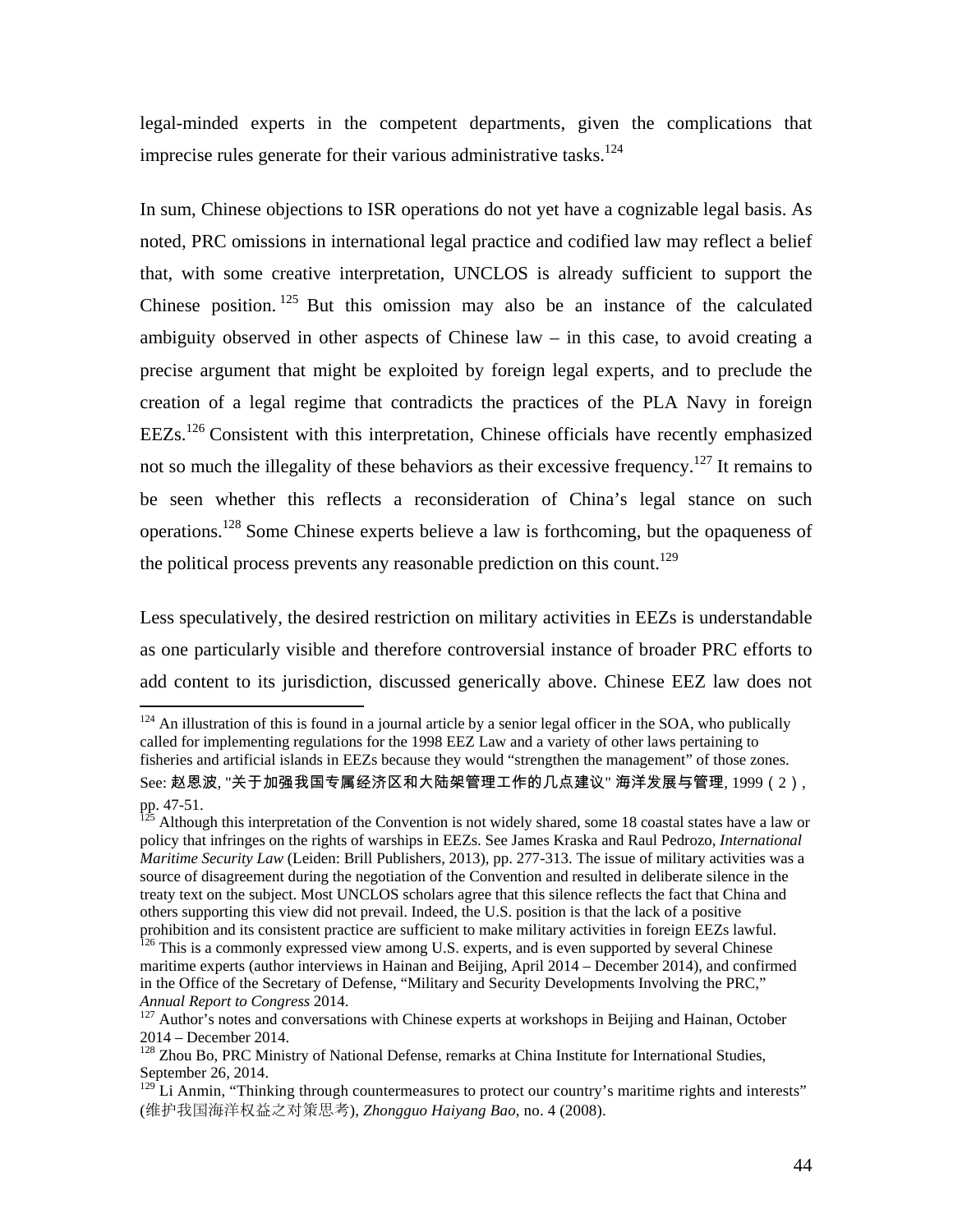(yet) contain any direct prohibitions on military activities in EEZs, but creates both prescriptive and enforcement jurisdiction for Chinese MLE in the event that such rules are promulgated. $130$ 

#### **VI. Concluding Summary and Implications for Policy-Makers**

The preceding discussion analyzed legal facets of the PRC's domestic organizational efforts to advance its maritime rights and interests and achieve the maritime power goal. By gradually "perfecting" its maritime legal regime, central leaders are using law as an instrument to rationalize the PRC's discombobulated maritime bureaucracy, manage the sprawling maritime economy, and enhance state capacity to effectively control maritime zones. This task is complicated on the one hand by the notorious ineffectiveness of the Chinese political-legal system. On the other, it is rendered easier because officials can override legal rules on the basis of *ad hoc* political discretion. This circumstance has produced a maritime legal scheme that is maddeningly imprecise on important points, but nonetheless, is increasingly specific (and probably more effective) with respect to the various goals to be advanced – especially maritime rights and interests.

Chinese maritime rights and interests, with their ambiguous and expanding scope and content, provide raw material that can be converted into the legislation, regulations, and rules. Domestic legal justifications, couched in objectionable interpretations of UNCLOS and international law, are increasingly available to PRC leadership as they adjust maritime policies according to prevailing political circumstances – especially necessary in the volatile context of its several maritime disputes. "Rights and interests" is not only a familiar empty trope in the tradition of stilted CCP sloganeering about "resolutely implementing" and "comprehensively undertaking" this or that "sacred mission"; it is also an important practical vehicle for elaborating the nature and specific content of the leadership's goals for maritime power.

<sup>&</sup>lt;sup>130</sup> "Prescriptive" jurisdiction refers to the country's right to prescribe or legislate laws and regulations in that territorial space, whereas "enforcement" jurisdiction refers to their right to practically enforce those laws. Article 9 of the 1998 EEZ law notes that any foreign vessels conducting MSR in China's EEZ "shall comply with the laws and regulations of the PRC," while Article 12 of that law confirms the PRC's "right to take necessary measures against violations of its laws and regulations."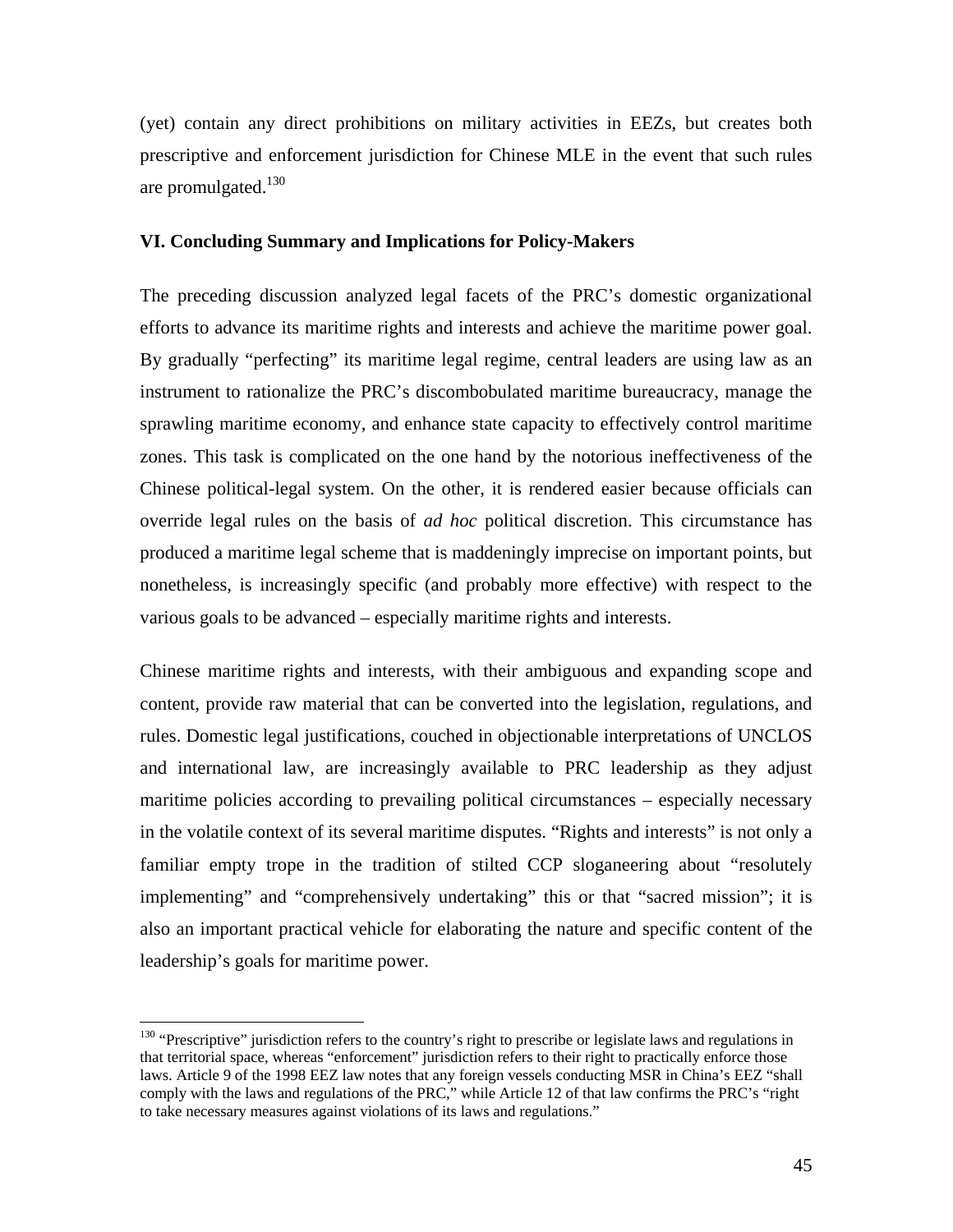Attention to the characteristics and implementation of MRIs will support the U.S. government's analytical efforts to understand how China's state maritime apparatus and its many maritime stakeholders are likely to behave, enabling policy-makers to craft responses accordingly. Three tactical advantages (discussed below) can be gleaned immediately. They feed into two potentially strategic insights – one regarding the ways China develops and deploys its maritime capabilities, and the other concerning how increasing Chinese capacity enables practices that will influence various customary norms that constitute the "maritime rule-set."

The three tactical advantages are as follows: (1) In many cases, the laws, regulations, and rules are on the books before they are put into practice. Continued and systematic study in this vein offers definite rewards as signals of PRC intent in the maritime domain that are not yet in practice due to organizational lags. (2) China has undertaken sweeping reforms and major legislative efforts, but still has numerous lacunae in its maritime code on important questions such as the actual scope of its UNCLOS-based maritime zones or the specific competence. Analysts should expect these and other rules to be rolled out in coming years, and can develop legal arguments and/or operational countermeasures accordingly. (3) By virtue of its distinctive political-legal system, UNCLOS and the domestic laws developed to implement it are simply not "binding" on Chinese conduct in the way that international legal instruments are designed to be. This does not mean, however, that UNCLOS does not shape PRC behavior in meaningful ways. If only for reasons of reputation and reciprocity, Chinese leaders are wary of radically breaching their duties under the Convention and can be shamed by effective publicity. The CNN crew on the USN P-8 in May 2015 and the ongoing Philippine UNCLOS Annex VII arbitral suit against China are examples of public diplomacy that has frustrated the Chinese and, albeit counterfactually, likely induced some restraint into subsequent plans and activities.

Strategically, these analytical observations do not necessarily solve the various problems thrown up by China's aggressive pursuit of claimed maritime rights and interests. China's rampant island-building over the last two years and willingness to gauge their coercive activities based on the present political climate are strong indications that PRC leaders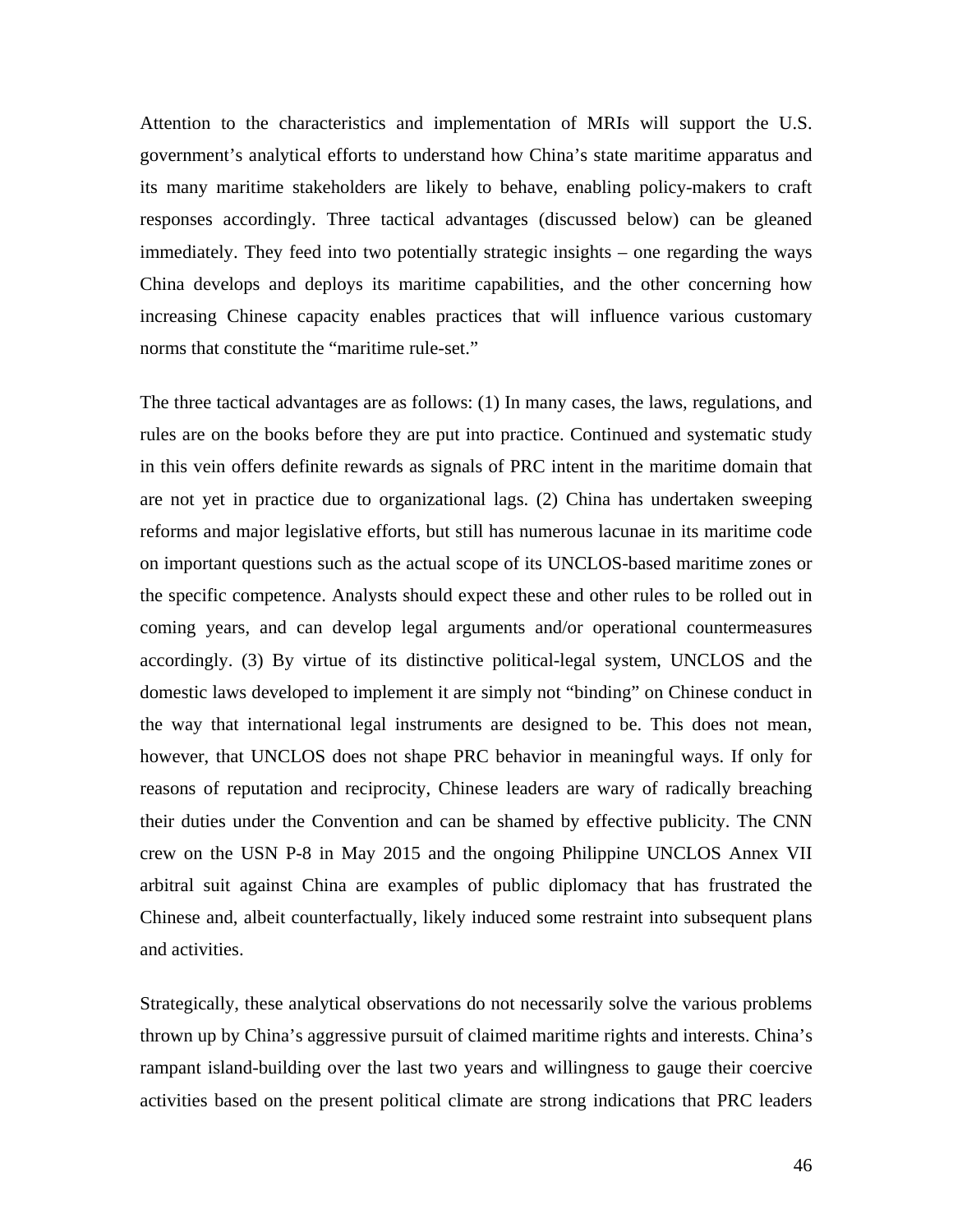are ignorant of, immune to, or otherwise unconcerned with some of the "costs" associated with Chinese maritime behaviors that the United States and its allies and partners in the region attempt to impose. The politicized qualities of law in the PRC mean that even clear restrictions on these behaviors under UNCLOS are insufficient to constrain China's systematic efforts to consolidate its authority in disputed maritime zones. Independent of Chinese actions to do so, however, two general insights can helpfully inform U.S. policymaking moving forward.

The first is obvious, but worth relating to the fairly narrow scope of this inquiry: China's maritime interests are growing in lockstep with its capabilities. With respect to law, these capabilities are best understood as its effective *governance capacity*. The rights that PRC agencies and individuals try to exercise generally correspond to the rights that they can practically assert and enforce with their growing MLE fleet, and its adjuncts, the maritime militia, $^{131}$  patriotic fishermen, and state-owned oil companies. The PLAN is an over-the-horizon backstop to these efforts, but, unlike the USN, the Chinese fleet is authorized (and politically incentivized) to conduct law enforcement activities.<sup>132</sup>

As a great power – and one with a special chip on its shoulder with respect to international law – there is simply no natural check on the scope or content of Chinese claims. There are only prudential checks on its willingness to exercise its claimed rights. This should come as no surprise to the United States, which, as recently as the middle of the last century, was the vanguard of producing international maritime law to suit its maritime interests. As FDR said in 1939, America's territorial sea goes out "as far as our interests need it to go out."<sup>133</sup> Like the nationalistic Chinese leaders of today, FDR conceived of his nation's interests as expanding with its capabilities to use ever-greater

1

<sup>&</sup>lt;sup>131</sup> Andrew Erickson and Conor Kennedy, "Tanmen Militia: 'China's Maritime Rights Protection' Vanguard," *The National Interest* (May 6, 2015), http://www.nationalinterest.org/feature/tanmen-militia-<br>china%E2%80%99s-maritime-rights-protection-vanguard-12816.

<sup>&</sup>lt;sup>132</sup> The 2013 PRC National Defense White Paper states that "China's armed forces defend and exercise jurisdiction over China's land borders and sea areas, and the task of safeguarding border and coastal security is arduous and complicated." This authorization appears in various guises in domestic law and regulation, and is confirmed by the SOA's 2010 ODP: "According to regulations related to laws in China, the Navy can also participate in certain works and activities related to the invasion of China's ocean rights"  $(456-7)$ .

<sup>&</sup>lt;sup>133</sup> Press Conference 579, Sept. 15, 1939, in *Complete Presidential Press Conferences of Franklin D. Roosevelt* (New York: Da Capo Press, 1972–), vol. 14, pp. 166-74.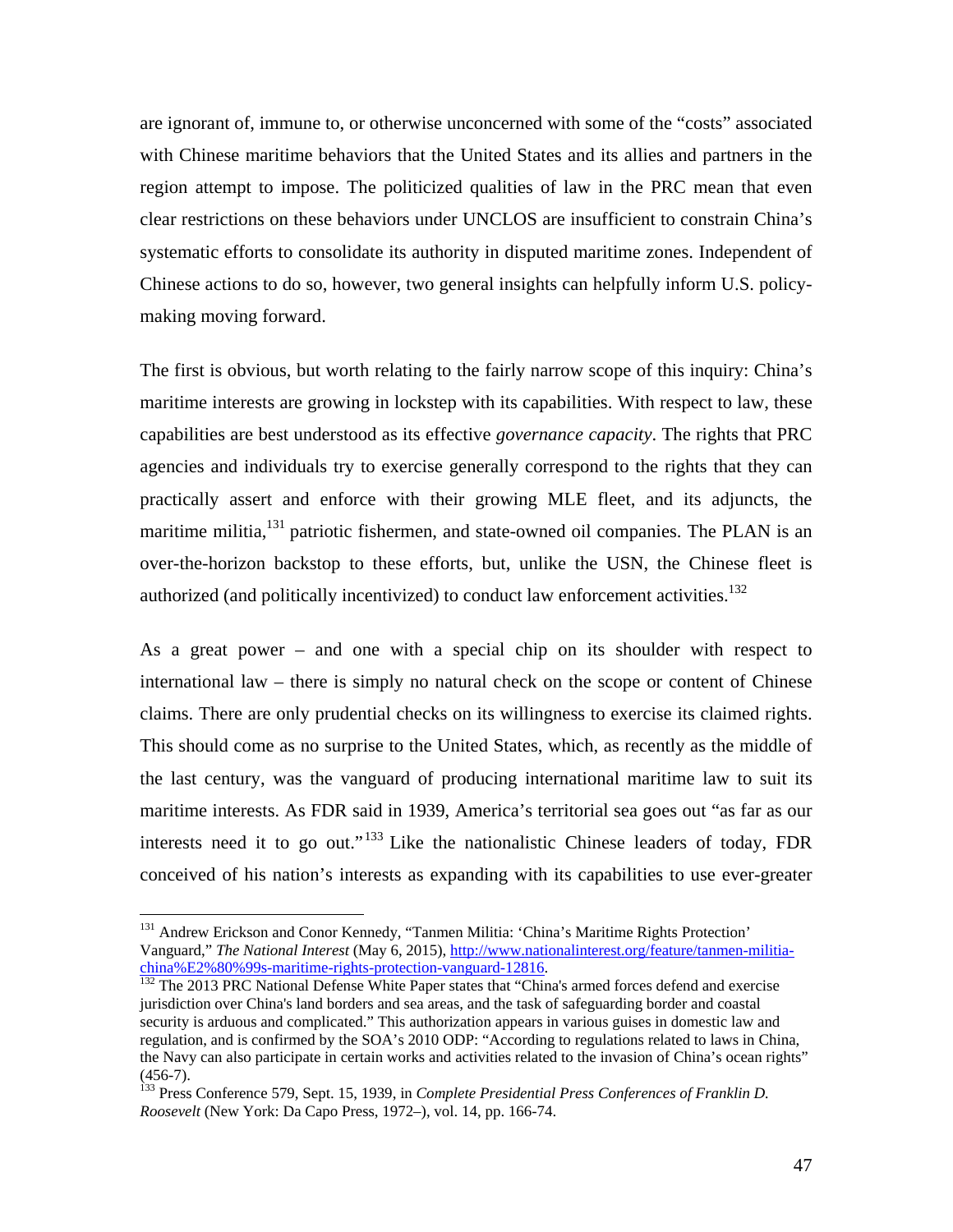swathes of maritime space, bolstered by an increasingly capable navy. Mid-century American "maritime power" to use space and resources was its own justification for what amounted to the geographic expansion of the state, and a comparable phenomenon is under way in contemporary China. One important difference, however, is the vastly different environment in which these national interests came into play: the unenclosed littoral areas on America's Atlantic and Pacific coasts meant that this expansion did not infringe upon other states' sovereignty or jurisdictional claims. No rule-set existed, and thus the US pushed on an open door; China's reality in the  $21<sup>st</sup>$  century is far more contested.

Reckoning with this blunt political reality surfaces a second, more specific, strategic insight that can inform policy-making: these growing Chinese capabilities enable a more legally significant "state practice" that is even now influencing the legal norms in the ocean spaces along the East Asian littoral.  $134$  Influencing Chinese practice and systematically contesting any adverse norms it generates should be a high strategic priority for the US. In general, creeping coastal state jurisdiction complicates US freedom of action in the maritime domain. This issue is well-known in the US defense community, but the attention and resources devoted thus far are insufficient to deal with a capable, focused actor, in China, with clearly expanding ambitions for its coastal state authority. China's powerful, purposive efforts to "territorialize" or "securitize" or otherwise develop legal bases for more effective control over vital maritime space will, over time, undermine US deterrence, challenge its forward deployment, and put pressure on its ties to allies and partners.

To reinforce its preferred norms or "rule-set," Beijing is steadily imposing greater risks of confrontation on and above disputed maritime space; its leaders are willing to use economic coercion (and attraction, in the form of investment and trade) to induce acquiescence from weaker states. These efforts complement China's observed efforts to develop and implement the domestic legal authorities to make effective Chinese control in these disputed areas the *norm.* With sufficient practice, China's moves to deploy and

<sup>&</sup>lt;sup>134</sup> "State practice" is the behavioral element of customary international law, and, with sufficiently longstanding practice acquiesced to by other states, can ultimately be a source of international legal rules.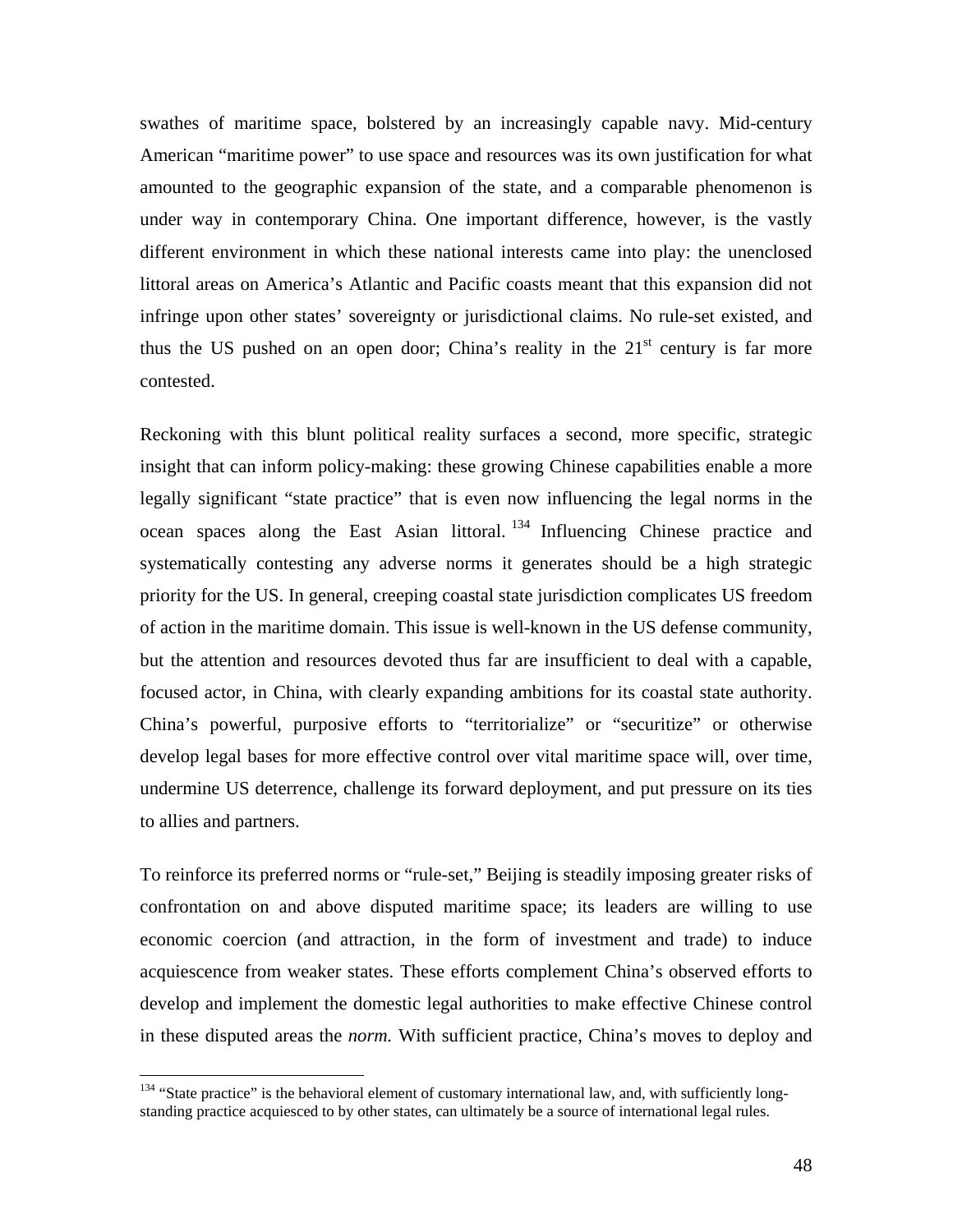protect offshore rigs, conduct fisheries law enforcement, interfere with lawful military activities, and regulate various non-economic activities in disputed zones can have international legal consequences. The navigational assertions of the USN notwithstanding, this Chinese conduct may effectively change the normal operations of other users of Beijing's ambiguously defined "other sea areas."

This process of changing customary norms appears to be underway. All along the "long littoral" of the Indo-Pacific, there is even a degree of sympathy for certain Chinese views about "excessive" security jurisdiction for coastal states, and a distinct possibility that norms in EEZs will continue to evolve towards greater coastal state authority.<sup>135</sup> The EEZ regime is relatively new and its language is indeterminate on key points. The rule-set is not fully developed, so there are not stable, uniform norms in EEZs across the globe. Ultimately, the proof is in the practice: the content and scope of underlying rules will be determined over time through state practice. Focused US diplomacy and operational assertions should therefore discourage other states from siding with Chinese-promoted norms that formally limit their exposure to U.S. power projection.

Encouraging the PRC to conform to accepted international rules and norms *without* branding it an outlaw may ease the way, diplomatically, for the PRC to mute its more extravagant claims. If Beijing does not consider itself to be excluded from the rules, it can use enhanced capabilities to incrementally acquire more modest rights through less disruptive, more legally accountable procedures. However, because the PRC is a relative newcomer to the international legal system and is incapable, domestically, of practicing what it preaches in terms of laws and regulations, this is also an exploitable weakness. China's political-legal system limits its capacity to uniformly and consistently exercise its so-called maritime rights, while its stridency in asserting excessive claims is a growing diplomatic liability. Future analytical efforts should focus on the challenges of practical

<sup>&</sup>lt;sup>135</sup> Kraska and Pedrozo estimate that some 18 states have some form of excessive claim to restrict military activities in their EEZ. See Kraska and Pedrozo, *International Maritime Security Law*, Boston: Brill Academic Publishers, 2013, pp. 277-313. Other analysts suggest that some 60 states have laws and practices designed to exert additional jurisdiction over foreign users of their EEZs, e.g., Stuart Kaye, "Chapter 14: Maritime Security in the Post-9/11 World: A New Creeping Jurisdiction in the Law of the Sea?" in Clive Schofield et al. (eds), *The Limits of Maritime Jurisdiction*, Boston: Martinus Nijhoff Publishers, 2014, pp. 327-348.